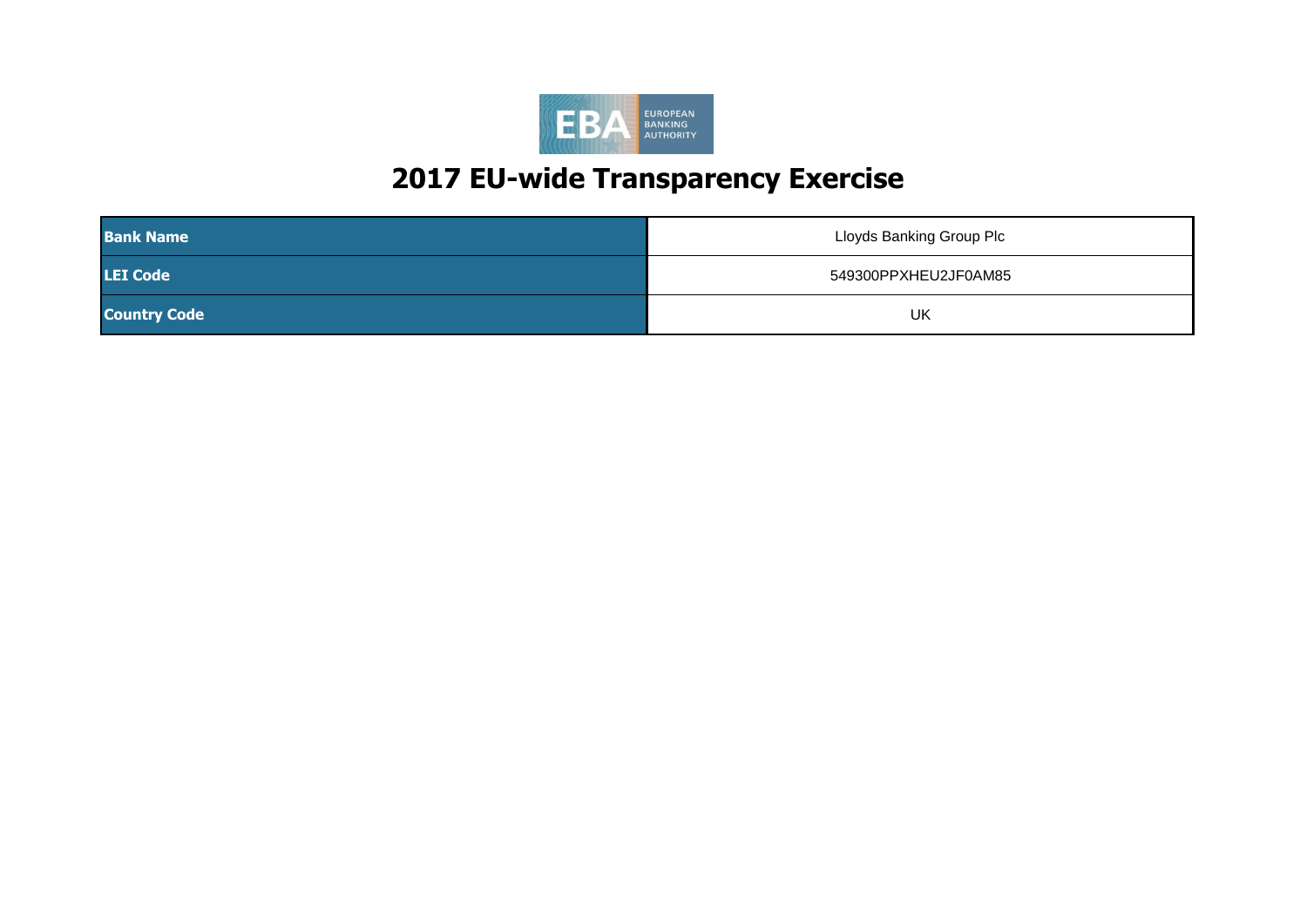

# **2017 EU-wide Transparency Exercise Capital**

Lloyds Banking Group Plc

|                                                         | (mln EUR, %)            |                                                                                                                                        |              | As of 31/12/2016 As of 30/06/2017 | <b>COREP CODE</b>                                                                                                                                                                            | <b>REGULATION</b>                                                                                                                                                                                                                                                                                              |
|---------------------------------------------------------|-------------------------|----------------------------------------------------------------------------------------------------------------------------------------|--------------|-----------------------------------|----------------------------------------------------------------------------------------------------------------------------------------------------------------------------------------------|----------------------------------------------------------------------------------------------------------------------------------------------------------------------------------------------------------------------------------------------------------------------------------------------------------------|
|                                                         | $\mathbf{A}$            | <b>OWN FUNDS</b>                                                                                                                       | 53,869       | 51,407                            | 01.00 (r010, c010)                                                                                                                                                                           | Articles 4(118) and 72 of CRR                                                                                                                                                                                                                                                                                  |
|                                                         | A.1                     | COMMON EQUITY TIER 1 CAPITAL (net of deductions and after applying<br>transitional adjustments)                                        | 34,203       | 33,344                            | C 01.00 (r020,c010)                                                                                                                                                                          | Article 50 of CRR                                                                                                                                                                                                                                                                                              |
|                                                         | A.1.1                   | Capital instruments eligible as CET1 Capital (including share premium and net own capital<br>instruments)                              | 28,897       | 28,181                            | C 01.00 (r030,c010)                                                                                                                                                                          | Articles 26(1) points (a) and (b), 27 to 29, 36(1) point (f) and 42 of CRR                                                                                                                                                                                                                                     |
|                                                         | A.1.2                   | Retained earnings                                                                                                                      | 7,181        | 7,586                             | C 01.00 (r130,c010)                                                                                                                                                                          | Articles 26(1) point (c), 26(2) and 36 (1) points (a) and (f) of CRR                                                                                                                                                                                                                                           |
|                                                         | A.1.3                   | Accumulated other comprehensive income                                                                                                 | 174          | $-321$                            | C 01.00 (r180,c010)                                                                                                                                                                          | Articles 4(100), 26(1) point (d) and 36 (1) point (l) of CRR                                                                                                                                                                                                                                                   |
|                                                         | A.1.4                   | <b>Other Reserves</b>                                                                                                                  | 13,511       | 13,331                            | C 01.00 (r200,c010)                                                                                                                                                                          | Articles 4(117) and 26(1) point (e) of CRR                                                                                                                                                                                                                                                                     |
|                                                         | A.1.5                   | Funds for general banking risk                                                                                                         | $\mathbf 0$  | $\,0\,$                           | C 01.00 (r210,c010)                                                                                                                                                                          | Articles 4(112), 26(1) point (f) and 36 (1) point (l) of CRR                                                                                                                                                                                                                                                   |
|                                                         | A.1.6                   | Minority interest given recognition in CET1 capital                                                                                    | $\mathbf{0}$ | $\mathbf{0}$                      | C 01.00 (r230,c010)                                                                                                                                                                          | Article 84 of CRR                                                                                                                                                                                                                                                                                              |
|                                                         | A.1.7                   | Adjustments to CET1 due to prudential filters                                                                                          | $-3.233$     | $-2.569$                          | C 01.00 (r250.c010)                                                                                                                                                                          | Articles 32 to 35 of and 36 (1) point (1) of CRR                                                                                                                                                                                                                                                               |
|                                                         | $A.1.8$                 | (-) Intangible assets (including Goodwill)                                                                                             | $-1,895$     | $-3,015$                          | $C 01.00 (r300, c010) + C 01.00 (r340, c010)$                                                                                                                                                | Articles 4(113), 36(1) point (b) and 37 of CRR. Articles 4(115), 36(1) point (b) and 37 point (a) of<br>CCR                                                                                                                                                                                                    |
|                                                         | A.1.9                   | (-) DTAs that rely on future profitability and do not arise from temporary differences net of<br>associated DTLs                       | $-4,163$     | $-3,768$                          | C 01.00 (r370.c010)                                                                                                                                                                          | Articles 36(1) point (c) and 38 of CRR                                                                                                                                                                                                                                                                         |
|                                                         | A.1.10                  | (-) IRB shortfall of credit risk adjustments to expected losses                                                                        | $-703$       | $-627$                            | C 01.00 (r380,c010)                                                                                                                                                                          | Articles 36(1) point (d), 40 and 159 of CRR                                                                                                                                                                                                                                                                    |
|                                                         | A.1.11                  | (-) Defined benefit pension fund assets                                                                                                | $-312$       | $-364$                            | C 01.00 (r390,c010)                                                                                                                                                                          | Articles 4(109), 36(1) point (e) and 41 of CRR                                                                                                                                                                                                                                                                 |
|                                                         | A.1.12                  | (-) Reciprocal cross holdings in CET1 Capital                                                                                          | $\bf{0}$     | $\,0\,$                           | 01.00 (r430,c010)                                                                                                                                                                            | Articles 4(122), 36(1) point (g) and 44 of CRR                                                                                                                                                                                                                                                                 |
|                                                         | A.1.13                  | (-) Excess deduction from AT1 items over AT1 Capital                                                                                   | $\mathbf{0}$ | $\mathbf{0}$                      | C 01.00 (r440,c010)                                                                                                                                                                          | Article 36(1) point (j) of CRR                                                                                                                                                                                                                                                                                 |
|                                                         | A.1.14                  | (-) Deductions related to assets which can alternatively be subject to a 1.250% risk weight                                            | $-253$       | $-226$                            | $201.00$ (r450,c010) + C 01.00 (r460,c010) +<br>$C 01.00 (r470, c010) + C 01.00 (r471, c010) +$<br>01.00 (r472,c010)                                                                         | Articles 4(36), 36(1) point (k) (i) and 89 to 91 of CRR; Articles 36(1) point (k) (i), 243(1) point (b),<br>$244(1)$ point (b) and $258$ of CRR; Articles $36(1)$ point k) (ii) and $379(3)$ of CRR; Articles $36(1)$ point k) (iv) and $153(8)$ of CRR and Articles $36(1)$ point k) (v) and $155(4)$ of CRR. |
|                                                         | A.1.14.1                | Of which: from securitisation positions (-)                                                                                            | $-253$       | $-226$                            | C 01.00 (r460,c010)                                                                                                                                                                          | Articles 36(1) point (k) (ii), 243(1) point (b), 244(1) point (b) and 258 of CRR                                                                                                                                                                                                                               |
|                                                         | A.1.15                  | (-) Holdings of CET1 capital instruments of financial sector entities where the institiution does<br>not have a significant investment | $\mathbf{0}$ | $\mathbf{0}$                      | C 01.00 (r480,c010)                                                                                                                                                                          | Articles 4(27), 36(1) point (h); 43 to 46, 49 (2) and (3) and 79 of CRR                                                                                                                                                                                                                                        |
| <b>OWN FUNDS</b><br><b>Transitional period</b>          | A.1.16                  | (-) Deductible DTAs that rely on future profitability and arise from temporary differences                                             | $\,0\,$      | $\,0\,$                           | C 01.00 (r490,c010)                                                                                                                                                                          | Articles 36(1) point (c) and 38; Articles 48(1) point (a) and 48(2) of CRR                                                                                                                                                                                                                                     |
|                                                         | A.1.17                  | (-) Holdings of CET1 capital instruments of financial sector entities where the institiution has a<br>significant investment           | $-5,002$     | $-4,866$                          | C 01.00 (r500,c010)                                                                                                                                                                          | Articles 4(27); 36(1) point (i); 43, 45; 47; 48(1) point (b); 49(1) to (3) and 79 of CRR                                                                                                                                                                                                                       |
|                                                         | A.1.18                  | (-) Amount exceding the 17.65% threshold                                                                                               | $\mathbf{0}$ | $\mathbf{0}$                      | C 01.00 (r510,c010)                                                                                                                                                                          | Article 48 of CRR                                                                                                                                                                                                                                                                                              |
|                                                         | A.1.19                  | (-) Additional deductions of CET1 Capital due to Article 3 CRR                                                                         | $\,0\,$      | $\,0\,$                           | C 01.00 (r524,c010)                                                                                                                                                                          | Article 3 CRR                                                                                                                                                                                                                                                                                                  |
|                                                         | A.1.20                  | CET1 capital elements or deductions - other                                                                                            | $\,0\,$      | $\,0\,$                           | 01.00 (r529,c010)                                                                                                                                                                            |                                                                                                                                                                                                                                                                                                                |
|                                                         | A.1.21                  | <b>Transitional adjustments</b>                                                                                                        | $\mathbf{0}$ | $\mathbf{0}$                      | $CA1$ {1.1.1.6 + 1.1.1.8 + 1.1.1.26}                                                                                                                                                         |                                                                                                                                                                                                                                                                                                                |
|                                                         | A.1.21.1                | Transitional adjustments due to grandfathered CET1 Capital instruments (+/-)                                                           | $\,0\,$      | $\,0\,$                           | C 01.00 (r220,c010)                                                                                                                                                                          | Articles 483(1) to (3), and 484 to 487 of CRR                                                                                                                                                                                                                                                                  |
|                                                         | A.1.21.2                | Transitional adjustments due to additional minority interests (+/-)                                                                    | $\,0\,$      | $\,0\,$                           | C 01.00 (r240,c010)                                                                                                                                                                          | Articles 479 and 480 of CRR                                                                                                                                                                                                                                                                                    |
|                                                         | A.1.21.3                | Other transitional adjustments to CET1 Capital (+/-)                                                                                   | $\mathbf 0$  | $^{\circ}$                        | C 01.00 (r520,c010)                                                                                                                                                                          | Articles 469 to 472, 478 and 481 of CRR                                                                                                                                                                                                                                                                        |
|                                                         | A.2                     | ADDITIONAL TIER 1 CAPITAL (net of deductions and after transitional adjustments)                                                       | 8,522        | 7,713                             | C 01.00 (r530,c010)                                                                                                                                                                          | Article 61 of CRR                                                                                                                                                                                                                                                                                              |
|                                                         | A.2.1                   | Additional Tier 1 Capital instruments                                                                                                  | 6,214        | 6,050                             | 01.00 (r540,c010) + C 01.00 (r670,c010)                                                                                                                                                      |                                                                                                                                                                                                                                                                                                                |
|                                                         | A.2.2                   | (-) Excess deduction from T2 items over T2 capital                                                                                     | $\mathbf 0$  | $\,0\,$                           | C 01.00 (r720,c010)                                                                                                                                                                          |                                                                                                                                                                                                                                                                                                                |
|                                                         | A.2.3                   | Other Additional Tier 1 Capital components and deductions                                                                              | $\mathbf 0$  | $\,0\,$                           | : 01.00 (r690,c010) + C 01.00 (r700,c010) +<br>: 01.00 (r710,c010) + C 01.00 (r740,c010) +<br>$(01.00 (r744.c010) + C 01.00 (r748.c010))$                                                    |                                                                                                                                                                                                                                                                                                                |
|                                                         | A.2.4                   | Additional Tier 1 transitional adjustments                                                                                             | 2,308        | 1,663                             | C 01.00 (r660,c010) + C 01.00 (r680,c010) +<br>01.00 (r730,c010)                                                                                                                             |                                                                                                                                                                                                                                                                                                                |
|                                                         | A.3                     | <b>TIER 1 CAPITAL (net of deductions and after transitional adjustments)</b>                                                           | 42,725       | 41.057                            | C 01.00 (r015,c010)                                                                                                                                                                          | Article 25 of CRR                                                                                                                                                                                                                                                                                              |
|                                                         | A.4                     | TIER 2 CAPITAL (net of deductions and after transitional adjustments)                                                                  | 11,144       | 10,350                            | 01.00 (r750,c010)                                                                                                                                                                            | Article 71 of CRR                                                                                                                                                                                                                                                                                              |
|                                                         | A.4.1                   | Tier 2 Capital instruments                                                                                                             | 9,031        | 8,226                             | $C 01.00 (r760, c010) + C 01.00 (r890, c010)$                                                                                                                                                |                                                                                                                                                                                                                                                                                                                |
|                                                         | A.4.2                   | Other Tier 2 Capital components and deductions                                                                                         | $-3,170$     | $-3,051$                          | $C 01.00 (r910, c010) + C 01.00 (r920, c010) +$<br>$0.0100$ (read c010) + C 01.00 (read c010) +<br>$(201.00 (r950, c010) + (01.00 (r970, c010) + (01.00 (r970, c010) + (01.00 (r970, c010))$ |                                                                                                                                                                                                                                                                                                                |
|                                                         | A.4.3                   | Tier 2 transitional adjustments                                                                                                        | 5,283        | 5,175                             | C 01.00 (r880,c010) + C 01.00 (r900,c010) +<br>01.00 (r960,c010)                                                                                                                             |                                                                                                                                                                                                                                                                                                                |
| <b>OWN FUNDS</b>                                        | $\mathbf{B}$            | <b>TOTAL RISK EXPOSURE AMOUNT</b>                                                                                                      | 251,739      | 247.674                           | C 02.00 (r010.c010)                                                                                                                                                                          | Articles 92(3), 95, 96 and 98 of CRR                                                                                                                                                                                                                                                                           |
| <b>REQUIREMENTS</b>                                     | B.1                     | Of which: Transitional adjustments included                                                                                            | $\mathbf 0$  | $\mathbf{0}$                      | C 05.01 (r010;c040)                                                                                                                                                                          |                                                                                                                                                                                                                                                                                                                |
|                                                         | $\mathsf{C}.\mathsf{1}$ | <b>COMMON EQUITY TIER 1 CAPITAL RATIO (transitional period)</b>                                                                        | 13.59%       | 13.46%                            | CA3 (1)                                                                                                                                                                                      | $\sim$                                                                                                                                                                                                                                                                                                         |
| <b>CAPITAL RATIOS (%)</b><br><b>Transitional period</b> | C.2                     | <b>TIER 1 CAPITAL RATIO (transitional period)</b>                                                                                      | 16.97%       | 16.58%                            | CA3 (3)                                                                                                                                                                                      | $\sim$                                                                                                                                                                                                                                                                                                         |
|                                                         | C.3                     | <b>TOTAL CAPITAL RATIO (transitional period)</b>                                                                                       | 21.40%       | 20.76%                            | CA3 (5)                                                                                                                                                                                      |                                                                                                                                                                                                                                                                                                                |
| <b>CET1 Capital</b><br>Fully loaded                     | $\mathbf D$             | COMMON EQUITY TIER 1 CAPITAL (fully loaded)                                                                                            | 34,203       | 33,344                            | [A.1-A.1.13-A.1.21+MIN(A.2+A.1.13-                                                                                                                                                           |                                                                                                                                                                                                                                                                                                                |
| CET1 RATIO (%)<br><b>Fully loaded</b>                   | E.                      | COMMON EQUITY TIER 1 CAPITAL RATIO (fully loaded)                                                                                      | 13.59%       | 13.46%                            | $[D.1]/[B-B.1]$                                                                                                                                                                              |                                                                                                                                                                                                                                                                                                                |

(1) Fully loaded CET1 capital ratio estimation based on the formulae stated in column "COREP CODE"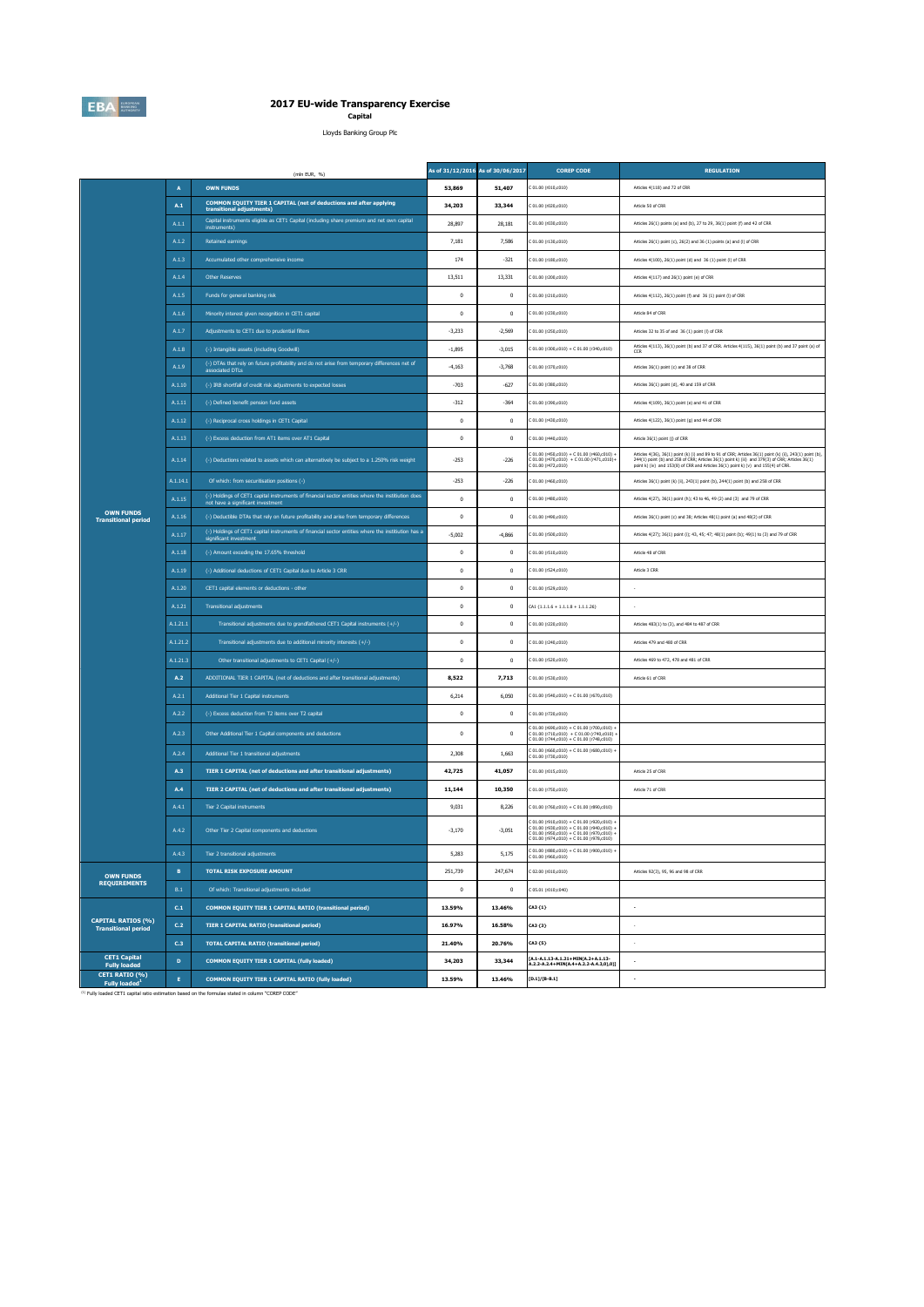

**Leverage ratio**

Lloyds Banking Group Plc

|                | (mln EUR, $%$ )                                                                       | As of<br>31/12/2016 | As of<br>30/06/2017 | <b>COREP CODE</b>   | <b>REGULATION</b>                                                                     |
|----------------|---------------------------------------------------------------------------------------|---------------------|---------------------|---------------------|---------------------------------------------------------------------------------------|
| A.1            | Tier 1 capital - transitional definition                                              | 42,725              | 41,057              | C 47.00 (r320,c010) |                                                                                       |
| A.2            | Tier 1 capital - fully phased-in definition                                           | 40,417              | 39,394              | C 47.00 (r310,c010) |                                                                                       |
| B.1            | Total leverage ratio exposures - using a transitional definition of Tier 1 capital    | 824,335             | 810,860             | C 47.00 (r300,c010) | Article 429 of the CRR; Delegated Regulation (EU) 2015/62 of 10 October 2014 amending |
| <b>B.2</b>     | Total leverage ratio exposures - using a fully phased-in definition of Tier 1 capital | 825,887             | 812,330             | C 47.00 (r290,c010) | <b>CRR</b>                                                                            |
| C.1            | Leverage ratio - using a transitional definition of Tier 1 capital                    | 5.2%                | 5.1%                | C 47.00 (r340,c010) |                                                                                       |
| C <sub>2</sub> | Leverage ratio - using a fully phased-in definition of Tier 1 capital                 | 4.9%                | 4.8%                | C 47.00 (r330,c010) |                                                                                       |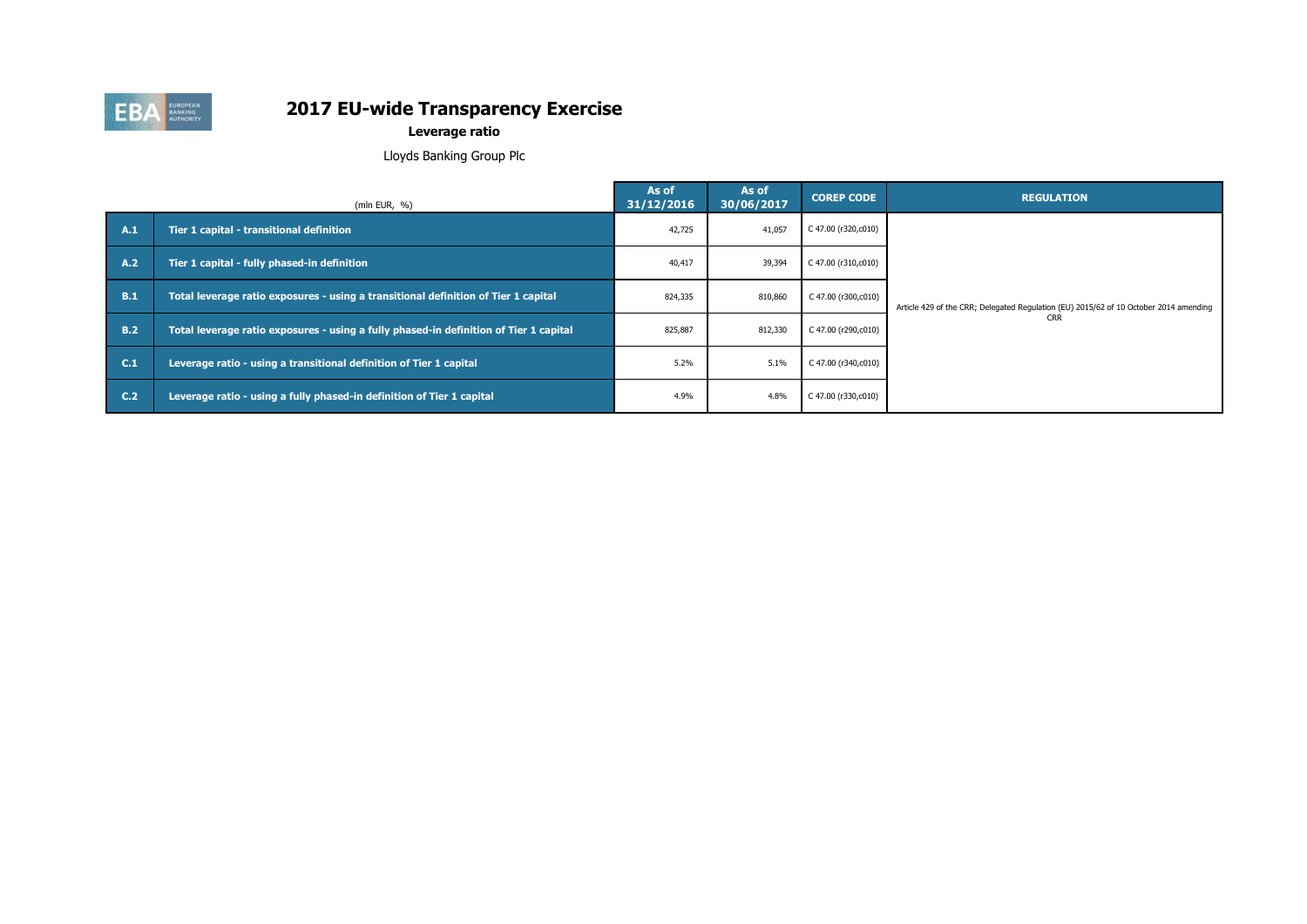

# **Risk exposure amounts**

Lloyds Banking Group Plc

| (mln EUR)                                                                                                 | As of<br>31/12/2016 | as of 30/06/2017 |
|-----------------------------------------------------------------------------------------------------------|---------------------|------------------|
| Risk exposure amounts for credit risk                                                                     | 217,514             | 213,686          |
| Risk exposure amount for securitisation and re-securitisations in the banking book                        | 4,776               | 4,691            |
| Risk exposure amount for contributions to the default fund of a CCP                                       | 397                 | 476              |
| Risk exposure amount Other credit risk                                                                    | 212,342             | 208,518          |
| Risk exposure amount for position, foreign exchange and commodities (Market risk)                         | 3,676               | 3,332            |
| of which: Risk exposure amount for securitisation and re-securitisations in the trading book <sup>1</sup> | 19                  | 10               |
| Risk exposure amount for Credit Valuation Adjustment                                                      | 1,009               | 835              |
| Risk exposure amount for operational risk                                                                 | 29,541              | 29,821           |
| Other risk exposure amounts                                                                               | 0                   |                  |
| <b>Total Risk Exposure Amount</b>                                                                         | 251,739             | 247,674          |

 $(1)$  May include hedges, which are not securitisation positions, as per Article 338.3 of CRR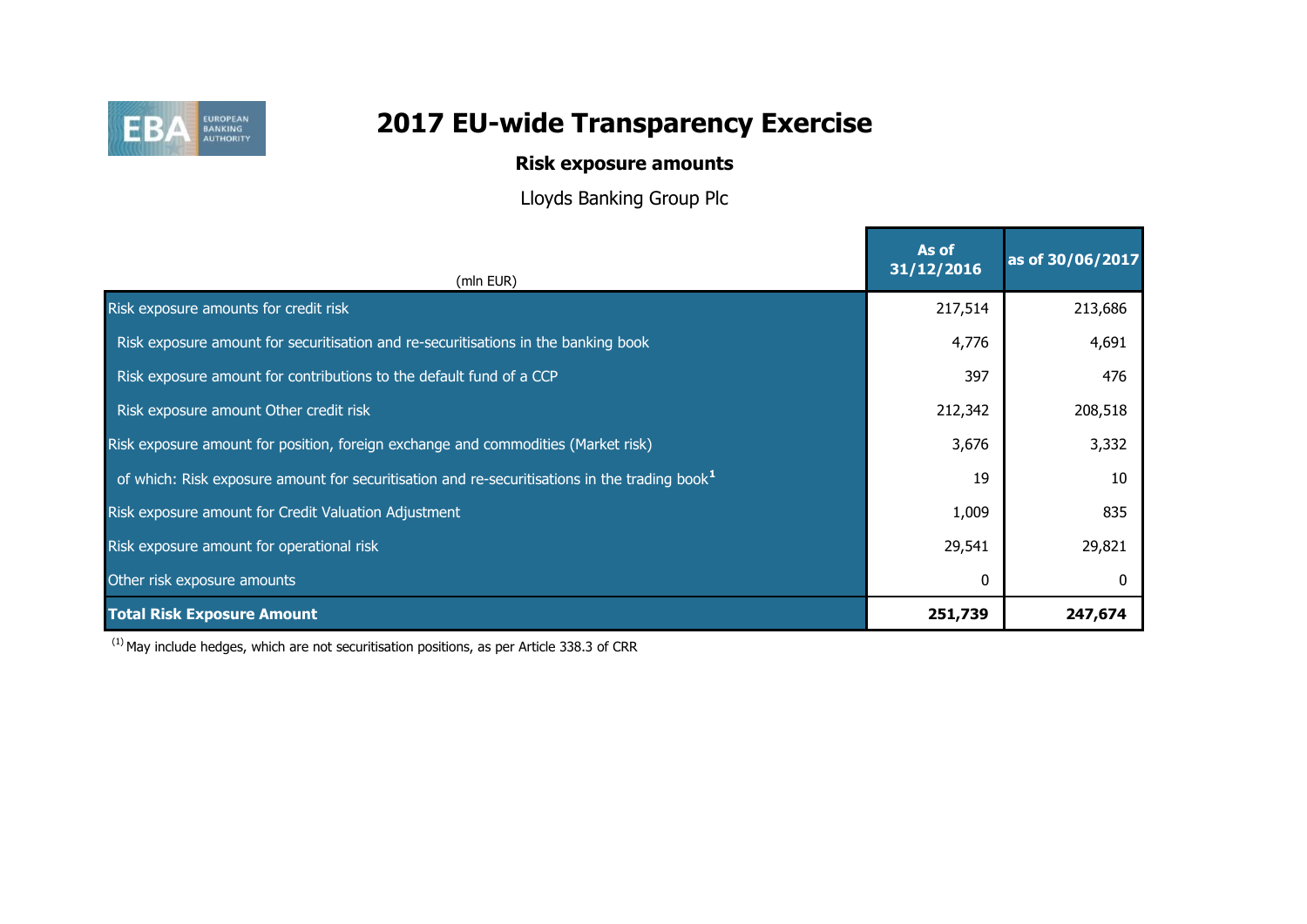

**P&L**

Lloyds Banking Group Plc

and the con-

| (mln EUR)                                                                                                                                                       | As of 31/12/2016 | As of<br>30/06/2017 |
|-----------------------------------------------------------------------------------------------------------------------------------------------------------------|------------------|---------------------|
| Interest income                                                                                                                                                 | 19,330           | 8,803               |
| Of which debt securities income                                                                                                                                 | 1,189            | 604                 |
| Of which loans and advances income                                                                                                                              | 18,141           | 8,199               |
| <b>Interest expenses</b>                                                                                                                                        | 6,111            | 2,143               |
| (Of which deposits expenses)                                                                                                                                    | 3,044            | 1,060               |
| (Of which debt securities issued expenses)                                                                                                                      | 931              | 244                 |
| (Expenses on share capital repayable on demand)                                                                                                                 | $\Omega$         | $\Omega$            |
| Dividend income                                                                                                                                                 | 78               | 27                  |
| Net Fee and commission income                                                                                                                                   | 2,502            | 1,210               |
| Gains or (-) losses on derecognition of financial assets and liabilities not measured at fair value through profit or loss, and of non financial<br>assets, net | $-3$             | 361                 |
| Gains or (-) losses on financial assets and liabilities held for trading, net                                                                                   | $-1.063$         | 316                 |
| Gains or (-) losses on financial assets and liabilities designated at fair value through profit or loss, net                                                    | 251              | 242                 |
| Gains or (-) losses from hedge accounting, net                                                                                                                  | 110              | 53                  |
| Exchange differences [gain or (-) loss], net                                                                                                                    | 1,877            | 120                 |
| Net other operating income /(expenses)                                                                                                                          | 1,518            | 735                 |
| <b>TOTAL OPERATING INCOME, NET</b>                                                                                                                              | 18,490           | 9,722               |
| (Administrative expenses)                                                                                                                                       | 8,328            | 3,937               |
| (Depreciation)                                                                                                                                                  | 2,686            | 1,240               |
| (Provisions or (-) reversal of provisions)                                                                                                                      | 2,229            | 1.777               |
| (Commitments and guarantees given)                                                                                                                              | $-15$            |                     |
| (Other provisions)                                                                                                                                              | 2,244            | 1.775               |
| Of which pending legal issues and tax litigation                                                                                                                | 2,244            |                     |
| Of which restructuring <sup>1</sup>                                                                                                                             | 219              |                     |
| (Impairment or (-) reversal of impairment on financial assets not measured at fair value through profit or loss)                                                | 894              | 230                 |
| (Loans and receivables)                                                                                                                                         | 691              | 222                 |
| (Held to maturity investments, AFS assets and financial assets measured at cost)                                                                                | 202              | 7                   |
| (Impairment or (-) reversal of impairment of investments in subsidaries, joint ventures and associates and on non-financial assets)                             | 2                | $\Omega$            |
| (of which Goodwill)                                                                                                                                             | $\Omega$         | $\Omega$            |
| Negative goodwill recognised in profit or loss                                                                                                                  | $\Omega$         | $\Omega$            |
| Share of the profit or (-) loss of investments in subsidaries, joint ventures and associates                                                                    | 586              | 589                 |
| Profit or (-) loss from non-current assets and disposal groups classified as held for sale not qualifying as discontinued operations                            | $\Omega$         | $\Omega$            |
| PROFIT OR (-) LOSS BEFORE TAX FROM CONTINUING OPERATIONS                                                                                                        | 4.937            | 3,128               |
| PROFIT OR (-) LOSS AFTER TAX FROM CONTINUING OPERATIONS                                                                                                         | 3,384            | 2,149               |
| Profit or (-) loss after tax from discontinued operations                                                                                                       | $\Omega$         | $\Omega$            |
| <b>PROFIT OR (-) LOSS FOR THE YEAR</b>                                                                                                                          | 3,384            | 2,149               |
| Of which attributable to owners of the parent                                                                                                                   | 3,265            | 2,102               |

(1) Information available only as of end of the year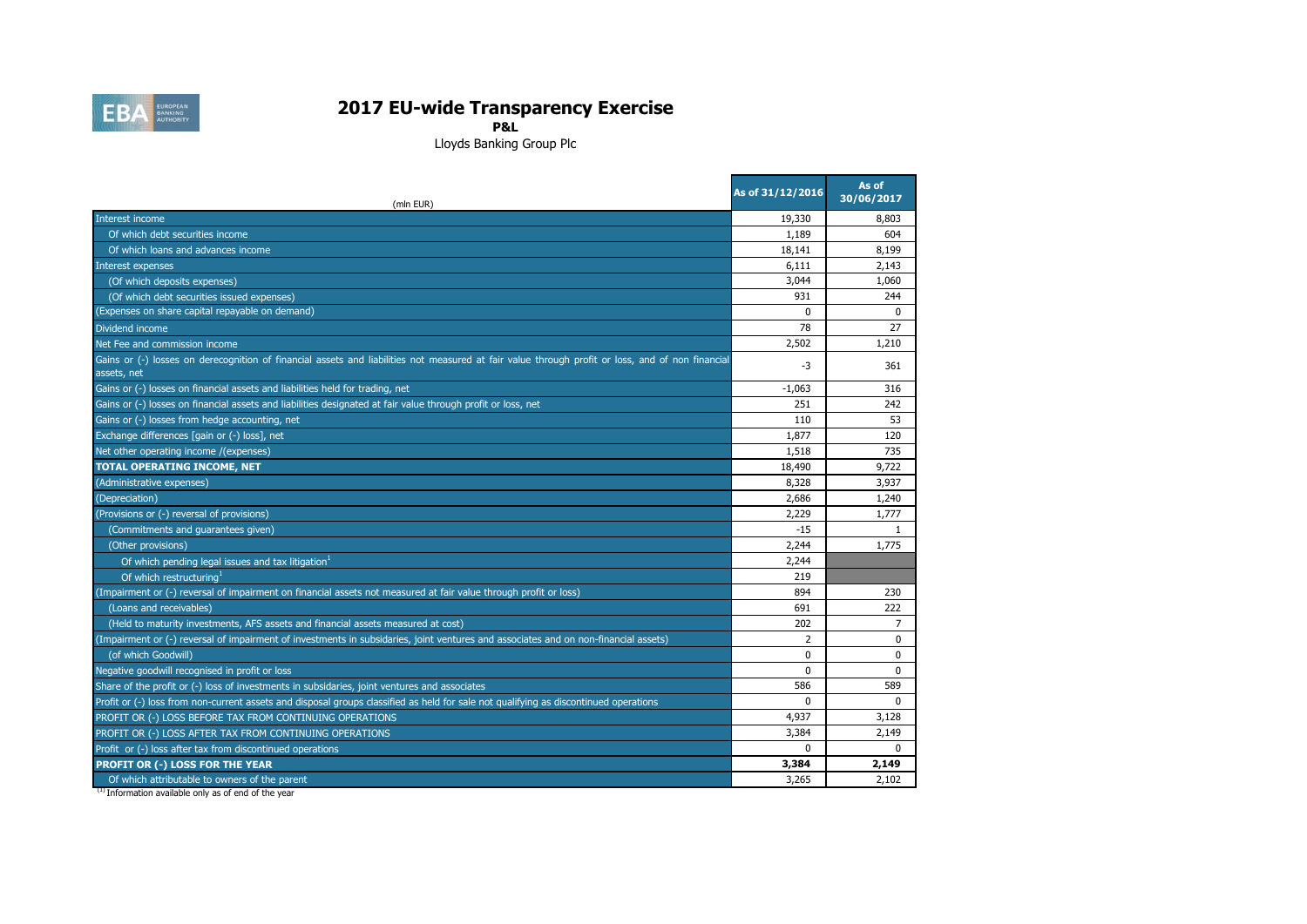**EBA** EUROPEAN

# **2017 EU-wide Transparency Exercise**<br>Market Risk

Lloyds Banking Group Plc

|                                           |                                                       |                                                       |                                                                                                               |                                 |                                                                                                                |                                   |                                                                                            |                               |              | <b>IM</b>                                           |                        |                                                       |                                                                                                                      |                                 |                                                                                                                       |                                                        |                                                                                            |                               |              |                                                         |                        |                                                       |
|-------------------------------------------|-------------------------------------------------------|-------------------------------------------------------|---------------------------------------------------------------------------------------------------------------|---------------------------------|----------------------------------------------------------------------------------------------------------------|-----------------------------------|--------------------------------------------------------------------------------------------|-------------------------------|--------------|-----------------------------------------------------|------------------------|-------------------------------------------------------|----------------------------------------------------------------------------------------------------------------------|---------------------------------|-----------------------------------------------------------------------------------------------------------------------|--------------------------------------------------------|--------------------------------------------------------------------------------------------|-------------------------------|--------------|---------------------------------------------------------|------------------------|-------------------------------------------------------|
|                                           | As of                                                 | As of<br>31/12/2016 30/06/2017                        |                                                                                                               |                                 |                                                                                                                |                                   | As of 31/12/2016                                                                           |                               |              |                                                     |                        |                                                       |                                                                                                                      |                                 |                                                                                                                       |                                                        | As of 30/06/2017                                                                           |                               |              |                                                         |                        |                                                       |
|                                           |                                                       |                                                       | VaR (Memorandum item)                                                                                         |                                 | <b>STRESSED VaR (Memorandum</b><br><i>item</i> )                                                               |                                   | <b>INCREMENTAL</b><br><b>DEFAULT AND</b><br><b>MIGRATION RISK</b><br><b>CAPITAL CHARGE</b> |                               |              | ALL PRICE RISKS CAPITAL<br><b>CHARGE FOR CTP</b>    |                        |                                                       | VaR (Memorandum item)                                                                                                |                                 | <b>STRESSED VaR (Memorandum</b><br>item)                                                                              |                                                        | <b>INCREMENTAL</b><br><b>DEFAULT AND</b><br><b>MIGRATION RISK</b><br><b>CAPITAL CHARGE</b> |                               |              | <b>ALL PRICE RISKS CAPITAL</b><br><b>CHARGE FOR CTP</b> |                        |                                                       |
| (mln EUR)                                 | <b>TOTAL RISK</b><br><b>EXPOSURE</b><br><b>AMOUNT</b> | <b>TOTAL RISK</b><br><b>EXPOSURE</b><br><b>AMOUNT</b> | <b>MULTIPLICATION</b><br>FACTOR (mc) x<br><b>AVERAGE OF</b><br>PREVIOUS 60<br><b>WORKING DAYS</b><br>(VaRavg) | <b>PREVIOUS</b><br>DAY (VaRt-1) | <b>MULTIPLICATION</b><br>FACTOR (ms) x<br><b>AVERAGE OF</b><br>PREVIOUS 60<br><b>WORKING DAYS</b><br>(SVaRavg) | <b>LATEST</b><br><b>AVAILABLE</b> | <b>12 WEEKS</b><br><b>AVERAGE</b><br>(SVaRt-1) MEASURE                                     | <b>LAST</b><br><b>MEASURE</b> | <b>FLOOR</b> | <b>12 WEEKS</b><br><b>AVERAGE</b><br><b>MEASURE</b> | LAST<br><b>MEASURE</b> | <b>TOTAL RISK</b><br><b>EXPOSURE</b><br><b>AMOUNT</b> | <b>MULTIPLICATION</b><br>FACTOR (mc) x<br><b>AVERAGE OF</b><br><b>PREVIOUS 60</b><br><b>WORKING DAYS</b><br>(VaRavg) | <b>PREVIOUS</b><br>DAY (VaRt-1) | <b>MULTIPLICATION</b><br><b>FACTOR</b> (ms) x<br><b>AVERAGE OF</b><br>PREVIOUS 60<br><b>WORKING DAYS</b><br>(SVaRavg) | <b>LATEST</b><br><b>AVAILABLE</b><br>(SVaRt-1) MEASURE | <b>12 WEEKS</b><br><b>AVERAGE</b>                                                          | <b>LAST</b><br><b>MEASURE</b> | <b>FLOOR</b> | <b>12 WEEKS</b><br><b>AVERAGE</b><br><b>MEASURE</b>     | LAST<br><b>MEASURE</b> | <b>TOTAL RISK</b><br><b>EXPOSURE</b><br><b>AMOUNT</b> |
| <b>Fraded Debt Instruments</b>            | 347                                                   | 308                                                   |                                                                                                               |                                 | 117                                                                                                            |                                   |                                                                                            |                               |              |                                                     |                        |                                                       |                                                                                                                      |                                 | 114                                                                                                                   |                                                        |                                                                                            |                               |              |                                                         |                        |                                                       |
| Of which: General risk                    | 305                                                   | 281                                                   |                                                                                                               |                                 | 102                                                                                                            |                                   |                                                                                            |                               |              |                                                     |                        |                                                       |                                                                                                                      |                                 | 86                                                                                                                    |                                                        |                                                                                            |                               |              |                                                         |                        |                                                       |
| Of which: Specific risk                   |                                                       |                                                       |                                                                                                               |                                 |                                                                                                                |                                   |                                                                                            |                               |              |                                                     |                        |                                                       |                                                                                                                      |                                 | 28                                                                                                                    |                                                        |                                                                                            |                               |              |                                                         |                        |                                                       |
| <b>Equities</b>                           |                                                       |                                                       |                                                                                                               |                                 |                                                                                                                |                                   |                                                                                            |                               |              |                                                     |                        |                                                       |                                                                                                                      |                                 |                                                                                                                       |                                                        |                                                                                            |                               |              |                                                         |                        |                                                       |
| Of which: General risk                    |                                                       |                                                       |                                                                                                               |                                 |                                                                                                                |                                   |                                                                                            |                               |              |                                                     |                        |                                                       |                                                                                                                      |                                 |                                                                                                                       |                                                        |                                                                                            |                               |              |                                                         |                        |                                                       |
| Of which: Specific risk                   |                                                       |                                                       |                                                                                                               |                                 |                                                                                                                |                                   |                                                                                            |                               |              |                                                     |                        |                                                       |                                                                                                                      |                                 |                                                                                                                       |                                                        |                                                                                            |                               |              |                                                         |                        |                                                       |
| Foreign exchange risk<br>Commodities risk |                                                       | 125                                                   |                                                                                                               |                                 |                                                                                                                |                                   |                                                                                            |                               |              |                                                     |                        |                                                       |                                                                                                                      |                                 |                                                                                                                       |                                                        |                                                                                            |                               |              |                                                         |                        |                                                       |
| <b>Total</b>                              | 411                                                   | 433                                                   | 35                                                                                                            | 20                              | 213                                                                                                            | 135                               | 13                                                                                         | 10                            |              |                                                     |                        | 3,265                                                 | 28                                                                                                                   | 20                              | 183                                                                                                                   | 130                                                    | 20                                                                                         | 18                            |              |                                                         |                        | 2,899                                                 |
|                                           |                                                       |                                                       |                                                                                                               |                                 |                                                                                                                |                                   |                                                                                            |                               |              |                                                     |                        |                                                       |                                                                                                                      |                                 |                                                                                                                       |                                                        |                                                                                            |                               |              |                                                         |                        |                                                       |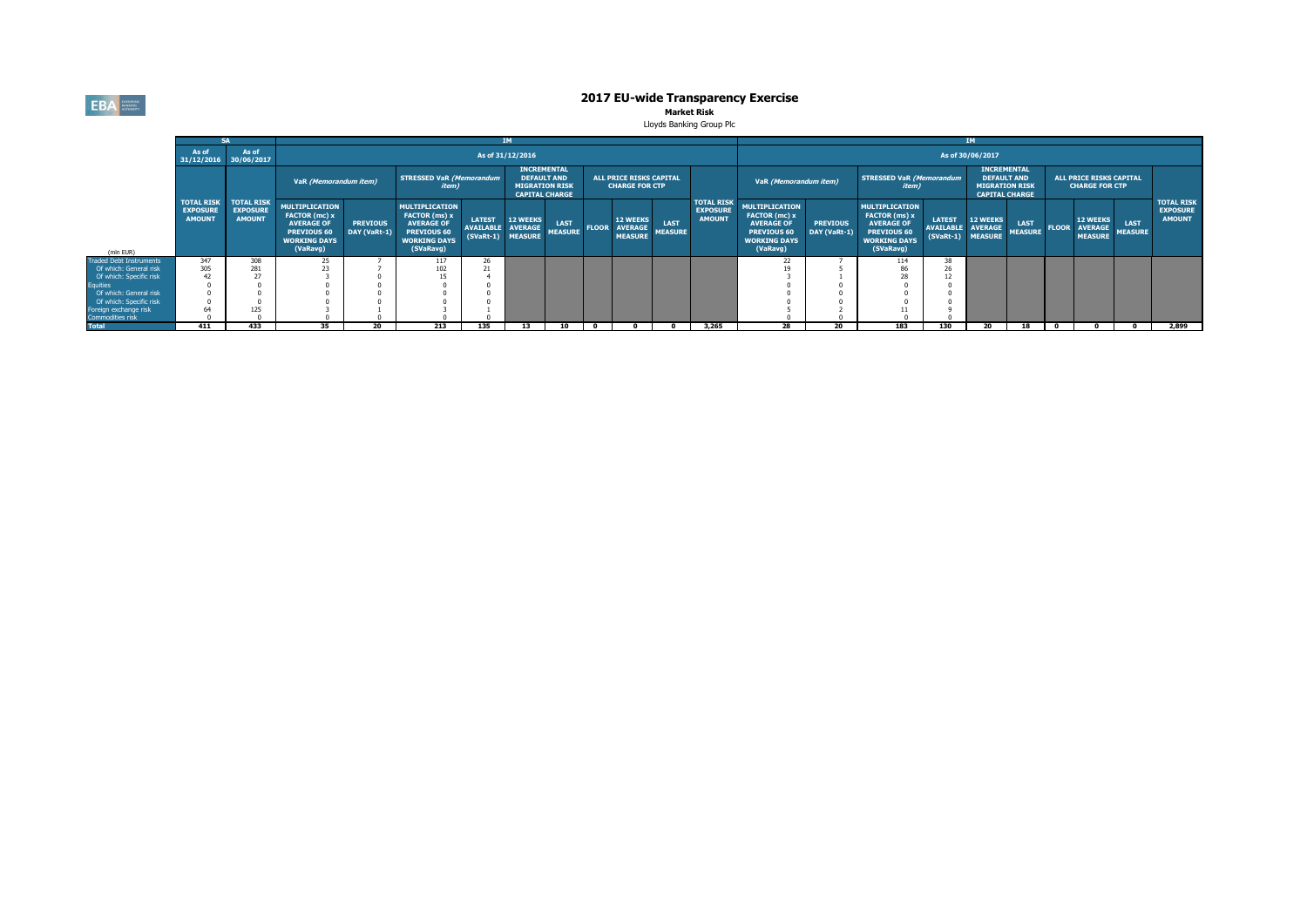

**Credit Risk - Standardised Approach**

Lloyds Banking Group Plc

|                   |                                                                                                                                                                                                                                 | <b>Standardised Approach</b>         |                                       |                                |                                        |                                   |                                       |                                |                                               |  |  |  |
|-------------------|---------------------------------------------------------------------------------------------------------------------------------------------------------------------------------------------------------------------------------|--------------------------------------|---------------------------------------|--------------------------------|----------------------------------------|-----------------------------------|---------------------------------------|--------------------------------|-----------------------------------------------|--|--|--|
|                   |                                                                                                                                                                                                                                 | As of 31/12/2016<br>As of 30/06/2017 |                                       |                                |                                        |                                   |                                       |                                |                                               |  |  |  |
|                   | (mln EUR, %)                                                                                                                                                                                                                    | <b>Original</b><br>Exposure          | <b>Exposure</b><br>Value <sup>1</sup> | <b>Risk exposure</b><br>amount | Value<br>adjustments and<br>provisions | Original<br>Exposure <sup>1</sup> | <b>Exposure</b><br>Value <sup>1</sup> | <b>Risk exposure</b><br>amount | Value<br>adjustments and<br><b>provisions</b> |  |  |  |
|                   | <b>Central governments or central banks</b>                                                                                                                                                                                     | 104.915                              | 100.308                               | 2.875                          |                                        | 135.165                           | 116,505                               | 2.618                          |                                               |  |  |  |
|                   | <b>Regional governments or local authorities</b>                                                                                                                                                                                | $\Omega$                             | n                                     | $\Omega$                       |                                        |                                   | $\Omega$                              |                                |                                               |  |  |  |
|                   | <b>Public sector entities</b>                                                                                                                                                                                                   | $\overline{z}$                       | $\overline{\phantom{a}}$              | $\overline{z}$                 |                                        |                                   |                                       |                                |                                               |  |  |  |
|                   | <b>Multilateral Development Banks</b>                                                                                                                                                                                           | 2.072                                | 2.070                                 | $^{\circ}$                     |                                        | 2.224                             | 2.222                                 | $\Omega$                       |                                               |  |  |  |
|                   | <b>International Organisations</b>                                                                                                                                                                                              | 7,861                                | 244                                   | $\Omega$                       |                                        | 6.744                             | 303                                   | $\Omega$                       |                                               |  |  |  |
|                   | <b>Institutions</b>                                                                                                                                                                                                             | 30,669                               | 9.335                                 | 321                            |                                        | 41.431                            | 9.443                                 | 265                            |                                               |  |  |  |
|                   | <b>Corporates</b>                                                                                                                                                                                                               | 23,212                               | 15.643                                | 13.279                         |                                        | 21,798                            | 14,490                                | 12.084                         |                                               |  |  |  |
|                   | of which: SMF                                                                                                                                                                                                                   | 4.074                                | 3.586                                 | 3.432                          |                                        | 3.934                             | 3.483                                 | 3.239                          |                                               |  |  |  |
|                   | <b>Retail</b>                                                                                                                                                                                                                   | 5.634                                | 4.805                                 | 3.225                          |                                        | 38,278                            | 14.235                                | 10.285                         |                                               |  |  |  |
|                   | of which: SMF                                                                                                                                                                                                                   | 2.437                                | 2.297                                 | 1.343                          |                                        | 2.505                             | 2.333                                 | 1.358                          |                                               |  |  |  |
| Consolidated data | Secured by mortgages on immovable property                                                                                                                                                                                      | 6.467                                | 6.428                                 | 2.314                          |                                        | 6.113                             | 6.078                                 | 2,290                          |                                               |  |  |  |
|                   | of which: SME                                                                                                                                                                                                                   | 10                                   | 10 <sup>°</sup>                       | 5                              |                                        | 5                                 | 5                                     | 3                              |                                               |  |  |  |
|                   | <b>Exposures in default</b>                                                                                                                                                                                                     | 1.327                                | 921                                   | 1.032                          | 396                                    | 1.377                             | 923                                   | 1.047                          | 429                                           |  |  |  |
|                   | Items associated with particularly high risk                                                                                                                                                                                    |                                      | 0                                     | $\Omega$                       |                                        |                                   | $^{\circ}$                            |                                |                                               |  |  |  |
|                   | <b>Covered bonds</b>                                                                                                                                                                                                            | $\Omega$                             | 0                                     | $\Omega$                       |                                        | $\Omega$                          | 0                                     | $\Omega$                       |                                               |  |  |  |
|                   | Claims on institutions and corporates with a ST credit assessment                                                                                                                                                               | $\Omega$                             | $\mathbf{0}$                          | $\Omega$                       |                                        | $\Omega$<br>323                   | $\Omega$<br>323                       | $\Omega$                       |                                               |  |  |  |
|                   | Collective investments undertakings (CIU)                                                                                                                                                                                       | 261                                  | 261                                   | 52                             |                                        |                                   |                                       | 65                             |                                               |  |  |  |
|                   | <b>Equity</b>                                                                                                                                                                                                                   | $\Omega$                             |                                       | $\Omega$<br>313                |                                        |                                   | n                                     | $\Omega$<br>291                |                                               |  |  |  |
|                   | <b>Securitisation</b><br><b>Other exposures</b>                                                                                                                                                                                 | 1.383<br>3.611                       | 1.383<br>3.611                        | 2.451                          |                                        | 1.279<br>3,886                    | 1.279<br>3.886                        | 2.663                          |                                               |  |  |  |
|                   |                                                                                                                                                                                                                                 |                                      |                                       |                                |                                        |                                   |                                       |                                |                                               |  |  |  |
|                   | <b>Standardised Total</b><br>(1) Original exposure, unlike Exposure value, is reported before taking into account any effect due to credit conversion factors or credit risk mitigation techniques (e.g. substitution effects). | 187.416                              | 145.013                               | 25,864                         | 514                                    | 258,618                           | 169,688                               | 31,609                         | 585                                           |  |  |  |

|                                                                                                                                                                                                                                             |                                          | <b>Standardised Approach</b>          |                                |                                                     |                                   |                                       |                                |                                                     |  |  |  |  |
|---------------------------------------------------------------------------------------------------------------------------------------------------------------------------------------------------------------------------------------------|------------------------------------------|---------------------------------------|--------------------------------|-----------------------------------------------------|-----------------------------------|---------------------------------------|--------------------------------|-----------------------------------------------------|--|--|--|--|
|                                                                                                                                                                                                                                             |                                          |                                       | As of 31/12/2016               |                                                     |                                   |                                       | As of 30/06/2017               |                                                     |  |  |  |  |
|                                                                                                                                                                                                                                             | <b>Original</b><br>Exposure <sup>1</sup> | <b>Exposure</b><br>Value <sup>1</sup> | <b>Risk exposure</b><br>amount | Value<br>adiustments and<br>provisions <sup>2</sup> | Original<br>Exposure <sup>1</sup> | <b>Exposure</b><br>Value <sup>1</sup> | <b>Risk exposure</b><br>amount | Value<br>adjustments and<br>provisions <sup>2</sup> |  |  |  |  |
| (mln EUR, %)<br><b>Central governments or central banks</b>                                                                                                                                                                                 | 91.153                                   | 86.956                                | 2.872                          |                                                     | 120.694                           | 102.643                               | 2.608                          |                                                     |  |  |  |  |
| <b>Regional governments or local authorities</b>                                                                                                                                                                                            |                                          | 0                                     | n                              |                                                     | $\Omega$                          | $\Omega$                              | $\Omega$                       |                                                     |  |  |  |  |
| <b>Public sector entities</b>                                                                                                                                                                                                               | $\overline{2}$                           | $\overline{a}$                        | ž                              |                                                     |                                   |                                       |                                |                                                     |  |  |  |  |
| <b>Multilateral Development Banks</b>                                                                                                                                                                                                       | 0                                        | $\Omega$                              | n                              |                                                     | $\Omega$                          | $\Omega$                              |                                |                                                     |  |  |  |  |
| <b>International Organisations</b>                                                                                                                                                                                                          | n                                        | $\Omega$                              | Λ                              |                                                     |                                   |                                       | $\Omega$                       |                                                     |  |  |  |  |
| <b>Institutions</b>                                                                                                                                                                                                                         | 29,442                                   | 9.123                                 | 269                            |                                                     | 40.531                            | 9.215                                 | 216                            |                                                     |  |  |  |  |
| <b>Corporates</b>                                                                                                                                                                                                                           | 13.929                                   | 9.358                                 | 7.842                          |                                                     | 12.932                            | 8.734                                 | 7.150                          |                                                     |  |  |  |  |
| of which: SMF                                                                                                                                                                                                                               | 3.949                                    | 3.474                                 | 3.321                          |                                                     | 3.862                             | 3.416                                 | 3.173                          |                                                     |  |  |  |  |
| <b>Retail</b>                                                                                                                                                                                                                               | 4.041                                    | 3.218                                 | 2.041                          |                                                     | 36.542                            | 12,508                                | 8.995                          |                                                     |  |  |  |  |
| of which: SME                                                                                                                                                                                                                               | 2.403                                    | 2.264                                 | 1.324                          |                                                     | 2.472                             | 2,300                                 | 1.339                          |                                                     |  |  |  |  |
| <b>UNITED KINGDOM</b> Secured by mortgages on immovable property                                                                                                                                                                            | 5.270                                    | 5.232                                 | 1.854                          |                                                     | 5.047                             | 5.013                                 | 1.883                          |                                                     |  |  |  |  |
| of which: SMF                                                                                                                                                                                                                               | 10                                       | 10 <sup>10</sup>                      |                                |                                                     |                                   | 5                                     | 3                              |                                                     |  |  |  |  |
| <b>Exposures in default</b>                                                                                                                                                                                                                 | 1.092                                    | 825                                   | 910                            | 264                                                 | 1.131                             | 811                                   | 902                            | 315                                                 |  |  |  |  |
| Items associated with particularly high risk                                                                                                                                                                                                | Λ                                        | $\Omega$                              | $\Omega$                       |                                                     | $\Omega$                          | $\Omega$                              | $\Omega$                       |                                                     |  |  |  |  |
| <b>Covered bonds</b>                                                                                                                                                                                                                        | n                                        | $\Omega$                              | n                              |                                                     | $\Omega$                          | $\Omega$                              | n                              |                                                     |  |  |  |  |
| Claims on institutions and corporates with a ST credit assessment                                                                                                                                                                           | $\Omega$                                 | $\Omega$                              | $\Omega$                       |                                                     | $\Omega$                          | $\Omega$                              | $\Omega$                       |                                                     |  |  |  |  |
| <b>Collective investments undertakings (CIU)</b>                                                                                                                                                                                            | 261                                      | 261                                   | 52                             |                                                     | 323                               | 323                                   | 65                             |                                                     |  |  |  |  |
| <b>Equity</b>                                                                                                                                                                                                                               | n                                        | $\Omega$                              | $\Omega$                       |                                                     | $\Omega$                          | $\Omega$                              | $\Omega$                       |                                                     |  |  |  |  |
| <b>Securitisation</b>                                                                                                                                                                                                                       |                                          |                                       |                                |                                                     |                                   |                                       |                                |                                                     |  |  |  |  |
| <b>Other exposures</b>                                                                                                                                                                                                                      | 3.414                                    | 3.414                                 | 2.268                          |                                                     | 3.705                             | 3.705                                 | 2.495                          |                                                     |  |  |  |  |
| <b>Standardised Total<sup>2</sup></b><br>(1) Original exposure, unlike Exposure value, is reported before taking into account any effect due to credit conversion factors or credit risk mitigation techniques (e.g. substitution effects). |                                          |                                       |                                | 338                                                 |                                   |                                       |                                | 439                                                 |  |  |  |  |

2 (mln EUR, %) **Central governments or central banks** and the contract of the contract of the contract of the contract of the contract of the contract of the contract of the contract of the contract of the contract of the contract of the **Regional governments or local authorities** 0 0 0 0 0 0 **Public sector entities** 0 0 0 0 0 0 **Multilateral Development Banks** 0 0 0 0 0 0 **International Organisations** 0 0 0 0 0 0 **Institutions** 369 52 26 367 76 30 **Corporates** 4,359 2,726 1,972 4,334 2,511 1,777 of which: SME 24 21 21 21 21 22 23 23 24 3 24 22 **Retail** 2 2 2 2 2 2 of which: SME 1 1 1 1 1 1 **Secured by mortgages on immovable property** 117 117 117 117 41 117 117 117 106 106 106 106 106 106 106 106 106 10 of which: SME 0 0 0 0 0 0 **Exposures in default** 12 12 12 12 12 12 12 12 12 12 13 14 14 15 16 17 17 18 17 18 17 18 17 18 17 18 17 18 18 19 **Items associated with particularly high risk** 0 0 0 0 0 0 **Covered bonds** 0 0 0 0 0 0 **Claims on institutions and corporates with a ST credit assessment** 0 0 0 0 0 0 **Collective investments undertakings (CIU)** 0 0 0 0 0 0 **Equity** 0 0 0 0 0 0 **Standardised Approach As of 31/12/2016 As of 30/06/2017 Risk exposure amount Value adjustments and provisions<sup>2</sup>** UNITED STATES **Original Exposure<sup>1</sup> Exposure Value<sup>1</sup> Risk exposure amount Value adjustments and provisions<sup>2</sup> Original Exposure<sup>1</sup> Exposure Value<sup>1</sup>**

<sup>(1)</sup> Original exposure, unlike Exposure value, is reported before taking into account any effect due to credit conversion factors or credit risk mitigation techniques (e.g. substitution effects).<br><sup>(2)</sup> Total value adjustm

|                |                                                                                                                                                                                                                                             |          |                                                                                                                                                                                                                                                                                                                                                                                                                                                                                                                                                                                                                                                                                                                                                       |     |    | <b>Standardised Approach</b> |          |                      |                                                     |
|----------------|---------------------------------------------------------------------------------------------------------------------------------------------------------------------------------------------------------------------------------------------|----------|-------------------------------------------------------------------------------------------------------------------------------------------------------------------------------------------------------------------------------------------------------------------------------------------------------------------------------------------------------------------------------------------------------------------------------------------------------------------------------------------------------------------------------------------------------------------------------------------------------------------------------------------------------------------------------------------------------------------------------------------------------|-----|----|------------------------------|----------|----------------------|-----------------------------------------------------|
|                |                                                                                                                                                                                                                                             |          | As of 31/12/2016<br>As of 30/06/2017<br>Value<br>Original<br>Original<br><b>Exposure</b><br><b>Exposure</b><br><b>Risk exposure</b><br>adiustments and<br>Value <sup>1</sup><br>Value <sup>1</sup><br>Exposure <sup>1</sup><br>Exposure <sup>1</sup><br>amount<br>amount<br>provisions <sup>2</sup><br>$\mathbf{0}$<br>$\mathbf{0}$<br>$\mathbf 0$<br>$\Omega$<br>6<br>6<br>$\Omega$<br>$^{\circ}$<br>n<br>$\Omega$<br>$\Omega$<br>$\Omega$<br>$\Omega$<br>$^{\circ}$<br>$\Omega$<br>$\Omega$<br>$\Omega$<br>$\mathbf{0}$<br>$\Omega$<br>$\Omega$<br>O<br>$\Omega$<br>$\Omega$<br>$\Omega$<br>$\Omega$<br>$\Omega$<br>$\Omega$<br>0<br>$\Omega$<br>$\Omega$<br>$\Omega$<br>348<br>331<br>177<br>176<br>330<br>188<br>13<br>21<br>18<br>14<br>14<br>16 |     |    |                              |          |                      |                                                     |
|                | (mln EUR, %)                                                                                                                                                                                                                                |          |                                                                                                                                                                                                                                                                                                                                                                                                                                                                                                                                                                                                                                                                                                                                                       |     |    |                              |          | <b>Risk exposure</b> | Value<br>adjustments and<br>provisions <sup>2</sup> |
|                | <b>Central governments or central banks</b>                                                                                                                                                                                                 |          |                                                                                                                                                                                                                                                                                                                                                                                                                                                                                                                                                                                                                                                                                                                                                       |     |    |                              |          |                      |                                                     |
|                | <b>Regional governments or local authorities</b>                                                                                                                                                                                            |          |                                                                                                                                                                                                                                                                                                                                                                                                                                                                                                                                                                                                                                                                                                                                                       |     |    |                              |          |                      |                                                     |
|                | <b>Public sector entities</b>                                                                                                                                                                                                               |          |                                                                                                                                                                                                                                                                                                                                                                                                                                                                                                                                                                                                                                                                                                                                                       |     |    |                              |          |                      |                                                     |
|                | <b>Multilateral Development Banks</b>                                                                                                                                                                                                       |          |                                                                                                                                                                                                                                                                                                                                                                                                                                                                                                                                                                                                                                                                                                                                                       |     |    |                              |          |                      |                                                     |
|                | <b>International Organisations</b>                                                                                                                                                                                                          |          |                                                                                                                                                                                                                                                                                                                                                                                                                                                                                                                                                                                                                                                                                                                                                       |     |    |                              |          |                      |                                                     |
|                | <b>Institutions</b>                                                                                                                                                                                                                         |          |                                                                                                                                                                                                                                                                                                                                                                                                                                                                                                                                                                                                                                                                                                                                                       |     |    |                              |          |                      |                                                     |
|                | <b>Corporates</b>                                                                                                                                                                                                                           |          |                                                                                                                                                                                                                                                                                                                                                                                                                                                                                                                                                                                                                                                                                                                                                       |     |    |                              |          |                      |                                                     |
|                | of which: SMF                                                                                                                                                                                                                               |          |                                                                                                                                                                                                                                                                                                                                                                                                                                                                                                                                                                                                                                                                                                                                                       |     |    |                              |          |                      |                                                     |
|                | <b>Retail</b>                                                                                                                                                                                                                               | 949      | 945                                                                                                                                                                                                                                                                                                                                                                                                                                                                                                                                                                                                                                                                                                                                                   | 709 |    | 937                          | 934      | 700                  |                                                     |
|                | of which: SME                                                                                                                                                                                                                               |          | 0                                                                                                                                                                                                                                                                                                                                                                                                                                                                                                                                                                                                                                                                                                                                                     | n   |    | $\Omega$                     | $\Omega$ | $\Omega$             |                                                     |
| <b>IRELAND</b> | Secured by mortgages on immovable property                                                                                                                                                                                                  | 11       | 11                                                                                                                                                                                                                                                                                                                                                                                                                                                                                                                                                                                                                                                                                                                                                    | 4   |    | 11                           | 11       |                      |                                                     |
|                | of which: SMF                                                                                                                                                                                                                               | $\Omega$ | $\Omega$                                                                                                                                                                                                                                                                                                                                                                                                                                                                                                                                                                                                                                                                                                                                              | 0   |    | $\Omega$                     | $\Omega$ | $\Omega$             |                                                     |
|                | <b>Exposures in default</b>                                                                                                                                                                                                                 | 64       | 16                                                                                                                                                                                                                                                                                                                                                                                                                                                                                                                                                                                                                                                                                                                                                    | 21  | 47 | 48                           | 15       | 18                   | 33                                                  |
|                | Items associated with particularly high risk                                                                                                                                                                                                | $\Omega$ | $^{\circ}$                                                                                                                                                                                                                                                                                                                                                                                                                                                                                                                                                                                                                                                                                                                                            | n   |    | $\Omega$                     | $\Omega$ | $\Omega$             |                                                     |
|                | <b>Covered bonds</b>                                                                                                                                                                                                                        | $\Omega$ | $^{\circ}$                                                                                                                                                                                                                                                                                                                                                                                                                                                                                                                                                                                                                                                                                                                                            | n   |    | $\Omega$                     | $\Omega$ | $\Omega$             |                                                     |
|                | Claims on institutions and corporates with a ST credit assessment                                                                                                                                                                           | $\Omega$ | $^{\circ}$                                                                                                                                                                                                                                                                                                                                                                                                                                                                                                                                                                                                                                                                                                                                            |     |    | $\Omega$                     | $\Omega$ | $\Omega$             |                                                     |
|                | Collective investments undertakings (CIU)                                                                                                                                                                                                   | $\Omega$ | 0                                                                                                                                                                                                                                                                                                                                                                                                                                                                                                                                                                                                                                                                                                                                                     |     |    | $\Omega$                     | O        |                      |                                                     |
|                | <b>Equity</b>                                                                                                                                                                                                                               | $\Omega$ | $\Omega$                                                                                                                                                                                                                                                                                                                                                                                                                                                                                                                                                                                                                                                                                                                                              | n   |    | $\Omega$                     | $\Omega$ | $\Omega$             |                                                     |
|                | <b>Securitisation</b>                                                                                                                                                                                                                       |          |                                                                                                                                                                                                                                                                                                                                                                                                                                                                                                                                                                                                                                                                                                                                                       |     |    |                              |          |                      |                                                     |
|                | <b>Other exposures</b>                                                                                                                                                                                                                      | 20       | 20                                                                                                                                                                                                                                                                                                                                                                                                                                                                                                                                                                                                                                                                                                                                                    | 20  |    | 19                           | 19       | 19                   |                                                     |
|                | <b>Standardised Total<sup>2</sup></b><br>(1) Original exposure, unlike Exposure value, is reported before taking into account any effect due to credit conversion factors or credit risk mitigation techniques (e.g. substitution effects). |          |                                                                                                                                                                                                                                                                                                                                                                                                                                                                                                                                                                                                                                                                                                                                                       |     | 53 |                              |          |                      | 37                                                  |

**Other exposures** 0 0 0 0 0 0 **Standardised Total<sup>2</sup> 25 18**

**Securitisation**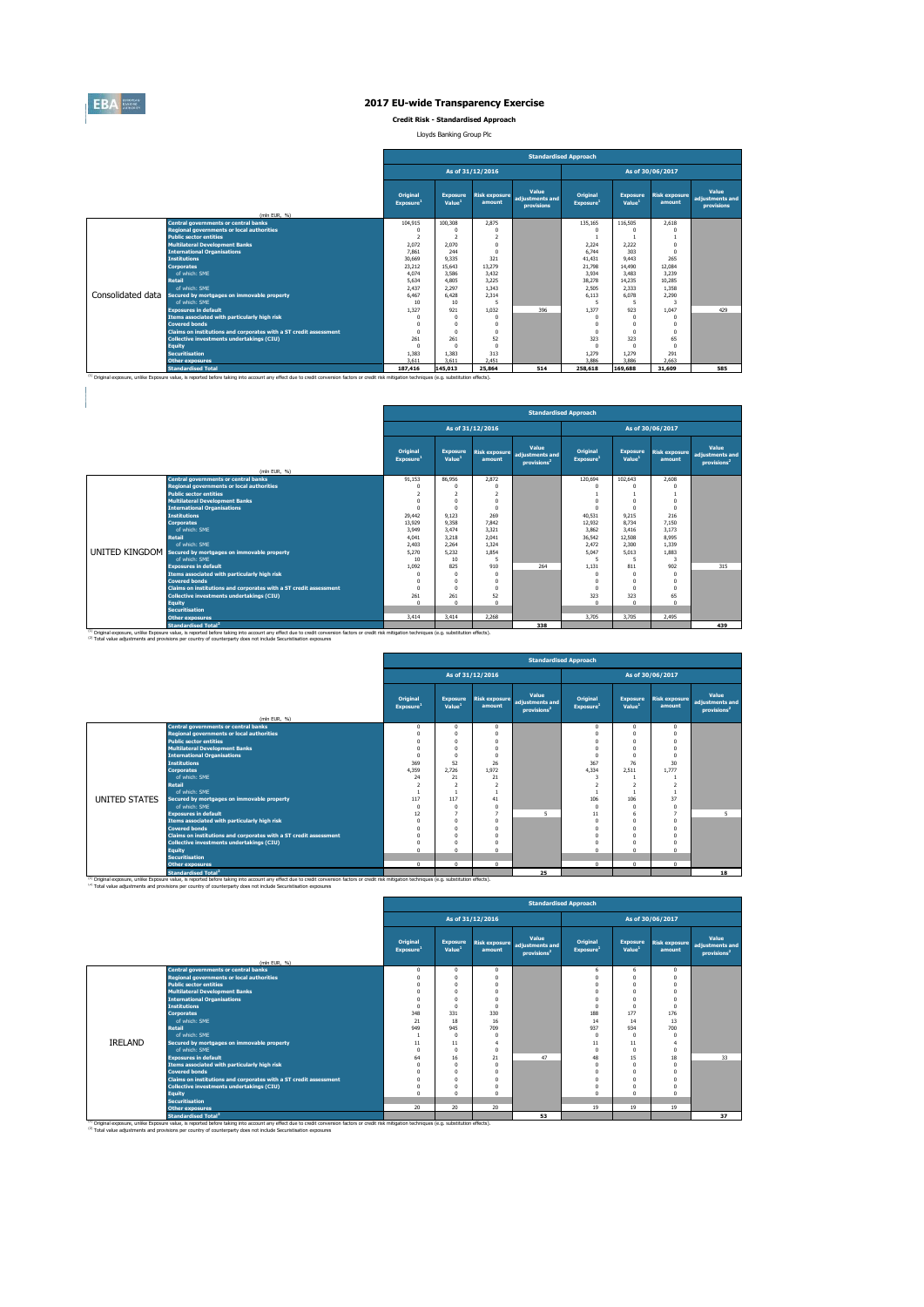

**Credit Risk - Standardised Approach**

Lloyds Banking Group Plc

|                    |                                                                                                                                                                                                                                                                                                                         |                                      |                                       |          | <b>Standardised Approach</b>                                      |                                   |                                       |                                |                                                     |
|--------------------|-------------------------------------------------------------------------------------------------------------------------------------------------------------------------------------------------------------------------------------------------------------------------------------------------------------------------|--------------------------------------|---------------------------------------|----------|-------------------------------------------------------------------|-----------------------------------|---------------------------------------|--------------------------------|-----------------------------------------------------|
|                    |                                                                                                                                                                                                                                                                                                                         | As of 31/12/2016<br>As of 30/06/2017 |                                       |          |                                                                   |                                   |                                       |                                |                                                     |
|                    | (mln EUR, %)                                                                                                                                                                                                                                                                                                            | Original<br>Exposure <sup>1</sup>    | <b>Exposure</b><br>Value <sup>1</sup> | amount   | Value<br>Risk exposure adjustments and<br>provisions <sup>2</sup> | Original<br>Exposure <sup>1</sup> | <b>Exposure</b><br>Value <sup>1</sup> | <b>Risk exposure</b><br>amount | Value<br>adjustments and<br>provisions <sup>2</sup> |
|                    | <b>Central governments or central banks</b>                                                                                                                                                                                                                                                                             | 10.308                               | 10.308                                | $\Omega$ |                                                                   | 10.605                            | 10.612                                | $\Omega$                       |                                                     |
|                    | <b>Regional governments or local authorities</b>                                                                                                                                                                                                                                                                        | $\Omega$                             | $\Omega$                              | $\Omega$ |                                                                   | $\Omega$                          | $\Omega$                              | $\Omega$                       |                                                     |
|                    | <b>Public sector entities</b>                                                                                                                                                                                                                                                                                           | O                                    | O                                     |          |                                                                   | $\Omega$                          | $\Omega$                              | $\Omega$                       |                                                     |
|                    | <b>Multilateral Development Banks</b>                                                                                                                                                                                                                                                                                   | $\Omega$                             | $\Omega$                              | $\Omega$ |                                                                   | $\Omega$                          | $\Omega$                              | $\Omega$                       |                                                     |
|                    | <b>International Organisations</b>                                                                                                                                                                                                                                                                                      | $\Omega$                             | $\Omega$                              | $\Omega$ |                                                                   | $\Omega$                          | $\Omega$                              | $\Omega$                       |                                                     |
|                    | <b>Institutions</b>                                                                                                                                                                                                                                                                                                     | 114                                  | 114                                   | 23       |                                                                   | 87                                | 87                                    | 17                             |                                                     |
|                    | <b>Corporates</b>                                                                                                                                                                                                                                                                                                       | 949                                  | 614                                   | 549      |                                                                   | 952                               | 609                                   | 544                            |                                                     |
|                    | of which: SMF                                                                                                                                                                                                                                                                                                           | s                                    | 3                                     | 3        |                                                                   | $\overline{4}$                    | 3                                     | -3                             |                                                     |
|                    | <b>Retail</b>                                                                                                                                                                                                                                                                                                           | 31                                   | 31                                    | 23       |                                                                   | 27                                | 26                                    | 20                             |                                                     |
|                    | of which: SME                                                                                                                                                                                                                                                                                                           | $\Omega$                             | $\Omega$                              | $\Omega$ |                                                                   | $\Omega$                          | $\Omega$                              | $\Omega$                       |                                                     |
| <b>NETHERLANDS</b> | Secured by mortgages on immovable property                                                                                                                                                                                                                                                                              | 197                                  | 197                                   | 69       |                                                                   | 190                               | 190                                   | 66                             |                                                     |
|                    | of which: SMF                                                                                                                                                                                                                                                                                                           |                                      | $\Omega$                              | $\Omega$ |                                                                   | $\Omega$                          | $\Omega$                              | $\Omega$                       |                                                     |
|                    | <b>Exposures in default</b>                                                                                                                                                                                                                                                                                             |                                      |                                       |          | $\Omega$                                                          |                                   |                                       |                                | $\Omega$                                            |
|                    | Items associated with particularly high risk                                                                                                                                                                                                                                                                            | $\sqrt{2}$                           | $\Omega$                              | $\Omega$ |                                                                   | $\Omega$                          | $\Omega$                              | $\Omega$                       |                                                     |
|                    | <b>Covered bonds</b>                                                                                                                                                                                                                                                                                                    |                                      | $\Omega$                              | $\Omega$ |                                                                   | $\Omega$                          | $\Omega$                              | $\Omega$                       |                                                     |
|                    | Claims on institutions and corporates with a ST credit assessment                                                                                                                                                                                                                                                       | O                                    | $\Omega$                              | n        |                                                                   | $\Omega$                          | $\Omega$                              | $\Omega$                       |                                                     |
|                    | Collective investments undertakings (CIU)                                                                                                                                                                                                                                                                               | $\Omega$                             | $\Omega$                              | n        |                                                                   | $\Omega$                          | $\Omega$                              | $\Omega$                       |                                                     |
|                    | <b>Equity</b>                                                                                                                                                                                                                                                                                                           | $\Omega$                             | $\Omega$                              | $\Omega$ |                                                                   | $\Omega$                          | $\Omega$                              | $\Omega$                       |                                                     |
|                    | <b>Securitisation</b>                                                                                                                                                                                                                                                                                                   |                                      |                                       |          |                                                                   |                                   |                                       |                                |                                                     |
|                    | <b>Other exposures</b>                                                                                                                                                                                                                                                                                                  | 21                                   | 21                                    | 15       |                                                                   | 24                                | 24                                    | 17                             |                                                     |
|                    | Standardised Total <sup>2</sup>                                                                                                                                                                                                                                                                                         |                                      |                                       |          | 5                                                                 |                                   |                                       |                                | $\overline{2}$                                      |
|                    | (1) Original exposure, unlike Exposure value, is reported before taking into account any effect due to credit conversion factors or credit risk mitigation techniques (e.g. substitution effects).<br>(2) Total value adjustments and provisions per country of counterparty does not include Securistisation exposures |                                      |                                       |          |                                                                   |                                   |                                       |                                |                                                     |

|              |                                                                                                                                                                                                                                                        |                                   | <b>Standardised Approach</b>          |                                |                                                     |                                   |                                       |                                |                                                     |  |  |  |  |
|--------------|--------------------------------------------------------------------------------------------------------------------------------------------------------------------------------------------------------------------------------------------------------|-----------------------------------|---------------------------------------|--------------------------------|-----------------------------------------------------|-----------------------------------|---------------------------------------|--------------------------------|-----------------------------------------------------|--|--|--|--|
|              |                                                                                                                                                                                                                                                        |                                   | As of 31/12/2016<br>As of 30/06/2017  |                                |                                                     |                                   |                                       |                                |                                                     |  |  |  |  |
|              | (mln EUR, %)                                                                                                                                                                                                                                           | Original<br>Exposure <sup>1</sup> | <b>Exposure</b><br>Value <sup>1</sup> | <b>Risk exposure</b><br>amount | Value<br>adiustments and<br>provisions <sup>2</sup> | Original<br>Exposure <sup>1</sup> | <b>Exposure</b><br>Value <sup>1</sup> | <b>Risk exposure</b><br>amount | Value<br>adjustments and<br>provisions <sup>2</sup> |  |  |  |  |
|              | <b>Central governments or central banks</b>                                                                                                                                                                                                            | $\Omega$                          | $\mathbf{0}$                          | $\Omega$                       |                                                     | $^{\circ}$                        | 0                                     | $\mathbf{0}$                   |                                                     |  |  |  |  |
|              | <b>Regional governments or local authorities</b>                                                                                                                                                                                                       | 0                                 | $\Omega$                              |                                |                                                     | $\Omega$                          |                                       | $\Omega$                       |                                                     |  |  |  |  |
|              | <b>Public sector entities</b>                                                                                                                                                                                                                          |                                   | $\Omega$                              |                                |                                                     | O                                 |                                       |                                |                                                     |  |  |  |  |
|              | <b>Multilateral Development Banks</b>                                                                                                                                                                                                                  |                                   | $\Omega$                              |                                |                                                     | O                                 |                                       |                                |                                                     |  |  |  |  |
|              | <b>International Organisations</b>                                                                                                                                                                                                                     |                                   | $\Omega$                              |                                |                                                     | n                                 |                                       |                                |                                                     |  |  |  |  |
|              | <b>Institutions</b>                                                                                                                                                                                                                                    |                                   | $\Omega$                              |                                |                                                     |                                   |                                       |                                |                                                     |  |  |  |  |
|              | <b>Corporates</b>                                                                                                                                                                                                                                      |                                   | $\Omega$                              |                                |                                                     |                                   |                                       |                                |                                                     |  |  |  |  |
|              | of which: SMF                                                                                                                                                                                                                                          |                                   | $\Omega$                              |                                |                                                     | O                                 |                                       |                                |                                                     |  |  |  |  |
|              | <b>Retail</b>                                                                                                                                                                                                                                          |                                   | $\Omega$                              |                                |                                                     | O                                 |                                       |                                |                                                     |  |  |  |  |
|              | of which: SME                                                                                                                                                                                                                                          | O                                 | $\Omega$                              |                                |                                                     | Ò                                 |                                       |                                |                                                     |  |  |  |  |
| <b>CHINA</b> | Secured by mortgages on immovable property                                                                                                                                                                                                             | 16                                | 16                                    |                                |                                                     | 13                                | 13                                    |                                |                                                     |  |  |  |  |
|              | of which: SMF                                                                                                                                                                                                                                          |                                   | $\Omega$                              |                                |                                                     | O                                 |                                       |                                |                                                     |  |  |  |  |
|              | <b>Exposures in default</b>                                                                                                                                                                                                                            |                                   | $\Omega$                              |                                | $\Omega$                                            |                                   |                                       | $\Omega$                       | $\Omega$                                            |  |  |  |  |
|              | Items associated with particularly high risk                                                                                                                                                                                                           |                                   | $\Omega$                              |                                |                                                     | O                                 |                                       |                                |                                                     |  |  |  |  |
|              | <b>Covered bonds</b>                                                                                                                                                                                                                                   |                                   | $\Omega$                              |                                |                                                     | O                                 |                                       |                                |                                                     |  |  |  |  |
|              | Claims on institutions and corporates with a ST credit assessment                                                                                                                                                                                      |                                   | $\Omega$                              |                                |                                                     | O                                 |                                       |                                |                                                     |  |  |  |  |
|              | <b>Collective investments undertakings (CIU)</b>                                                                                                                                                                                                       |                                   | $\Omega$                              |                                |                                                     | O                                 |                                       |                                |                                                     |  |  |  |  |
|              | <b>Equity</b>                                                                                                                                                                                                                                          | n                                 | $\Omega$                              |                                |                                                     | $\Omega$                          |                                       | $\Omega$                       |                                                     |  |  |  |  |
|              | <b>Securitisation</b>                                                                                                                                                                                                                                  |                                   |                                       |                                |                                                     |                                   |                                       |                                |                                                     |  |  |  |  |
|              | <b>Other exposures</b>                                                                                                                                                                                                                                 | $\Omega$                          | $\mathbf{0}$                          | $\Omega$                       |                                                     | $\mathbf 0$                       | $\mathbf{0}$                          | $\Omega$                       |                                                     |  |  |  |  |
|              | <b>Standardised Total<sup>2</sup></b><br><sup>(1)</sup> Original exposure, unlike Exposure value, is reported before taking into account any effect due to credit conversion factors or credit risk mitigation techniques (e.g. substitution effects). |                                   |                                       |                                | 0                                                   |                                   |                                       |                                | $\bullet$                                           |  |  |  |  |

|                        |                                                                   |                                          |                                       |                                | <b>Standardised Approach</b>                        |                                   |                                       |                                |                                                     |
|------------------------|-------------------------------------------------------------------|------------------------------------------|---------------------------------------|--------------------------------|-----------------------------------------------------|-----------------------------------|---------------------------------------|--------------------------------|-----------------------------------------------------|
|                        |                                                                   |                                          |                                       | As of 31/12/2016               |                                                     |                                   |                                       | As of 30/06/2017               |                                                     |
|                        | (mln EUR, %)                                                      | <b>Original</b><br>Exposure <sup>1</sup> | <b>Exposure</b><br>Value <sup>1</sup> | <b>Risk exposure</b><br>amount | Value<br>adiustments and<br>provisions <sup>2</sup> | Original<br>Exposure <sup>1</sup> | <b>Exposure</b><br>Value <sup>1</sup> | <b>Risk exposure</b><br>amount | Value<br>adjustments and<br>provisions <sup>2</sup> |
|                        | <b>Central governments or central banks</b>                       | 26                                       | 26                                    | 3                              |                                                     | 20                                | 20                                    | $^{\circ}$                     |                                                     |
|                        | <b>Regional governments or local authorities</b>                  | $\Omega$                                 | $\Omega$                              | $\Omega$                       |                                                     | $\Omega$                          | $\Omega$                              | $\Omega$                       |                                                     |
|                        | <b>Public sector entities</b>                                     | $\Omega$                                 | $\Omega$                              | $\theta$                       |                                                     | $\Omega$                          | $\Omega$                              | $\Omega$                       |                                                     |
|                        | <b>Multilateral Development Banks</b>                             | 2.072                                    | 2.070                                 | $\theta$                       |                                                     | 2.224                             | 2.222                                 | $\Omega$                       |                                                     |
|                        | <b>International Organisations</b>                                | 7.861                                    | 244                                   | n                              |                                                     | 6.744                             | 303                                   | $\Omega$                       |                                                     |
|                        | <b>Institutions</b>                                               | $\Omega$                                 | $\Omega$                              | $\theta$                       |                                                     | $\Omega$                          | $\Omega$                              | $\Omega$                       |                                                     |
|                        | <b>Corporates</b>                                                 | $\Omega$                                 | $\Omega$                              | Ō                              |                                                     | $\Omega$                          | $\Omega$                              | $\Omega$                       |                                                     |
|                        | of which: SME                                                     | O                                        | 0                                     | n                              |                                                     | $\Omega$                          | $\Omega$                              | $\Omega$                       |                                                     |
|                        | Retail                                                            |                                          | $\Omega$                              | n                              |                                                     | 0                                 | $\Omega$                              | $\Omega$                       |                                                     |
|                        | of which: SMF                                                     |                                          | 0                                     | n                              |                                                     |                                   | $\Omega$                              |                                |                                                     |
| <b>Other Countries</b> | Secured by mortgages on immovable property                        | ń                                        | $^{\circ}$                            | $\theta$                       |                                                     | Λ                                 | $\Omega$                              | $\Omega$                       |                                                     |
|                        | of which: SME                                                     |                                          | 0                                     | 0                              |                                                     | $\Omega$                          | $\Omega$                              | $\Omega$                       |                                                     |
|                        | <b>Exposures in default</b>                                       |                                          | $\Omega$                              | $\theta$                       | $\Omega$                                            | $\Omega$                          | $\Omega$                              | $\Omega$                       | $\Omega$                                            |
|                        | Items associated with particularly high risk                      | n                                        | $\Omega$                              | $\theta$                       |                                                     | $\Omega$                          | $\Omega$                              | $\Omega$                       |                                                     |
|                        | <b>Covered bonds</b>                                              |                                          | 0                                     | Ō                              |                                                     | 0                                 | $\Omega$                              | $\Omega$                       |                                                     |
|                        | Claims on institutions and corporates with a ST credit assessment |                                          | 0                                     | n                              |                                                     | 0                                 | $\Omega$                              | $\Omega$                       |                                                     |
|                        | Collective investments undertakings (CIU)                         | $\Omega$                                 | $^{\circ}$                            | $\theta$                       |                                                     | $\Omega$                          | $\Omega$                              | $\Omega$                       |                                                     |
|                        | <b>Equity</b>                                                     | $\Omega$                                 | $\Omega$                              | $\mathbf{0}$                   |                                                     | $\Omega$                          | $\Omega$                              | $\Omega$                       |                                                     |
|                        | <b>Securitisation</b>                                             |                                          |                                       |                                |                                                     |                                   |                                       |                                |                                                     |
|                        | <b>Other exposures</b>                                            | $^{\circ}$                               | $\mathbf{0}$                          | $^{\circ}$                     |                                                     | $\circ$                           | $\mathbf{0}$                          | $\mathbf{0}$                   |                                                     |
| 11.411<br>----         | <b>Standardised Total<sup>2</sup></b>                             |                                          | .                                     |                                | $\overline{2}$                                      |                                   |                                       |                                | $\overline{2}$                                      |

<sup>(1)</sup> Original exposure, unlike Exposure value, is reported before taking into account any effect due to credit conversion factors or credit risk mitigation techniques (e.g. substitution effects).<br><sup>(2)</sup> Total value adjustm

|                   |                                                                   | <b>Standardised Approach</b><br>As of 30/06/2017<br>As of 31/12/2016<br>Value<br>Value<br>Original<br>Original<br><b>Exposure</b><br><b>Risk exposure</b><br><b>Exposure</b><br><b>Risk exposure</b><br>adiustments and<br>Value <sup>1</sup><br>Value <sup>1</sup><br>Exposure <sup>1</sup><br>Exposure <sup>1</sup><br>amount<br>amount<br>provisions <sup>2</sup><br>$\overline{0}$<br>$\mathbf{0}$<br>U<br>$\Omega$<br>$\Omega$<br>$\Omega$<br>$\Omega$<br>$\Omega$<br>$\Omega$<br>$\Omega$<br>174<br>155<br>262<br>174<br>246<br>155<br>$\Omega$<br>$\Omega$<br>$\Omega$<br>$\Omega$<br>$\Omega$ |          |          |    |          |   |          |                                            |  |  |  |  |  |  |
|-------------------|-------------------------------------------------------------------|-------------------------------------------------------------------------------------------------------------------------------------------------------------------------------------------------------------------------------------------------------------------------------------------------------------------------------------------------------------------------------------------------------------------------------------------------------------------------------------------------------------------------------------------------------------------------------------------------------|----------|----------|----|----------|---|----------|--------------------------------------------|--|--|--|--|--|--|
|                   |                                                                   |                                                                                                                                                                                                                                                                                                                                                                                                                                                                                                                                                                                                       |          |          |    |          |   |          |                                            |  |  |  |  |  |  |
|                   | (mln EUR, %)                                                      |                                                                                                                                                                                                                                                                                                                                                                                                                                                                                                                                                                                                       |          |          |    |          |   |          | adjustments and<br>provisions <sup>2</sup> |  |  |  |  |  |  |
|                   | <b>Central governments or central banks</b>                       |                                                                                                                                                                                                                                                                                                                                                                                                                                                                                                                                                                                                       |          |          |    |          |   |          |                                            |  |  |  |  |  |  |
|                   | <b>Regional governments or local authorities</b>                  |                                                                                                                                                                                                                                                                                                                                                                                                                                                                                                                                                                                                       |          |          |    |          |   |          |                                            |  |  |  |  |  |  |
|                   | <b>Public sector entities</b>                                     |                                                                                                                                                                                                                                                                                                                                                                                                                                                                                                                                                                                                       |          |          |    |          |   |          |                                            |  |  |  |  |  |  |
|                   | <b>Multilateral Development Banks</b>                             |                                                                                                                                                                                                                                                                                                                                                                                                                                                                                                                                                                                                       |          |          |    |          |   |          |                                            |  |  |  |  |  |  |
|                   | <b>International Organisations</b>                                |                                                                                                                                                                                                                                                                                                                                                                                                                                                                                                                                                                                                       |          |          |    |          |   |          |                                            |  |  |  |  |  |  |
|                   | <b>Institutions</b>                                               |                                                                                                                                                                                                                                                                                                                                                                                                                                                                                                                                                                                                       |          |          |    |          |   |          |                                            |  |  |  |  |  |  |
|                   | <b>Corporates</b>                                                 |                                                                                                                                                                                                                                                                                                                                                                                                                                                                                                                                                                                                       |          |          |    |          |   |          |                                            |  |  |  |  |  |  |
|                   | of which: SME                                                     |                                                                                                                                                                                                                                                                                                                                                                                                                                                                                                                                                                                                       |          |          |    |          |   |          |                                            |  |  |  |  |  |  |
|                   | <b>Retail</b>                                                     |                                                                                                                                                                                                                                                                                                                                                                                                                                                                                                                                                                                                       |          |          |    |          |   |          |                                            |  |  |  |  |  |  |
|                   | of which: SMF                                                     |                                                                                                                                                                                                                                                                                                                                                                                                                                                                                                                                                                                                       |          |          |    |          |   |          |                                            |  |  |  |  |  |  |
| <b>LUXEMBOURG</b> | Secured by mortgages on immovable property                        |                                                                                                                                                                                                                                                                                                                                                                                                                                                                                                                                                                                                       |          |          |    |          |   |          |                                            |  |  |  |  |  |  |
|                   | of which: SMF                                                     |                                                                                                                                                                                                                                                                                                                                                                                                                                                                                                                                                                                                       |          |          |    |          |   |          |                                            |  |  |  |  |  |  |
|                   | <b>Exposures in default</b>                                       | 21                                                                                                                                                                                                                                                                                                                                                                                                                                                                                                                                                                                                    |          |          | 12 | 21       |   |          | 12                                         |  |  |  |  |  |  |
|                   | Items associated with particularly high risk                      |                                                                                                                                                                                                                                                                                                                                                                                                                                                                                                                                                                                                       |          | $\Omega$ |    |          |   |          |                                            |  |  |  |  |  |  |
|                   | <b>Covered bonds</b>                                              |                                                                                                                                                                                                                                                                                                                                                                                                                                                                                                                                                                                                       |          | $\Omega$ |    |          |   |          |                                            |  |  |  |  |  |  |
|                   | Claims on institutions and corporates with a ST credit assessment |                                                                                                                                                                                                                                                                                                                                                                                                                                                                                                                                                                                                       |          | n        |    |          |   |          |                                            |  |  |  |  |  |  |
|                   | Collective investments undertakings (CIU)                         |                                                                                                                                                                                                                                                                                                                                                                                                                                                                                                                                                                                                       |          |          |    |          |   |          |                                            |  |  |  |  |  |  |
|                   | <b>Equity</b>                                                     |                                                                                                                                                                                                                                                                                                                                                                                                                                                                                                                                                                                                       |          | $\Omega$ |    | $\Omega$ |   |          |                                            |  |  |  |  |  |  |
|                   | <b>Securitisation</b>                                             |                                                                                                                                                                                                                                                                                                                                                                                                                                                                                                                                                                                                       |          |          |    |          |   |          |                                            |  |  |  |  |  |  |
|                   | <b>Other exposures</b>                                            | $\sim$                                                                                                                                                                                                                                                                                                                                                                                                                                                                                                                                                                                                | $\Omega$ | $\Omega$ |    | $\Omega$ | ò | $\Omega$ |                                            |  |  |  |  |  |  |
|                   | <b>Standardised Total<sup>2</sup></b>                             |                                                                                                                                                                                                                                                                                                                                                                                                                                                                                                                                                                                                       |          |          | 13 |          |   |          | 13                                         |  |  |  |  |  |  |

ż,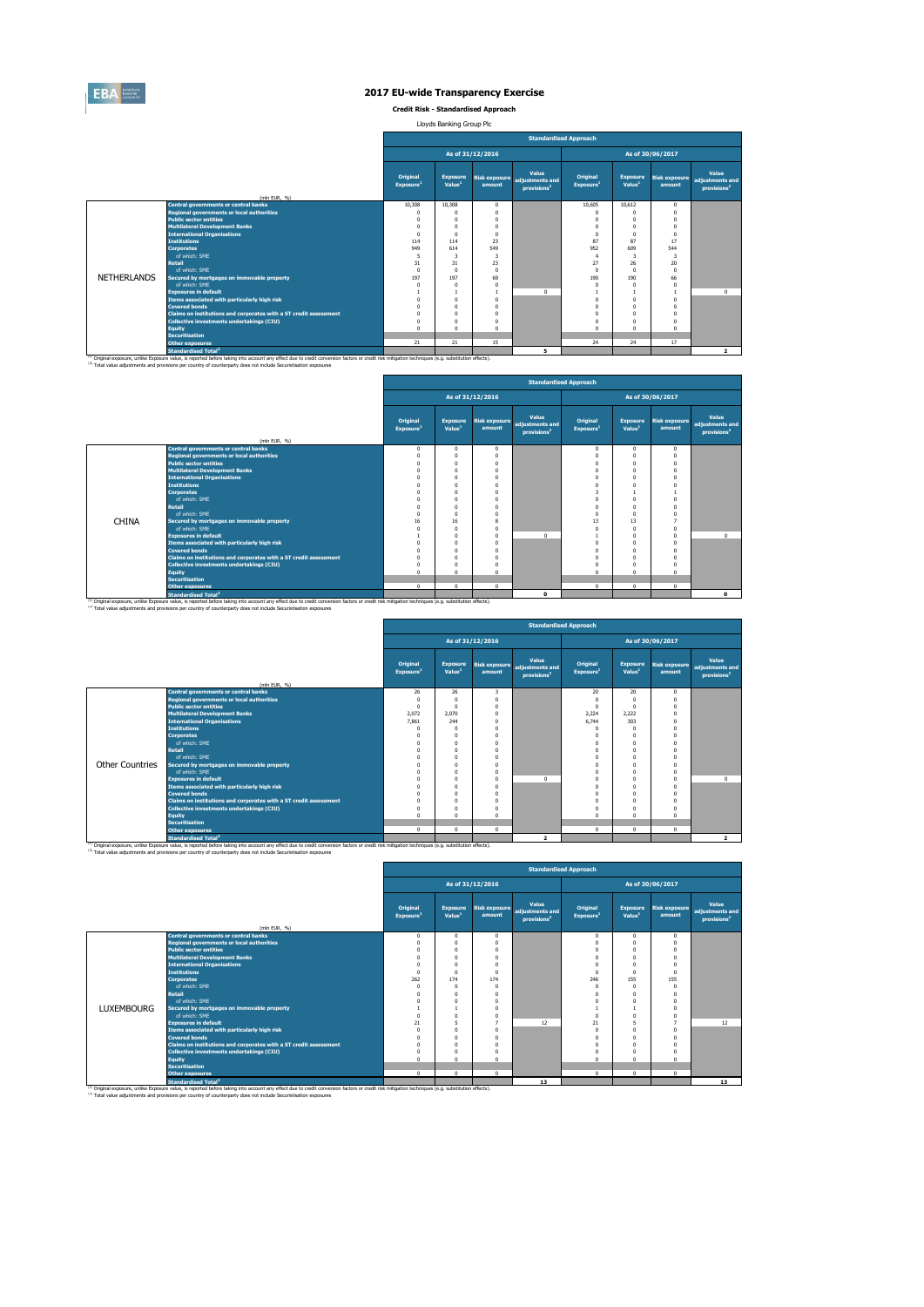

**Credit Risk - Standardised Approach**

Lloyds Banking Group Plc

|               |                                                                                                                                                                                                                                                                                                                         |                                   |                                       |                  | <b>Standardised Approach</b>                                      |                                   |                                       |                                |                                                     |
|---------------|-------------------------------------------------------------------------------------------------------------------------------------------------------------------------------------------------------------------------------------------------------------------------------------------------------------------------|-----------------------------------|---------------------------------------|------------------|-------------------------------------------------------------------|-----------------------------------|---------------------------------------|--------------------------------|-----------------------------------------------------|
|               |                                                                                                                                                                                                                                                                                                                         |                                   |                                       | As of 31/12/2016 |                                                                   |                                   |                                       | As of 30/06/2017               |                                                     |
|               |                                                                                                                                                                                                                                                                                                                         | Original<br>Exposure <sup>1</sup> | <b>Exposure</b><br>Value <sup>1</sup> | amount           | Value<br>Risk exposure adjustments and<br>provisions <sup>2</sup> | Original<br>Exposure <sup>1</sup> | <b>Exposure</b><br>Value <sup>1</sup> | <b>Risk exposure</b><br>amount | Value<br>adjustments and<br>provisions <sup>2</sup> |
|               | (mln EUR, %)                                                                                                                                                                                                                                                                                                            |                                   |                                       |                  |                                                                   |                                   |                                       |                                |                                                     |
|               | <b>Central governments or central banks</b><br><b>Regional governments or local authorities</b>                                                                                                                                                                                                                         | 213                               | 213                                   | $\Omega$         |                                                                   | 165                               | 165                                   | $\Omega$                       |                                                     |
|               | <b>Public sector entities</b>                                                                                                                                                                                                                                                                                           | $\Omega$<br>O                     | $\Omega$<br>$\Omega$                  | $\Omega$         |                                                                   | $\Omega$<br>$\Omega$              | $\Omega$<br>$\Omega$                  | $\Omega$<br>$\Omega$           |                                                     |
|               | <b>Multilateral Development Banks</b>                                                                                                                                                                                                                                                                                   | $\sqrt{2}$                        | $\Omega$                              | $\Omega$         |                                                                   | $\Omega$                          | $\Omega$                              | $\Omega$                       |                                                     |
|               | <b>International Organisations</b>                                                                                                                                                                                                                                                                                      | $\Omega$                          | $\Omega$                              | $\Omega$         |                                                                   | $\Omega$                          | $\Omega$                              | $\Omega$                       |                                                     |
|               | <b>Institutions</b>                                                                                                                                                                                                                                                                                                     | 730                               | 32                                    | n,               |                                                                   | 415                               | 35                                    |                                |                                                     |
|               | <b>Corporates</b>                                                                                                                                                                                                                                                                                                       | 240                               | 136                                   | 136              |                                                                   | 132                               | 114                                   | 115                            |                                                     |
|               | of which: SMF                                                                                                                                                                                                                                                                                                           | $\overline{\mathbf{z}}$           | $\overline{2}$                        | $\overline{ }$   |                                                                   | 3                                 | $\overline{2}$                        | -3                             |                                                     |
|               | <b>Retail</b>                                                                                                                                                                                                                                                                                                           | $\Omega$                          | $\Omega$                              | $\Omega$         |                                                                   | $\Omega$                          | $\Omega$                              | $\Omega$                       |                                                     |
|               | of which: SME                                                                                                                                                                                                                                                                                                           | $\Omega$                          | $\Omega$                              |                  |                                                                   | $\Omega$                          | $\Omega$                              | $\Omega$                       |                                                     |
| <b>FRANCE</b> | Secured by mortgages on immovable property                                                                                                                                                                                                                                                                              | 13                                | 13                                    |                  |                                                                   | 12                                | 12                                    |                                |                                                     |
|               | of which: SMF                                                                                                                                                                                                                                                                                                           |                                   | $\Omega$                              | n                |                                                                   | $\Omega$                          | $\Omega$                              | $\Omega$                       |                                                     |
|               | <b>Exposures in default</b>                                                                                                                                                                                                                                                                                             |                                   |                                       |                  | $\overline{\mathbf{3}}$                                           | 8                                 | 5                                     | 8                              | 3                                                   |
|               | Items associated with particularly high risk                                                                                                                                                                                                                                                                            | n                                 | $\Omega$                              | $\Omega$         |                                                                   | $\Omega$                          | $\Omega$                              | $\Omega$                       |                                                     |
|               | <b>Covered bonds</b>                                                                                                                                                                                                                                                                                                    |                                   | $\Omega$                              | $\Omega$         |                                                                   | $\Omega$                          | $\Omega$                              | $\Omega$                       |                                                     |
|               | Claims on institutions and corporates with a ST credit assessment                                                                                                                                                                                                                                                       | O                                 | $\Omega$                              | n                |                                                                   | $\Omega$                          | $\Omega$                              | $\Omega$                       |                                                     |
|               | Collective investments undertakings (CIU)                                                                                                                                                                                                                                                                               | $\Omega$                          | $\Omega$                              | n                |                                                                   | $\Omega$                          | $\Omega$                              | $\Omega$                       |                                                     |
|               | <b>Equity</b>                                                                                                                                                                                                                                                                                                           | $\Omega$                          | $\Omega$                              | $\Omega$         |                                                                   | $\mathbf 0$                       | $\Omega$                              | $\Omega$                       |                                                     |
|               | <b>Securitisation</b>                                                                                                                                                                                                                                                                                                   |                                   |                                       |                  |                                                                   |                                   |                                       |                                |                                                     |
|               | <b>Other exposures</b>                                                                                                                                                                                                                                                                                                  | $^{\circ}$                        | $^{\circ}$                            | $\Omega$         |                                                                   | $^{\circ}$                        | $\Omega$                              | $\mathbf{0}$                   |                                                     |
|               | <b>Standardised Total<sup>2</sup></b>                                                                                                                                                                                                                                                                                   |                                   |                                       |                  | $\overline{\mathbf{3}}$                                           |                                   |                                       |                                | 3 <sup>1</sup>                                      |
|               | (1) Original exposure, unlike Exposure value, is reported before taking into account any effect due to credit conversion factors or credit risk mitigation techniques (e.g. substitution effects).<br>(2) Total value adjustments and provisions per country of counterparty does not include Securistisation exposures |                                   |                                       |                  |                                                                   |                                   |                                       |                                |                                                     |

|               |                                                                   |                                   |                                       |                                |                                                     | <b>Standardised Approach</b>      |                                       |                                |                                                     |
|---------------|-------------------------------------------------------------------|-----------------------------------|---------------------------------------|--------------------------------|-----------------------------------------------------|-----------------------------------|---------------------------------------|--------------------------------|-----------------------------------------------------|
|               |                                                                   |                                   |                                       | As of 31/12/2016               |                                                     |                                   |                                       | As of 30/06/2017               |                                                     |
|               | (mln EUR, %)                                                      | Original<br>Exposure <sup>1</sup> | <b>Exposure</b><br>Value <sup>1</sup> | <b>Risk exposure</b><br>amount | Value<br>adiustments and<br>provisions <sup>2</sup> | Original<br>Exposure <sup>1</sup> | <b>Exposure</b><br>Value <sup>1</sup> | <b>Risk exposure</b><br>amount | Value<br>adjustments and<br>provisions <sup>2</sup> |
|               | <b>Central governments or central banks</b>                       | $^{\circ}$                        | $\mathbf{0}$                          | 0                              |                                                     | $\mathbf{0}$                      | $\Omega$                              | $^{\circ}$                     |                                                     |
|               | <b>Regional governments or local authorities</b>                  | $^{\circ}$                        | $\Omega$                              |                                |                                                     | 0                                 |                                       | $\Omega$                       |                                                     |
|               | <b>Public sector entities</b>                                     | $^{\circ}$                        | $\Omega$                              |                                |                                                     | $\Omega$                          | $\Omega$                              | $\Omega$                       |                                                     |
|               | <b>Multilateral Development Banks</b>                             | $\Omega$                          | $\Omega$                              |                                |                                                     | $\Omega$                          |                                       | $\Omega$                       |                                                     |
|               | <b>International Organisations</b>                                | $\Omega$                          | $\Omega$                              |                                |                                                     | $\Omega$                          | $\Omega$                              | $\Omega$                       |                                                     |
|               | <b>Institutions</b>                                               | $\Omega$                          | $\Omega$                              |                                |                                                     | $\Omega$                          |                                       |                                |                                                     |
|               | <b>Corporates</b>                                                 | $\Omega$                          | $\Omega$                              |                                |                                                     | $\Omega$                          | $\Omega$                              | $\Omega$                       |                                                     |
|               | of which: SME                                                     | $\Omega$                          | $\Omega$                              |                                |                                                     | $\Omega$                          | O                                     | $\Omega$                       |                                                     |
|               | Retail                                                            | $\Omega$                          | $\Omega$                              |                                |                                                     | $\Omega$                          |                                       |                                |                                                     |
| Country of    | of which: SMF                                                     | $\Omega$                          | $\Omega$                              |                                |                                                     |                                   |                                       |                                |                                                     |
|               | Secured by mortgages on immovable property                        | $\Omega$                          | $\Omega$                              |                                |                                                     | O                                 |                                       |                                |                                                     |
| Counterpart 9 | of which: SME                                                     | $\Omega$                          | $\Omega$                              |                                |                                                     | $\Omega$                          |                                       |                                |                                                     |
|               | <b>Exposures in default</b>                                       | $\Omega$                          | $\Omega$                              |                                | $\sqrt{2}$                                          | $\Omega$                          | n                                     | $\Omega$                       | $^{\circ}$                                          |
|               | Items associated with particularly high risk                      | $\Omega$                          | $\Omega$                              |                                |                                                     | $\Omega$                          | $\Omega$                              | $\Omega$                       |                                                     |
|               | <b>Covered bonds</b>                                              | $\Omega$                          | $\Omega$                              |                                |                                                     | $\Omega$                          | O                                     |                                |                                                     |
|               | Claims on institutions and corporates with a ST credit assessment | $\Omega$                          | $\Omega$                              |                                |                                                     | $\Omega$                          |                                       |                                |                                                     |
|               | <b>Collective investments undertakings (CIU)</b>                  | $\Omega$                          | $\Omega$                              |                                |                                                     | $\Omega$                          |                                       |                                |                                                     |
|               | Equity                                                            | $\Omega$                          | $\Omega$                              |                                |                                                     | $\Omega$                          | n                                     | $\Omega$                       |                                                     |
|               | <b>Securitisation</b>                                             |                                   |                                       |                                |                                                     |                                   |                                       |                                |                                                     |
|               | <b>Other exposures</b>                                            | $\mathbf 0$                       | $\mathbf{0}$                          | 0                              |                                                     | $\mathbf 0$                       | $\Omega$                              | $\Omega$                       |                                                     |
|               | <b>Standardised Total<sup>2</sup></b>                             |                                   |                                       |                                | $\mathbf{0}$                                        |                                   |                                       |                                | $\mathbf{o}$                                        |

<sup>10</sup> Original exposure, unlike Exposure Total of Total Total Total Count any effect due to credit conversion factors or credit risk mitigation techniques (e.g. substitution effects).<br><sup>21</sup> Total value adjustments and provis

|                |                                                                                                 |                                   |                                       |                      | <b>Standardised Approach</b>                                      |                                   |                                       |                                |                                                     |
|----------------|-------------------------------------------------------------------------------------------------|-----------------------------------|---------------------------------------|----------------------|-------------------------------------------------------------------|-----------------------------------|---------------------------------------|--------------------------------|-----------------------------------------------------|
|                |                                                                                                 |                                   |                                       | As of 31/12/2016     |                                                                   |                                   |                                       | As of 30/06/2017               |                                                     |
|                |                                                                                                 | Original<br>Exposure <sup>1</sup> | <b>Exposure</b><br>Value <sup>1</sup> | amount               | Value<br>Risk exposure adjustments and<br>provisions <sup>2</sup> | Original<br>Exposure <sup>1</sup> | <b>Exposure</b><br>Value <sup>1</sup> | <b>Risk exposure</b><br>amount | Value<br>adjustments and<br>provisions <sup>2</sup> |
|                | (mln EUR, %)                                                                                    |                                   |                                       |                      |                                                                   |                                   |                                       |                                |                                                     |
|                | <b>Central governments or central banks</b><br><b>Regional governments or local authorities</b> | $\mathbf 0$<br>$\Omega$           | $^{\circ}$<br>O                       | $\Omega$<br>$\Omega$ |                                                                   | $^{\circ}$<br>$\Omega$            | $\mathbf{0}$<br>$\Omega$              | $\Omega$<br>$\Omega$           |                                                     |
|                | <b>Public sector entities</b>                                                                   | O                                 | O                                     |                      |                                                                   | $\Omega$                          | $\Omega$                              | $\Omega$                       |                                                     |
|                | <b>Multilateral Development Banks</b>                                                           | O                                 | O                                     | $\Omega$             |                                                                   | $\Omega$                          | $\Omega$                              | $\Omega$                       |                                                     |
|                | <b>International Organisations</b>                                                              | O                                 |                                       |                      |                                                                   |                                   | $\Omega$                              | C                              |                                                     |
|                | <b>Institutions</b>                                                                             |                                   |                                       |                      |                                                                   |                                   | $\Omega$                              | £                              |                                                     |
|                | <b>Corporates</b>                                                                               | O                                 | n                                     |                      |                                                                   | $\Omega$                          | $\Omega$                              | O                              |                                                     |
|                | of which: SME                                                                                   |                                   | n                                     |                      |                                                                   | $\Omega$                          | $\Omega$                              | $\Omega$                       |                                                     |
|                | Retail                                                                                          | ሰ                                 | n                                     |                      |                                                                   |                                   | $\Omega$                              |                                |                                                     |
| Country of     | of which: SMF                                                                                   |                                   |                                       |                      |                                                                   |                                   | $\Omega$                              | C                              |                                                     |
|                | Secured by mortgages on immovable property                                                      | O                                 | O                                     | $\Omega$             |                                                                   | $\Omega$                          | $\Omega$                              | $\Omega$                       |                                                     |
| Counterpart 10 | of which: SME                                                                                   | O                                 | O                                     |                      |                                                                   | $\Omega$                          | $\Omega$                              | $\Omega$                       |                                                     |
|                | <b>Exposures in default</b>                                                                     | O                                 | O                                     | $\Omega$             | $\Omega$                                                          | $\Omega$                          | $\Omega$                              | $\Omega$                       | $\Omega$                                            |
|                | Items associated with particularly high risk                                                    | O                                 |                                       |                      |                                                                   |                                   | $\Omega$                              | £                              |                                                     |
|                | <b>Covered bonds</b>                                                                            | n                                 | O                                     |                      |                                                                   |                                   | $\Omega$                              | $\Omega$                       |                                                     |
|                | Claims on institutions and corporates with a ST credit assessment                               | C                                 |                                       |                      |                                                                   | $\Omega$                          | $\Omega$                              | £                              |                                                     |
|                | Collective investments undertakings (CIU)                                                       | O                                 | O                                     |                      |                                                                   | $\Omega$                          | $\Omega$                              | $\Omega$                       |                                                     |
|                | <b>Equity</b>                                                                                   | $\Omega$                          | $\Omega$                              |                      |                                                                   | $\Omega$                          | $\Omega$                              | $\Omega$                       |                                                     |
|                | <b>Securitisation</b>                                                                           |                                   |                                       |                      |                                                                   |                                   |                                       |                                |                                                     |
|                | <b>Other exposures</b>                                                                          | $^{\circ}$                        | $\mathbf{0}$                          | $\Omega$             |                                                                   | $\mathbf 0$                       | $\mathbf{0}$                          | $\mathbf{0}$                   |                                                     |
|                | <b>Standardised Total<sup>2</sup></b>                                                           |                                   |                                       |                      | $\Omega$                                                          |                                   |                                       |                                | $\Omega$                                            |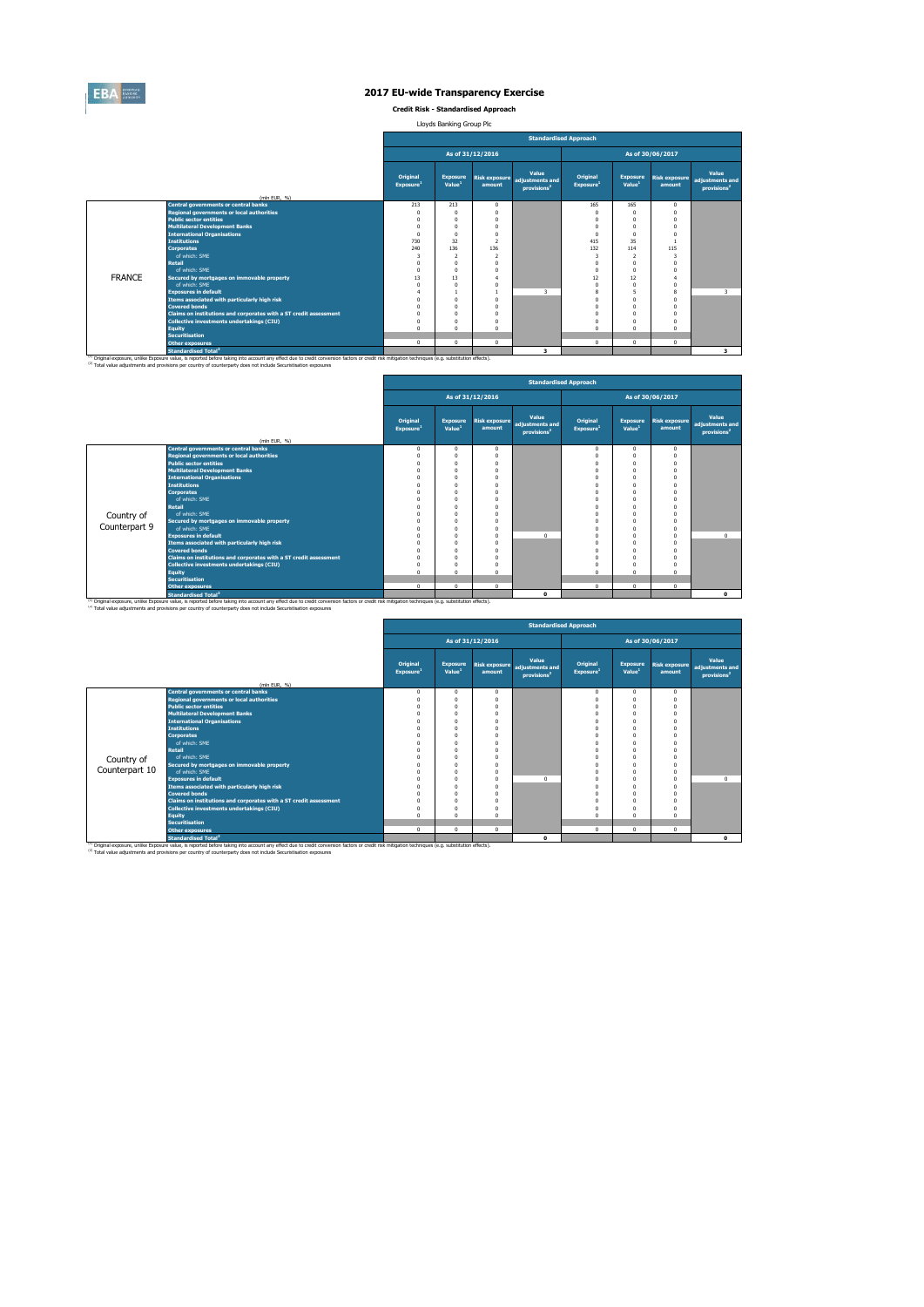

**Credit Risk - IRB Approach** Lloyds Banking Group Plc

|                   |                       |                                                                                                                                                                                                              |         |                                |                                       |                  |                             | <b>IRB Approach</b>         |         |                                |                                       |                  |                             |                             |
|-------------------|-----------------------|--------------------------------------------------------------------------------------------------------------------------------------------------------------------------------------------------------------|---------|--------------------------------|---------------------------------------|------------------|-----------------------------|-----------------------------|---------|--------------------------------|---------------------------------------|------------------|-----------------------------|-----------------------------|
|                   |                       |                                                                                                                                                                                                              |         |                                |                                       | As of 31/12/2016 |                             |                             |         |                                |                                       | As of 30/06/2017 |                             |                             |
|                   |                       |                                                                                                                                                                                                              |         | Original Exposure <sup>1</sup> | <b>Exposure</b><br>Value <sup>1</sup> |                  | <b>Risk exposure amount</b> | Value<br>adiustments<br>and |         | Original Exposure <sup>1</sup> | <b>Exposure</b><br>Value <sup>1</sup> |                  | <b>Risk exposure amount</b> | Value<br>adiustments<br>and |
|                   |                       | (min EUR. %)                                                                                                                                                                                                 |         | Of which:<br>defaulted         |                                       |                  | Of which:<br>defaulted      | provisions                  |         | Of which:<br>defaulted         |                                       |                  | Of which:<br>defaulted      | provisions                  |
|                   |                       | <b>Central banks and central governments</b>                                                                                                                                                                 | 37,130  | $\Omega$                       | 19.567                                | 1.763            |                             | $\Omega$                    | 39.297  |                                | 19.734                                | 1.697            |                             |                             |
|                   | <b>Institutions</b>   |                                                                                                                                                                                                              | 32,663  | 49                             | 12.378                                | 3.253            | $\Omega$                    | 24                          | 30,627  | 46                             | 10.144                                | 2.629            |                             | 21                          |
|                   | <b>Corporates</b>     |                                                                                                                                                                                                              | 218,419 | 2.954                          | 140,489                               | 79,639           | $\Omega$                    | 1.920                       | 206,359 | 2.321                          | 129.542                               | 72,424           |                             | 1.359                       |
|                   |                       | Corporates - Of Which: Specialised Lending                                                                                                                                                                   | 26.745  | $\Omega$                       | 25.721                                | 18,596           | $\Omega$                    | 894                         | 24,013  |                                | 22.146                                | 16.297           |                             | 463                         |
|                   |                       | Corporates - Of Which: SME                                                                                                                                                                                   | 14.831  | 667                            | 13,993                                | 9.203            | n                           | 168                         | 14,170  | 581                            | 13,406                                | 8.792            |                             | 149                         |
|                   | <b>Retail</b>         |                                                                                                                                                                                                              | 457.791 | 6.433                          | 456,639                               | 75,883           | 6.834                       | 2.541                       | 447.181 | 6.228                          | 448.573                               | 74.296           | 6.584                       | 2.445                       |
|                   |                       | Retail - Secured on real estate property                                                                                                                                                                     | 375,996 | 5.277                          | 391.869                               | 46.194           | 5.202                       | 2.009                       | 365.971 | 5.175                          | 381.759                               | 44.479           | 5.006                       | 1.916                       |
|                   |                       | Retail - Secured on real estate property - Of Which: SME                                                                                                                                                     | 11.947  | 271                            | 11.927                                | 3.109            | 392                         | 20                          | 11.357  | 253                            | 11.337                                | 2.893            | 318                         | 21                          |
| Consolidated data |                       | Retail - Secured on real estate property - Of Which: non-                                                                                                                                                    | 364,049 | 5.006                          | 379,942                               | 43.085           | 4.811                       | 1.989                       | 354,614 | 4.922                          | 370,422                               | 41,585           | 4.688                       | 1,889                       |
|                   |                       | <b>Retail - Qualifying Revolving</b>                                                                                                                                                                         | 60.299  | 530                            | 43.196                                | 14,100           | 918                         | 282                         | 59,140  | 454                            | 44.681                                | 14.017           | 775                         | 250                         |
|                   |                       | <b>Retail - Other Retail</b>                                                                                                                                                                                 | 21,496  | 626                            | 21.574                                | 15,589           | 713                         | 250                         | 22,070  | 600                            | 22.132                                | 15.800           | 803                         | 278                         |
|                   |                       | Retail - Other Retail - Of Which: SME                                                                                                                                                                        | 2.856   | 283                            | 2.855                                 | 2.018            | 131                         | 15                          | 2.651   | 263                            | 2.650                                 | 1.893            | 118                         | 17                          |
|                   |                       | Retail - Other Retail - Of Which: non-SME                                                                                                                                                                    | 18.641  | 344                            | 18.718                                | 13,570           | 583                         | 235                         | 19.420  | 336                            | 19.482                                | 13.907           | 684                         | 261                         |
|                   | <b>Equity</b>         |                                                                                                                                                                                                              | 7.922   | $\sqrt{2}$                     | 7.922                                 | 18,746           | $\Omega$                    |                             | 7,807   |                                | 7,807                                 | 18.184           | $\Omega$                    |                             |
|                   | <b>Securitisation</b> |                                                                                                                                                                                                              | 31,202  |                                | 31.202                                | 4.463            |                             |                             | 26,874  |                                | 26.805                                | 4.401            |                             |                             |
|                   |                       | Other non credit-obligation assets                                                                                                                                                                           |         |                                |                                       | 7.507            |                             |                             |         |                                |                                       | 7.971            |                             |                             |
|                   | <b>IRB Total</b>      |                                                                                                                                                                                                              |         |                                |                                       | 191.254          |                             |                             |         |                                |                                       | 181.601          |                             |                             |
|                   |                       | <sup>(1)</sup> Original exposure, unlike Exposure value, is reported before taking into account any effect due to credit conversion factors or credit risk mitigation techniques (e.g. substitution effects) |         |                                |                                       |                  |                             |                             |         |                                |                                       |                  |                             |                             |

|                       |                       |                                                                                                                                                                                                              |         |                                |                                       |                  |                             |                             | <b>IRB Approach</b> |                                |                                       |        |                             |                             |
|-----------------------|-----------------------|--------------------------------------------------------------------------------------------------------------------------------------------------------------------------------------------------------------|---------|--------------------------------|---------------------------------------|------------------|-----------------------------|-----------------------------|---------------------|--------------------------------|---------------------------------------|--------|-----------------------------|-----------------------------|
|                       |                       |                                                                                                                                                                                                              |         |                                |                                       | As of 31/12/2016 |                             |                             |                     |                                | As of 30/06/2017                      |        |                             |                             |
|                       |                       |                                                                                                                                                                                                              |         | Original Exposure <sup>1</sup> | <b>Exposure</b><br>Value <sup>1</sup> |                  | <b>Risk exposure amount</b> | Value<br>adiustments<br>and |                     | Original Exposure <sup>1</sup> | <b>Exposure</b><br>Value <sup>1</sup> |        | <b>Risk exposure amount</b> | Value<br>adiustments<br>and |
|                       |                       | (min EUR. %)                                                                                                                                                                                                 |         | Of which:<br>defaulted         |                                       |                  | Of which:<br>defaulted      | provisions                  |                     | Of which:<br>defaulted         |                                       |        | Of which:<br>defaulted      | provisions                  |
|                       |                       | <b>Central banks and central governments</b>                                                                                                                                                                 | 1,500   |                                | 124                                   | 6                |                             | $\Omega$                    | 1.547               | $\Omega$                       | 68                                    |        | n                           |                             |
|                       | <b>Institutions</b>   |                                                                                                                                                                                                              | 12.256  | 15                             | 3.623                                 | 1.066            |                             | 23                          | 10.132              | 13                             | 3,309                                 | 901    |                             | 21                          |
|                       | <b>Corporates</b>     |                                                                                                                                                                                                              | 147,090 | 2.732                          | 104,719                               | 63,678           |                             | 1.712                       | 140.566             | 2.067                          | 96.387                                | 58.276 |                             | 1.228                       |
|                       |                       | Corporates - Of Which: Specialised Lending                                                                                                                                                                   |         |                                |                                       |                  |                             | $\Omega$                    |                     | $\Omega$                       |                                       |        |                             |                             |
|                       |                       | Comorates - Of Which: SME                                                                                                                                                                                    | 14,705  | 664                            | 13,884                                | 9.142            |                             | 168                         | 14,007              | 579                            | 13,268                                | 8.714  |                             | 149                         |
|                       | <b>Retail</b>         |                                                                                                                                                                                                              | 446,318 | 6.107                          | 445,470                               | 70,079           | 6.163                       | 2.391                       | 435,605             | 5.911                          | 436.990                               | 68,996 | 5,908                       | 2.302                       |
|                       |                       | Retail - Secured on real estate property                                                                                                                                                                     | 364,585 | 4.950                          | 380.762                               | 40,407           | 4.532                       | 1,860                       | 354,457             | 4,858                          | 370.239                               | 39.195 | 4.330                       | 1,774                       |
|                       |                       | Retail - Secured on real estate property - Of Which: SME                                                                                                                                                     | 11.935  | 271                            | 11.916                                | 3.107            | 392                         | 20                          | 11.346              | 253                            | 11.327                                | 2.892  | 318                         | 27                          |
| <b>UNITED KINGDOM</b> |                       | Retail - Secured on real estate property - Of Which: non-                                                                                                                                                    | 352,649 | 4,679                          | 368,846                               | 37,300           | 4,140                       | 1.840                       | 343,111             | 4,605                          | 358,912                               | 36,304 | 4.012                       | 1.747                       |
|                       |                       | <b>Retail - Qualifying Revolving</b>                                                                                                                                                                         | 60.299  | 530                            | 43.196                                | 14,100           | 918                         | 282                         | 59,140              | 454                            | 44.681                                | 14.017 | 775                         | 250                         |
|                       |                       | <b>Retail - Other Retail</b>                                                                                                                                                                                 | 21.434  | 626                            | 21.512                                | 15.572           | 713                         | 250                         | 22,008              | 600                            | 22,070                                | 15,783 | 803                         | 278                         |
|                       |                       | Retail - Other Retail - Of Which: SME                                                                                                                                                                        | 2.854   | 283                            | 2.854                                 | 2.017            | 131                         | 15                          | 2,650               | 263                            | 2.650                                 | 1.892  | 118                         | 17                          |
|                       |                       | Retail - Other Retail - Of Which: non-SME                                                                                                                                                                    | 18,580  | 344                            | 18.658                                | 13.555           | 582                         | 235                         | 19,358              | 336                            | 19,420                                | 13,891 | 684                         | 261                         |
|                       | <b>Equity</b>         |                                                                                                                                                                                                              | 7,448   |                                | 7,448                                 | 17.334           | $\Omega$                    | $\Omega$                    | 7.371               | $\Omega$                       | 7.371                                 | 16,860 | $\Omega$                    |                             |
|                       | <b>Securitisation</b> |                                                                                                                                                                                                              |         |                                |                                       |                  |                             |                             |                     |                                |                                       |        |                             |                             |
|                       |                       | Other non credit-obligation assets                                                                                                                                                                           |         |                                |                                       |                  |                             |                             |                     |                                |                                       |        |                             |                             |
|                       | <b>IRB Total</b>      |                                                                                                                                                                                                              |         |                                |                                       |                  |                             |                             |                     |                                |                                       |        |                             |                             |
|                       |                       | <sup>(3)</sup> Original exposure, unlike Exposure value, is reported before taking into account any effect due to credit conversion factors or credit risk mitigation techniques (e.g. substitution effects) |         |                                |                                       |                  |                             |                             |                     |                                |                                       |        |                             |                             |

|               |                                                           |        |                                |                                       |       |                             | <b>IRB Approach</b>         |          |                                |                                       |                  |                             |                             |
|---------------|-----------------------------------------------------------|--------|--------------------------------|---------------------------------------|-------|-----------------------------|-----------------------------|----------|--------------------------------|---------------------------------------|------------------|-----------------------------|-----------------------------|
|               |                                                           |        |                                | As of 31/12/2016                      |       |                             |                             |          |                                |                                       | As of 30/06/2017 |                             |                             |
|               |                                                           |        | Original Exposure <sup>1</sup> | <b>Exposure</b><br>Value <sup>1</sup> |       | <b>Risk exposure amount</b> | Value<br>adiustments<br>and |          | Original Exposure <sup>1</sup> | <b>Exposure</b><br>Value <sup>1</sup> |                  | <b>Risk exposure amount</b> | Value<br>adjustments<br>and |
|               | (min EUR, %)                                              |        | Of which:<br>defaulted         |                                       |       | Of which:<br>defaulted      | provisions                  |          | Of which:<br>defaulted         |                                       |                  | Of which:<br>defaulted      | provisions                  |
|               | <b>Central banks and central governments</b>              | 17.261 | $\Omega$                       | 17.261                                | 1,630 |                             | $\Omega$                    | 18,405   | $^{\circ}$                     | 18,405                                | 1.626            |                             |                             |
|               | <b>Institutions</b>                                       | 1.939  | $\Omega$                       | 2.245                                 | 611   |                             | $\Omega$                    | 1.691    | $\Omega$                       | 1,780                                 | 469              |                             |                             |
|               | <b>Corporates</b>                                         | 20,968 | 64                             | 14,693                                | 6.357 |                             | 31                          | 22.579   | 63                             | 12,995                                | 5.186            |                             | 35                          |
|               | Corporates - Of Which: Specialised Lending                |        |                                |                                       |       |                             |                             | n        | n                              |                                       |                  |                             |                             |
|               | Corporates - Of Which: SME                                |        |                                |                                       |       |                             | $\Omega$                    | $\Omega$ |                                |                                       |                  |                             |                             |
|               | <b>Retail</b>                                             |        |                                |                                       |       |                             |                             | $\Omega$ |                                |                                       |                  |                             |                             |
|               | Retail - Secured on real estate property                  |        |                                |                                       |       |                             |                             | $\Omega$ |                                |                                       |                  |                             |                             |
|               | Retail - Secured on real estate property - Of Which: SME  |        |                                |                                       |       |                             |                             | $\Omega$ |                                |                                       |                  |                             |                             |
| UNITED STATES | Retail - Secured on real estate property - Of Which: non- |        |                                |                                       |       |                             |                             | $\Omega$ |                                |                                       |                  |                             |                             |
|               | <b>Retail - Qualifving Revolving</b>                      |        |                                |                                       |       |                             |                             | $\Omega$ |                                |                                       |                  |                             |                             |
|               | <b>Retail - Other Retail</b>                              |        |                                |                                       |       |                             |                             | $\Omega$ |                                |                                       |                  |                             |                             |
|               | Retail - Other Retail - Of Which: SME                     |        |                                |                                       |       |                             |                             | $\Omega$ |                                |                                       |                  |                             |                             |
|               | Retail - Other Retail - Of Which: non-SME                 |        |                                |                                       |       |                             |                             | $\Omega$ |                                |                                       |                  |                             |                             |
|               | Equity                                                    | 289    |                                | 289                                   | 944   |                             |                             | 209      | $\Omega$                       | 209                                   | 735              |                             |                             |
|               | <b>Securitisation</b>                                     |        |                                |                                       |       |                             |                             |          |                                |                                       |                  |                             |                             |
|               | Other non credit-obligation assets                        |        |                                |                                       |       |                             |                             |          |                                |                                       |                  |                             |                             |
|               | <b>IRB Total</b>                                          |        |                                |                                       |       |                             |                             |          |                                |                                       |                  |                             |                             |

|         |                                                           |        |                                       |                                       |                  |                             | <b>IRB Approach</b>         |          |                                |                                       |                  |                             |                             |
|---------|-----------------------------------------------------------|--------|---------------------------------------|---------------------------------------|------------------|-----------------------------|-----------------------------|----------|--------------------------------|---------------------------------------|------------------|-----------------------------|-----------------------------|
|         |                                                           |        |                                       |                                       | As of 31/12/2016 |                             |                             |          |                                |                                       | As of 30/06/2017 |                             |                             |
|         |                                                           |        | <b>Original Exposure</b> <sup>1</sup> | <b>Exposure</b><br>Value <sup>1</sup> |                  | <b>Risk exposure amount</b> | Value<br>adjustments<br>and |          | Original Exposure <sup>1</sup> | <b>Exposure</b><br>Value <sup>1</sup> |                  | <b>Risk exposure amount</b> | Value<br>adjustments<br>and |
|         | (min EUR, %)                                              |        | Of which:<br>defaulted                |                                       |                  | Of which:<br>defaulted      | provisions                  |          | Of which:<br>defaulted         |                                       |                  | Of which:<br>defaulted      | provisions                  |
|         | <b>Central banks and central governments</b>              |        |                                       |                                       |                  |                             |                             | $\Omega$ |                                | $\Omega$                              | n                |                             |                             |
|         | <b>Institutions</b>                                       | 24     |                                       |                                       |                  |                             |                             | 47       |                                | 23                                    | 14               |                             |                             |
|         | <b>Corporates</b>                                         | 19,909 |                                       | 1.114                                 | 600              |                             |                             | 16.497   |                                | 1.051                                 | 591              |                             |                             |
|         | Corporates - Of Which: Specialised Lending                |        |                                       |                                       |                  |                             |                             | n        |                                |                                       |                  |                             |                             |
|         | Corporates - Of Which: SME                                |        |                                       |                                       |                  |                             |                             |          |                                |                                       |                  |                             |                             |
|         | Retail                                                    | 4.245  | 269                                   | 4.267                                 | 4.189            | 537                         | 128                         | 4,099    | 263                            | 4.121                                 | 3.954            | 533                         | 124                         |
|         | Retail - Secured on real estate property                  | 4.245  | 269                                   | 4.267                                 | 4.189            | 537                         | 128                         | 4.099    | 263                            | 4.120                                 | 3.954            | 533                         | 124                         |
|         | Retail - Secured on real estate property - Of Which: SME  |        | $\Omega$                              |                                       |                  |                             |                             |          | $\Omega$                       |                                       |                  |                             |                             |
| IRELAND | Retail - Secured on real estate property - Of Which: non- | 4,245  | 269                                   | 4.267                                 | 4,189            | 537                         | 128                         | 4.099    | 263                            | 4.120                                 | 3.954            | 533                         | 124                         |
|         | <b>Retail - Qualifving Revolving</b>                      |        |                                       |                                       |                  |                             |                             |          |                                |                                       |                  |                             |                             |
|         | <b>Retail - Other Retail</b>                              |        |                                       |                                       |                  |                             |                             | $\Omega$ |                                |                                       |                  |                             |                             |
|         | Retail - Other Retail - Of Which: SME                     |        |                                       |                                       |                  |                             |                             | $\Omega$ |                                |                                       |                  |                             |                             |
|         | Retail - Other Retail - Of Which: non-SME                 |        |                                       |                                       |                  |                             |                             | $\Omega$ |                                |                                       |                  |                             |                             |
|         | Equity                                                    |        |                                       |                                       |                  |                             |                             |          |                                |                                       |                  |                             |                             |
|         | <b>Securitisation</b>                                     |        |                                       |                                       |                  |                             |                             |          |                                |                                       |                  |                             |                             |
|         | Other non credit-obligation assets                        |        |                                       |                                       |                  |                             |                             |          |                                |                                       |                  |                             |                             |
|         | <b>IRB Total</b>                                          |        |                                       |                                       |                  |                             |                             |          |                                |                                       |                  |                             |                             |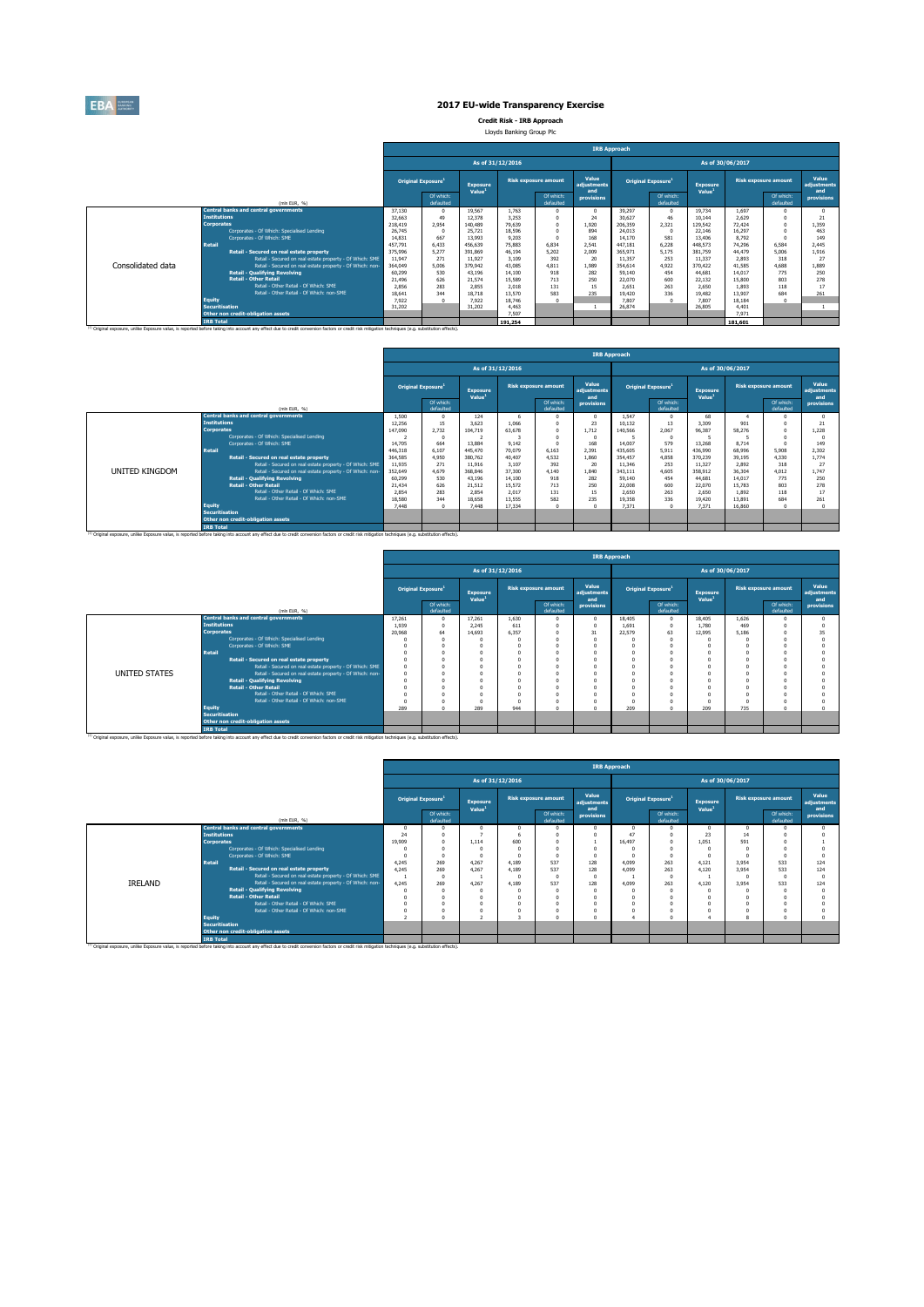

**Credit Risk - IRB Approach** Lloyds Banking Group Plc

|                    |                                                           |                                |                        |                                       |       |                             |                             | <b>IRB Approach</b> |                                |                                       |       |                             |                             |
|--------------------|-----------------------------------------------------------|--------------------------------|------------------------|---------------------------------------|-------|-----------------------------|-----------------------------|---------------------|--------------------------------|---------------------------------------|-------|-----------------------------|-----------------------------|
|                    |                                                           |                                |                        | As of 31/12/2016                      |       |                             |                             |                     |                                | As of 30/06/2017                      |       |                             |                             |
|                    |                                                           | Original Exposure <sup>1</sup> |                        | <b>Exposure</b><br>Value <sup>1</sup> |       | <b>Risk exposure amount</b> | Value<br>adiustments<br>and |                     | Original Exposure <sup>1</sup> | <b>Exposure</b><br>Value <sup>1</sup> |       | <b>Risk exposure amount</b> | Value<br>adiustments<br>and |
|                    | (mln EUR. %)                                              |                                | Of which:<br>defaulted |                                       |       | Of which:<br>defaulted      | provisions                  |                     | Of which:<br>defaulted         |                                       |       | Of which:<br>defaulted      | provisions                  |
|                    | <b>Central banks and central governments</b>              |                                |                        |                                       |       |                             |                             |                     | $\Omega$                       | n                                     | n     |                             |                             |
|                    | <b>Institutions</b>                                       | 483                            |                        | 255                                   | 70    |                             |                             | 519                 | $\Omega$                       | 337                                   | 84    |                             |                             |
|                    | <b>Corporates</b>                                         | 1.547                          |                        | 1.079                                 | 481   |                             |                             | 1,127               |                                | 849                                   | 402   |                             |                             |
|                    | Corporates - Of Which: Specialised Lending                |                                |                        |                                       |       |                             |                             |                     |                                |                                       |       |                             |                             |
|                    | Corporates - Of Which: SME                                |                                |                        |                                       |       |                             |                             |                     | $\Omega$                       |                                       |       |                             |                             |
|                    | <b>Retail</b>                                             | 7.155                          | 58                     | 6,829                                 | 1.595 | 133                         | 21                          | 7.405               | 54                             | 7.390                                 | 1.328 | 143                         | 18                          |
|                    | Retail - Secured on real estate property                  | 7.155                          | 58                     | 6,829                                 | 1,595 | 133                         | $21\,$                      | 7,405               | 54                             | 7,390                                 | 1.328 | 143                         | 18                          |
|                    | Retail - Secured on real estate property - Of Which: SME  |                                |                        |                                       |       |                             |                             |                     | $\Omega$                       |                                       |       |                             |                             |
| <b>NETHERLANDS</b> | Retail - Secured on real estate property - Of Which: non- | 7,155                          | 58                     | 6,829                                 | 1.595 | 133                         | 21                          | 7.405               | 54                             | 7,390                                 | 1.328 | 143                         | 18                          |
|                    | <b>Retail - Qualifying Revolving</b>                      |                                |                        |                                       |       |                             | -C                          |                     | $\Omega$                       |                                       |       |                             |                             |
|                    | <b>Retail - Other Retail</b>                              |                                |                        |                                       |       |                             |                             |                     | $\Omega$                       |                                       |       |                             |                             |
|                    | Retail - Other Retail - Of Which: SME                     |                                |                        |                                       |       |                             |                             |                     | $\Omega$                       |                                       |       |                             |                             |
|                    | Retail - Other Retail - Of Which: non-SME                 |                                |                        |                                       |       |                             |                             |                     |                                |                                       |       |                             |                             |
|                    | <b>Equity</b>                                             |                                |                        |                                       |       |                             |                             |                     | $\sim$                         |                                       |       | o                           |                             |
|                    | <b>Securitisation</b>                                     |                                |                        |                                       |       |                             |                             |                     |                                |                                       |       |                             |                             |
|                    | Other non credit-obligation assets                        |                                |                        |                                       |       |                             |                             |                     |                                |                                       |       |                             |                             |
|                    | <b>IRB Total</b>                                          |                                |                        |                                       |       |                             |                             |                     |                                |                                       |       |                             |                             |

|              |                       |                                                                                                                                                                                                    | <b>IRB Approach</b><br>As of 31/12/2016<br>As of 30/06/2017<br>Value<br><b>Risk exposure amount</b><br><b>Risk exposure amount</b><br>Original Exposure <sup>1</sup><br>Original Exposure <sup>1</sup><br><b>Exposure</b><br>Exposure<br>adjustments<br>Value <sup>1</sup><br>Value <sup>1</sup><br>and<br>Of which:<br>Of which:<br>Of which:<br>Of which:<br>provisions<br>defaulted<br>defaulted<br>defaulted<br>defaulted<br>287<br>503<br>9,286<br>10.116<br>43<br>$\Omega$<br>24<br>46<br>56<br>13<br>38<br>$\Omega$<br>19<br>$\Omega$<br>$\Omega$<br>$\Omega$<br>$\Omega$<br>$\Omega$<br>$\Omega$<br>$\Omega$<br>n |  |  |  |  |  |  |          |  |  |  |                             |  |
|--------------|-----------------------|----------------------------------------------------------------------------------------------------------------------------------------------------------------------------------------------------|---------------------------------------------------------------------------------------------------------------------------------------------------------------------------------------------------------------------------------------------------------------------------------------------------------------------------------------------------------------------------------------------------------------------------------------------------------------------------------------------------------------------------------------------------------------------------------------------------------------------------|--|--|--|--|--|--|----------|--|--|--|-----------------------------|--|
|              |                       |                                                                                                                                                                                                    |                                                                                                                                                                                                                                                                                                                                                                                                                                                                                                                                                                                                                           |  |  |  |  |  |  |          |  |  |  |                             |  |
|              |                       |                                                                                                                                                                                                    |                                                                                                                                                                                                                                                                                                                                                                                                                                                                                                                                                                                                                           |  |  |  |  |  |  |          |  |  |  | Value<br>adjustments<br>and |  |
|              |                       | (min EUR. %)                                                                                                                                                                                       |                                                                                                                                                                                                                                                                                                                                                                                                                                                                                                                                                                                                                           |  |  |  |  |  |  |          |  |  |  | provisions                  |  |
|              |                       | <b>Central banks and central governments</b>                                                                                                                                                       |                                                                                                                                                                                                                                                                                                                                                                                                                                                                                                                                                                                                                           |  |  |  |  |  |  |          |  |  |  |                             |  |
|              | <b>Institutions</b>   |                                                                                                                                                                                                    |                                                                                                                                                                                                                                                                                                                                                                                                                                                                                                                                                                                                                           |  |  |  |  |  |  |          |  |  |  |                             |  |
|              | <b>Corporates</b>     |                                                                                                                                                                                                    |                                                                                                                                                                                                                                                                                                                                                                                                                                                                                                                                                                                                                           |  |  |  |  |  |  |          |  |  |  |                             |  |
|              |                       | Corporates - Of Which: Specialised Lending                                                                                                                                                         |                                                                                                                                                                                                                                                                                                                                                                                                                                                                                                                                                                                                                           |  |  |  |  |  |  |          |  |  |  |                             |  |
|              |                       | Corporates - Of Which: SME                                                                                                                                                                         |                                                                                                                                                                                                                                                                                                                                                                                                                                                                                                                                                                                                                           |  |  |  |  |  |  |          |  |  |  |                             |  |
|              | <b>Retail</b>         |                                                                                                                                                                                                    |                                                                                                                                                                                                                                                                                                                                                                                                                                                                                                                                                                                                                           |  |  |  |  |  |  |          |  |  |  |                             |  |
|              |                       | Retail - Secured on real estate property                                                                                                                                                           |                                                                                                                                                                                                                                                                                                                                                                                                                                                                                                                                                                                                                           |  |  |  |  |  |  |          |  |  |  |                             |  |
|              |                       | Retail - Secured on real estate property - Of Which: SME                                                                                                                                           |                                                                                                                                                                                                                                                                                                                                                                                                                                                                                                                                                                                                                           |  |  |  |  |  |  |          |  |  |  |                             |  |
| <b>CHINA</b> |                       | Retail - Secured on real estate property - Of Which: non-                                                                                                                                          |                                                                                                                                                                                                                                                                                                                                                                                                                                                                                                                                                                                                                           |  |  |  |  |  |  | $\Omega$ |  |  |  |                             |  |
|              |                       | <b>Retail - Qualifying Revolving</b>                                                                                                                                                               |                                                                                                                                                                                                                                                                                                                                                                                                                                                                                                                                                                                                                           |  |  |  |  |  |  | $\Omega$ |  |  |  |                             |  |
|              |                       | <b>Retail - Other Retail</b>                                                                                                                                                                       |                                                                                                                                                                                                                                                                                                                                                                                                                                                                                                                                                                                                                           |  |  |  |  |  |  | $\Omega$ |  |  |  |                             |  |
|              |                       | Retail - Other Retail - Of Which: SME                                                                                                                                                              |                                                                                                                                                                                                                                                                                                                                                                                                                                                                                                                                                                                                                           |  |  |  |  |  |  | $\Omega$ |  |  |  |                             |  |
|              |                       | Retail - Other Retail - Of Which: non-SME                                                                                                                                                          |                                                                                                                                                                                                                                                                                                                                                                                                                                                                                                                                                                                                                           |  |  |  |  |  |  | $\Omega$ |  |  |  |                             |  |
|              | Equity                |                                                                                                                                                                                                    |                                                                                                                                                                                                                                                                                                                                                                                                                                                                                                                                                                                                                           |  |  |  |  |  |  | $\alpha$ |  |  |  |                             |  |
|              | <b>Securitisation</b> |                                                                                                                                                                                                    |                                                                                                                                                                                                                                                                                                                                                                                                                                                                                                                                                                                                                           |  |  |  |  |  |  |          |  |  |  |                             |  |
|              |                       | Other non credit-obligation assets                                                                                                                                                                 |                                                                                                                                                                                                                                                                                                                                                                                                                                                                                                                                                                                                                           |  |  |  |  |  |  |          |  |  |  |                             |  |
|              | <b>IRB Total</b>      |                                                                                                                                                                                                    |                                                                                                                                                                                                                                                                                                                                                                                                                                                                                                                                                                                                                           |  |  |  |  |  |  |          |  |  |  |                             |  |
|              |                       | (1) Original exposure, unlike Exposure value, is reported before taking into account any effect due to credit conversion factors or credit risk mitigation techniques (e.g. substitution effects). |                                                                                                                                                                                                                                                                                                                                                                                                                                                                                                                                                                                                                           |  |  |  |  |  |  |          |  |  |  |                             |  |

|                 |                                 |                                                                                                                                                                                                               |     |                                |                                |                      |                        |                      | <b>IRB Approach</b> |                                |                                       |                             |                      |
|-----------------|---------------------------------|---------------------------------------------------------------------------------------------------------------------------------------------------------------------------------------------------------------|-----|--------------------------------|--------------------------------|----------------------|------------------------|----------------------|---------------------|--------------------------------|---------------------------------------|-----------------------------|----------------------|
|                 |                                 |                                                                                                                                                                                                               |     |                                |                                | As of 31/12/2016     |                        |                      |                     |                                | As of 30/06/2017                      |                             |                      |
|                 |                                 |                                                                                                                                                                                                               |     | Original Exposure <sup>1</sup> | Exposure<br>Value <sup>1</sup> | Risk exposure amount |                        | Value<br>adjustments |                     | Original Exposure <sup>1</sup> | <b>Exposure</b><br>Value <sup>1</sup> | <b>Risk exposure amount</b> | Value<br>adjustments |
|                 |                                 | (min EUR, %)                                                                                                                                                                                                  |     | Of which:<br>defaulted         |                                |                      | Of which:<br>defaulted | and<br>provisions    |                     | Of which:<br>defaulted         |                                       | Of which:<br>defaulted      | and<br>provisions    |
|                 |                                 | <b>Central banks and central governments</b>                                                                                                                                                                  | 252 |                                | 16                             |                      |                        | $\Omega$             | 197                 |                                | 54                                    |                             |                      |
|                 | <b>Institutions</b>             |                                                                                                                                                                                                               |     |                                |                                |                      |                        |                      |                     |                                |                                       |                             |                      |
|                 | <b>Corporates</b>               |                                                                                                                                                                                                               |     |                                |                                |                      |                        |                      |                     |                                |                                       |                             |                      |
|                 |                                 | Corporates - Of Which: Specialised Lending                                                                                                                                                                    |     |                                |                                |                      |                        |                      |                     |                                |                                       |                             |                      |
|                 |                                 | Corporates - Of Which: SME                                                                                                                                                                                    |     |                                |                                |                      |                        |                      |                     |                                |                                       |                             |                      |
|                 | <b>Retail</b>                   |                                                                                                                                                                                                               |     |                                |                                |                      |                        |                      |                     |                                |                                       |                             |                      |
|                 |                                 | Retail - Secured on real estate property                                                                                                                                                                      |     |                                |                                |                      |                        |                      |                     |                                |                                       |                             |                      |
|                 |                                 | Retail - Secured on real estate property - Of Which: SME                                                                                                                                                      |     |                                |                                |                      |                        |                      |                     |                                |                                       |                             |                      |
| Other Countries |                                 | Retail - Secured on real estate property - Of Which: non-                                                                                                                                                     |     |                                |                                |                      |                        |                      |                     |                                |                                       |                             |                      |
|                 |                                 | <b>Retail - Qualifying Revolving</b>                                                                                                                                                                          |     |                                |                                |                      |                        |                      |                     |                                |                                       |                             |                      |
|                 |                                 | <b>Retail - Other Retail</b>                                                                                                                                                                                  |     |                                |                                |                      |                        |                      |                     |                                |                                       |                             |                      |
|                 |                                 | Retail - Other Retail - Of Which: SME                                                                                                                                                                         |     |                                |                                |                      |                        |                      |                     |                                |                                       |                             |                      |
|                 |                                 | Retail - Other Retail - Of Which: non-SME                                                                                                                                                                     |     |                                |                                |                      | $\Omega$               | $\Omega$             | O                   |                                |                                       |                             |                      |
|                 | Equity<br><b>Securitisation</b> |                                                                                                                                                                                                               |     |                                | $\Delta$                       |                      |                        | $\theta$             | $\theta$            |                                |                                       |                             |                      |
|                 |                                 |                                                                                                                                                                                                               |     |                                |                                |                      |                        |                      |                     |                                |                                       |                             |                      |
|                 |                                 | Other non credit-obligation assets                                                                                                                                                                            |     |                                |                                |                      |                        |                      |                     |                                |                                       |                             |                      |
|                 | <b>IRB Total</b>                | <sup>(1)</sup> Original exposure, unlike Exposure value, is reported before taking into account any effect due to credit conversion factors or credit risk mitigation techniques (e.g. substitution effects). |     |                                |                                |                      |                        |                      |                     |                                |                                       |                             |                      |

|                                                                                                                                                                                                               |                                              |                                                           |          |                                |                    |                  |                             | <b>IRB Approach</b>  |                                |                        |                    |     |                             |                             |
|---------------------------------------------------------------------------------------------------------------------------------------------------------------------------------------------------------------|----------------------------------------------|-----------------------------------------------------------|----------|--------------------------------|--------------------|------------------|-----------------------------|----------------------|--------------------------------|------------------------|--------------------|-----|-----------------------------|-----------------------------|
|                                                                                                                                                                                                               |                                              |                                                           |          |                                |                    | As of 31/12/2016 |                             |                      |                                |                        | As of 30/06/2017   |     |                             |                             |
|                                                                                                                                                                                                               |                                              |                                                           |          | Original Exposure <sup>1</sup> | <b>Exposure</b>    |                  | <b>Risk exposure amount</b> | Value<br>adjustments | Original Exposure <sup>1</sup> |                        | Exposure           |     | <b>Risk exposure amount</b> | Value<br>adjustments<br>and |
|                                                                                                                                                                                                               |                                              | (min EUR. %)                                              |          | Of which:<br>defaulted         | Value <sup>1</sup> |                  | Of which:<br>defaulted      | and<br>provisions    |                                | Of which:<br>defaulted | Value <sup>1</sup> |     | Of which:<br>defaulted      | provisions                  |
|                                                                                                                                                                                                               | <b>Central banks and central governments</b> |                                                           | $\Omega$ |                                |                    |                  |                             |                      |                                |                        | $\Omega$           | n   |                             |                             |
|                                                                                                                                                                                                               | <b>Institutions</b>                          |                                                           | 346      |                                | 91                 |                  |                             |                      | 2.183                          |                        | 286                | 14  |                             |                             |
|                                                                                                                                                                                                               | <b>Corporates</b>                            |                                                           | 8,993    |                                | 1.761              | 766              |                             |                      | 6.418                          |                        | 1.819              | 785 |                             |                             |
|                                                                                                                                                                                                               | Corporates - Of Which: Specialised Lending   |                                                           |          |                                |                    |                  |                             |                      |                                |                        |                    |     |                             |                             |
|                                                                                                                                                                                                               | Corporates - Of Which: SME                   |                                                           |          |                                |                    |                  |                             |                      |                                |                        |                    |     |                             |                             |
|                                                                                                                                                                                                               | Retail                                       |                                                           |          |                                |                    |                  |                             |                      |                                |                        |                    |     |                             |                             |
|                                                                                                                                                                                                               | Retail - Secured on real estate property     |                                                           |          |                                |                    |                  |                             |                      |                                |                        |                    |     |                             |                             |
|                                                                                                                                                                                                               |                                              | Retail - Secured on real estate property - Of Which: SME  |          |                                |                    |                  |                             |                      |                                |                        |                    |     |                             |                             |
| <b>LUXEMBOURG</b>                                                                                                                                                                                             |                                              | Retail - Secured on real estate property - Of Which: non- |          |                                |                    |                  |                             |                      |                                |                        |                    |     |                             |                             |
|                                                                                                                                                                                                               | <b>Retail - Qualifying Revolving</b>         |                                                           |          |                                |                    |                  |                             |                      |                                |                        |                    |     |                             |                             |
|                                                                                                                                                                                                               | <b>Retail - Other Retail</b>                 |                                                           |          |                                |                    |                  |                             |                      |                                |                        |                    |     |                             |                             |
|                                                                                                                                                                                                               |                                              | Retail - Other Retail - Of Which: SME                     |          |                                |                    |                  |                             |                      |                                |                        |                    |     |                             |                             |
|                                                                                                                                                                                                               |                                              | Retail - Other Retail - Of Which: non-SME                 |          |                                |                    |                  |                             |                      | ×                              |                        |                    |     |                             |                             |
|                                                                                                                                                                                                               | Equity                                       |                                                           |          |                                |                    |                  |                             |                      |                                |                        |                    |     |                             |                             |
|                                                                                                                                                                                                               | <b>Securitisation</b>                        |                                                           |          |                                |                    |                  |                             |                      |                                |                        |                    |     |                             |                             |
|                                                                                                                                                                                                               | Other non credit-obligation assets           |                                                           |          |                                |                    |                  |                             |                      |                                |                        |                    |     |                             |                             |
| <sup>(1)</sup> Original exposure, unlike Exposure value, is reported before taking into account any effect due to credit conversion factors or credit risk mitigation techniques (e.g. substitution effects). | <b>IRB Total</b>                             |                                                           |          |                                |                    |                  |                             |                      |                                |                        |                    |     |                             |                             |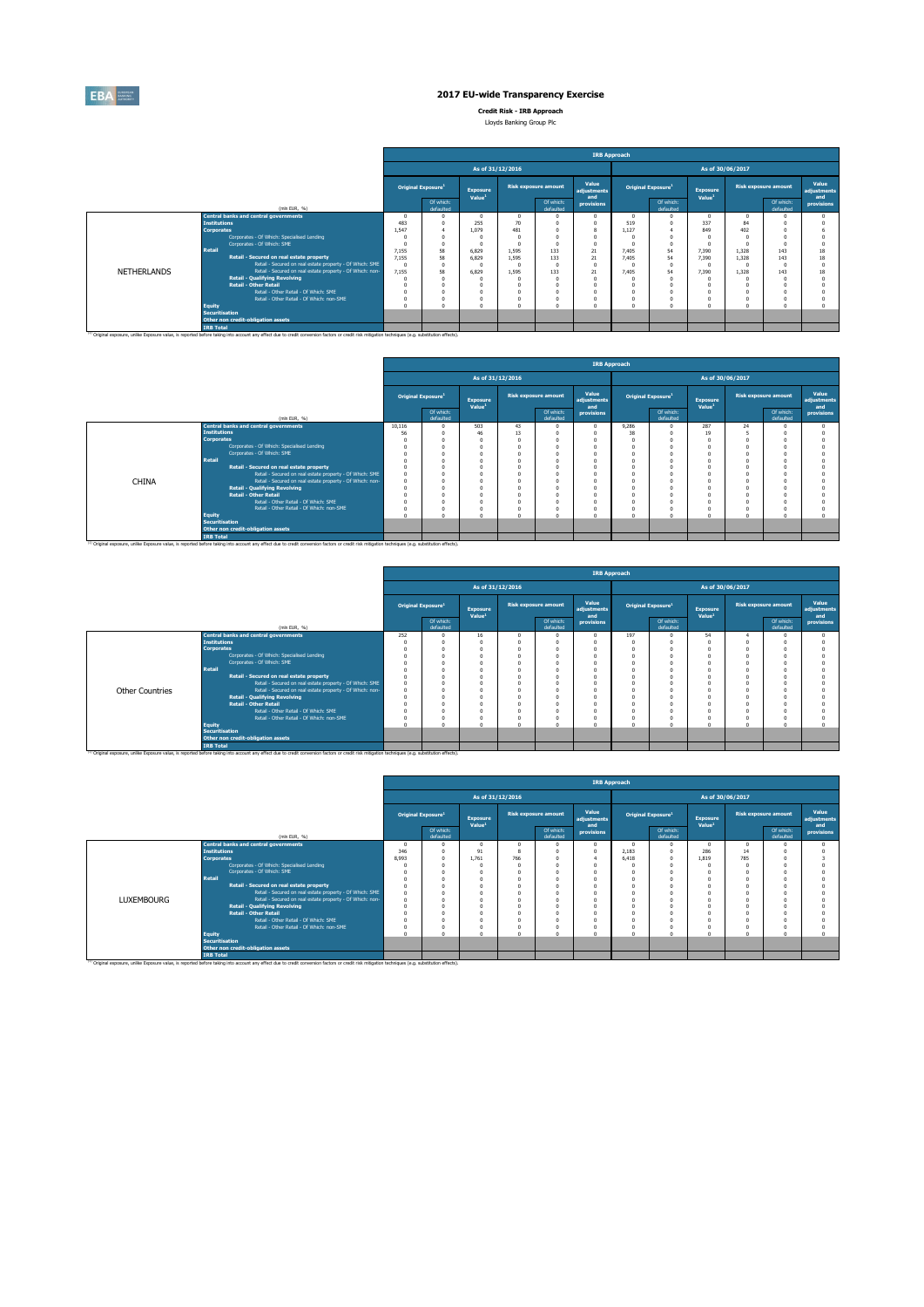

**Credit Risk - IRB Approach** Lloyds Banking Group Plc

|  | LICATION DOMINING QIODD FIC |
|--|-----------------------------|
|  |                             |

|               |                       |                                                                                                                                                                                                               |                                       |                        |                                       |                             |                        | <b>IRB Approach</b>         |                                |                        |                                       |        |                             |                             |  |  |
|---------------|-----------------------|---------------------------------------------------------------------------------------------------------------------------------------------------------------------------------------------------------------|---------------------------------------|------------------------|---------------------------------------|-----------------------------|------------------------|-----------------------------|--------------------------------|------------------------|---------------------------------------|--------|-----------------------------|-----------------------------|--|--|
|               |                       |                                                                                                                                                                                                               |                                       |                        |                                       | As of 31/12/2016            |                        |                             | As of 30/06/2017               |                        |                                       |        |                             |                             |  |  |
|               |                       |                                                                                                                                                                                                               | <b>Original Exposure</b> <sup>1</sup> |                        | <b>Exposure</b><br>Value <sup>1</sup> | <b>Risk exposure amount</b> |                        | Value<br>adjustments<br>and | Original Exposure <sup>1</sup> |                        | <b>Exposure</b><br>Value <sup>1</sup> |        | <b>Risk exposure amount</b> | Value<br>adiustments<br>and |  |  |
| (min EUR, %)  |                       |                                                                                                                                                                                                               |                                       | Of which:<br>defaulted |                                       |                             | Of which:<br>defaulted | provisions                  |                                | Of which:<br>defaulted |                                       |        | Of which:<br>defaulted      | provisions                  |  |  |
|               |                       | <b>Central banks and central governments</b>                                                                                                                                                                  |                                       |                        |                                       |                             |                        |                             | n                              | $\Omega$               |                                       |        |                             |                             |  |  |
|               | <b>Institutions</b>   |                                                                                                                                                                                                               | 4.885                                 |                        | 1.599                                 | 508                         |                        |                             | 4,601                          | $\Omega$               | 777                                   | 270    |                             |                             |  |  |
|               | <b>Corporates</b>     |                                                                                                                                                                                                               | 2,683                                 |                        | 1.991                                 | 589                         |                        |                             | 2.356                          | $\Omega$               | 1.793                                 | 551    |                             |                             |  |  |
|               |                       | Corporates - Of Which: Specialised Lending                                                                                                                                                                    |                                       |                        |                                       |                             |                        |                             |                                | $\Omega$               |                                       |        |                             |                             |  |  |
|               |                       | Corporates - Of Which: SME                                                                                                                                                                                    |                                       |                        |                                       |                             |                        |                             |                                |                        |                                       |        |                             |                             |  |  |
|               | <b>Retail</b>         |                                                                                                                                                                                                               |                                       |                        |                                       |                             |                        |                             |                                |                        |                                       |        |                             |                             |  |  |
|               |                       | Retail - Secured on real estate property                                                                                                                                                                      |                                       |                        |                                       |                             |                        |                             | $\Omega$                       |                        |                                       |        |                             |                             |  |  |
|               |                       | Retail - Secured on real estate property - Of Which: SME                                                                                                                                                      |                                       |                        |                                       |                             |                        |                             | $\Omega$                       |                        |                                       |        |                             |                             |  |  |
| <b>FRANCE</b> |                       | Retail - Secured on real estate property - Of Which: non-<br><b>Retail - Qualifying Revolving</b>                                                                                                             |                                       |                        |                                       |                             |                        |                             | $\Omega$                       |                        |                                       |        |                             |                             |  |  |
|               |                       | <b>Retail - Other Retail</b>                                                                                                                                                                                  |                                       |                        |                                       |                             |                        |                             | $\Omega$                       |                        |                                       |        |                             |                             |  |  |
|               |                       | Retail - Other Retail - Of Which: SME                                                                                                                                                                         |                                       |                        |                                       |                             |                        |                             |                                |                        |                                       |        |                             |                             |  |  |
|               |                       | Retail - Other Retail - Of Which: non-SME                                                                                                                                                                     |                                       |                        |                                       |                             |                        |                             | $\Omega$                       |                        |                                       |        |                             |                             |  |  |
|               | Equity                |                                                                                                                                                                                                               |                                       |                        |                                       |                             |                        |                             | $\Omega$                       | $\Omega$               |                                       | $\sim$ |                             |                             |  |  |
|               | <b>Securitisation</b> |                                                                                                                                                                                                               |                                       |                        |                                       |                             |                        |                             |                                |                        |                                       |        |                             |                             |  |  |
|               |                       | Other non credit-obligation assets                                                                                                                                                                            |                                       |                        |                                       |                             |                        |                             |                                |                        |                                       |        |                             |                             |  |  |
|               | <b>IRB Total</b>      |                                                                                                                                                                                                               |                                       |                        |                                       |                             |                        |                             |                                |                        |                                       |        |                             |                             |  |  |
|               |                       | <sup>(1)</sup> Original exposure, unlike Exposure value, is reported before taking into account any effect due to credit conversion factors or credit risk mitigation techniques (e.g. substitution effects). |                                       |                        |                                       |                             |                        |                             |                                |                        |                                       |        |                             |                             |  |  |

|                          |                       |                                                                                                                                                                                                               | <b>IRB Approach</b> |                                |                                |                  |                        |                      |                                |                        |                                |                             |                        |                      |  |
|--------------------------|-----------------------|---------------------------------------------------------------------------------------------------------------------------------------------------------------------------------------------------------------|---------------------|--------------------------------|--------------------------------|------------------|------------------------|----------------------|--------------------------------|------------------------|--------------------------------|-----------------------------|------------------------|----------------------|--|
|                          |                       |                                                                                                                                                                                                               |                     |                                |                                | As of 31/12/2016 |                        |                      | As of 30/06/2017               |                        |                                |                             |                        |                      |  |
|                          |                       |                                                                                                                                                                                                               |                     | Original Exposure <sup>1</sup> | Exposure<br>Value <sup>1</sup> |                  | Risk exposure amount   | Value<br>adjustments | Original Exposure <sup>1</sup> |                        | Exposure<br>Value <sup>1</sup> | <b>Risk exposure amount</b> |                        | Value<br>adjustments |  |
|                          |                       | (min EUR, %)                                                                                                                                                                                                  |                     | Of which:<br>defaulted         |                                |                  | Of which:<br>defaulted | and<br>provisions    |                                | Of which:<br>defaulted |                                |                             | Of which:<br>defaulted | and<br>provisions    |  |
|                          |                       | <b>Central banks and central governments</b>                                                                                                                                                                  |                     | $\Omega$                       |                                |                  |                        | n                    | $\Omega$                       | $\Omega$               |                                |                             |                        |                      |  |
|                          | <b>Institutions</b>   |                                                                                                                                                                                                               |                     |                                |                                |                  |                        |                      |                                |                        |                                |                             |                        |                      |  |
|                          | <b>Corporates</b>     |                                                                                                                                                                                                               |                     |                                |                                |                  |                        |                      |                                | $\Omega$               |                                |                             |                        |                      |  |
|                          |                       | Corporates - Of Which: Specialised Lending                                                                                                                                                                    |                     |                                |                                |                  |                        |                      | n                              |                        |                                |                             |                        |                      |  |
|                          |                       | Corporates - Of Which: SME                                                                                                                                                                                    |                     |                                |                                |                  |                        |                      |                                |                        |                                |                             |                        |                      |  |
|                          | Retail                |                                                                                                                                                                                                               |                     |                                |                                |                  |                        |                      | $\Omega$                       | $\Omega$               |                                |                             |                        |                      |  |
|                          |                       | Retail - Secured on real estate property                                                                                                                                                                      |                     |                                |                                |                  |                        |                      |                                |                        |                                |                             |                        |                      |  |
|                          |                       | Retail - Secured on real estate property - Of Which: SME                                                                                                                                                      |                     |                                |                                |                  |                        |                      |                                | $\Omega$               |                                |                             |                        |                      |  |
| Country of Counterpart 9 |                       | Retail - Secured on real estate property - Of Which: non-                                                                                                                                                     |                     |                                |                                |                  |                        |                      |                                |                        |                                |                             |                        |                      |  |
|                          |                       | <b>Retail - Qualifying Revolving</b>                                                                                                                                                                          |                     |                                |                                |                  |                        |                      |                                |                        |                                |                             |                        |                      |  |
|                          |                       | <b>Retail - Other Retail</b>                                                                                                                                                                                  |                     |                                |                                |                  |                        |                      |                                |                        |                                |                             |                        |                      |  |
|                          |                       | Retail - Other Retail - Of Which: SME                                                                                                                                                                         |                     |                                |                                |                  |                        |                      |                                |                        |                                |                             |                        |                      |  |
|                          |                       | Retail - Other Retail - Of Which: non-SME                                                                                                                                                                     |                     |                                |                                |                  |                        |                      | $^{\circ}$                     | $\Omega$               |                                |                             |                        |                      |  |
|                          | <b>Equity</b>         |                                                                                                                                                                                                               |                     |                                |                                |                  |                        |                      | $\theta$                       |                        |                                |                             |                        |                      |  |
|                          | <b>Securitisation</b> |                                                                                                                                                                                                               |                     |                                |                                |                  |                        |                      |                                |                        |                                |                             |                        |                      |  |
|                          |                       | Other non credit-obligation assets                                                                                                                                                                            |                     |                                |                                |                  |                        |                      |                                |                        |                                |                             |                        |                      |  |
|                          | <b>IRB Total</b>      |                                                                                                                                                                                                               |                     |                                |                                |                  |                        |                      |                                |                        |                                |                             |                        |                      |  |
|                          |                       | <sup>(1)</sup> Original exposure, unlike Exposure value, is reported before taking into account any effect due to credit conversion factors or credit risk mitigation techniques (e.g. substitution effects). |                     |                                |                                |                  |                        |                      |                                |                        |                                |                             |                        |                      |  |

|                           |                       |                                                                                                                                                                                                               | <b>IRB Approach</b> |                                                   |                    |                             |                        |                             |                                |                        |                                       |  |                             |                             |  |
|---------------------------|-----------------------|---------------------------------------------------------------------------------------------------------------------------------------------------------------------------------------------------------------|---------------------|---------------------------------------------------|--------------------|-----------------------------|------------------------|-----------------------------|--------------------------------|------------------------|---------------------------------------|--|-----------------------------|-----------------------------|--|
|                           |                       |                                                                                                                                                                                                               |                     |                                                   | As of 31/12/2016   |                             |                        |                             | As of 30/06/2017               |                        |                                       |  |                             |                             |  |
|                           |                       |                                                                                                                                                                                                               |                     | Original Exposure <sup>1</sup><br><b>Exposure</b> |                    | <b>Risk exposure amount</b> |                        | Value<br>adjustments<br>and | Original Exposure <sup>1</sup> |                        | <b>Exposure</b><br>Value <sup>1</sup> |  | <b>Risk exposure amount</b> | Value<br>adjustments<br>and |  |
| (min EUR, %)              |                       |                                                                                                                                                                                                               |                     | Of which:<br>defaulted                            | Value <sup>1</sup> |                             | Of which:<br>defaulted | provisions                  |                                | Of which:<br>defaulted |                                       |  | Of which:<br>defaulted      | provisions                  |  |
|                           |                       | <b>Central banks and central governments</b>                                                                                                                                                                  |                     |                                                   |                    |                             |                        |                             | n                              |                        | $\Omega$                              |  |                             |                             |  |
|                           | <b>Institutions</b>   |                                                                                                                                                                                                               |                     |                                                   |                    |                             | $\sqrt{2}$             |                             |                                |                        |                                       |  |                             |                             |  |
|                           | <b>Corporates</b>     |                                                                                                                                                                                                               |                     |                                                   |                    |                             |                        |                             |                                |                        |                                       |  |                             |                             |  |
|                           |                       | Corporates - Of Which: Specialised Lending                                                                                                                                                                    |                     |                                                   |                    |                             | $\sqrt{2}$             |                             |                                |                        |                                       |  |                             |                             |  |
|                           |                       | Corporates - Of Which: SME                                                                                                                                                                                    |                     |                                                   |                    |                             |                        |                             |                                |                        |                                       |  |                             |                             |  |
|                           | Retail                |                                                                                                                                                                                                               |                     |                                                   |                    |                             |                        |                             |                                |                        |                                       |  |                             |                             |  |
|                           |                       | Retail - Secured on real estate property                                                                                                                                                                      |                     |                                                   |                    |                             |                        |                             |                                |                        |                                       |  |                             |                             |  |
|                           |                       | Retail - Secured on real estate property - Of Which: SME                                                                                                                                                      |                     |                                                   |                    |                             |                        |                             |                                |                        |                                       |  |                             |                             |  |
| Country of Counterpart 10 |                       | Retail - Secured on real estate property - Of Which: non-                                                                                                                                                     |                     |                                                   |                    |                             |                        |                             |                                |                        |                                       |  |                             |                             |  |
|                           |                       | <b>Retail - Qualifying Revolving</b>                                                                                                                                                                          |                     |                                                   |                    |                             |                        |                             |                                |                        |                                       |  |                             |                             |  |
|                           |                       | <b>Retail - Other Retail</b>                                                                                                                                                                                  |                     |                                                   |                    |                             |                        |                             |                                |                        |                                       |  |                             |                             |  |
|                           |                       | Retail - Other Retail - Of Which: SME                                                                                                                                                                         |                     |                                                   |                    |                             |                        |                             |                                |                        |                                       |  |                             |                             |  |
|                           |                       | Retail - Other Retail - Of Which: non-SME                                                                                                                                                                     |                     |                                                   |                    |                             |                        |                             |                                |                        |                                       |  |                             |                             |  |
|                           | Equity                |                                                                                                                                                                                                               |                     |                                                   |                    |                             | $\sim$                 |                             |                                |                        |                                       |  |                             |                             |  |
|                           | <b>Securitisation</b> |                                                                                                                                                                                                               |                     |                                                   |                    |                             |                        |                             |                                |                        |                                       |  |                             |                             |  |
|                           |                       | Other non credit-obligation assets                                                                                                                                                                            |                     |                                                   |                    |                             |                        |                             |                                |                        |                                       |  |                             |                             |  |
|                           | <b>IRB Total</b>      |                                                                                                                                                                                                               |                     |                                                   |                    |                             |                        |                             |                                |                        |                                       |  |                             |                             |  |
|                           |                       | <sup>(1)</sup> Original exposure, unlike Exposure value, is reported before taking into account any effect due to credit conversion factors or credit risk mitigation techniques (e.g. substitution effects). |                     |                                                   |                    |                             |                        |                             |                                |                        |                                       |  |                             |                             |  |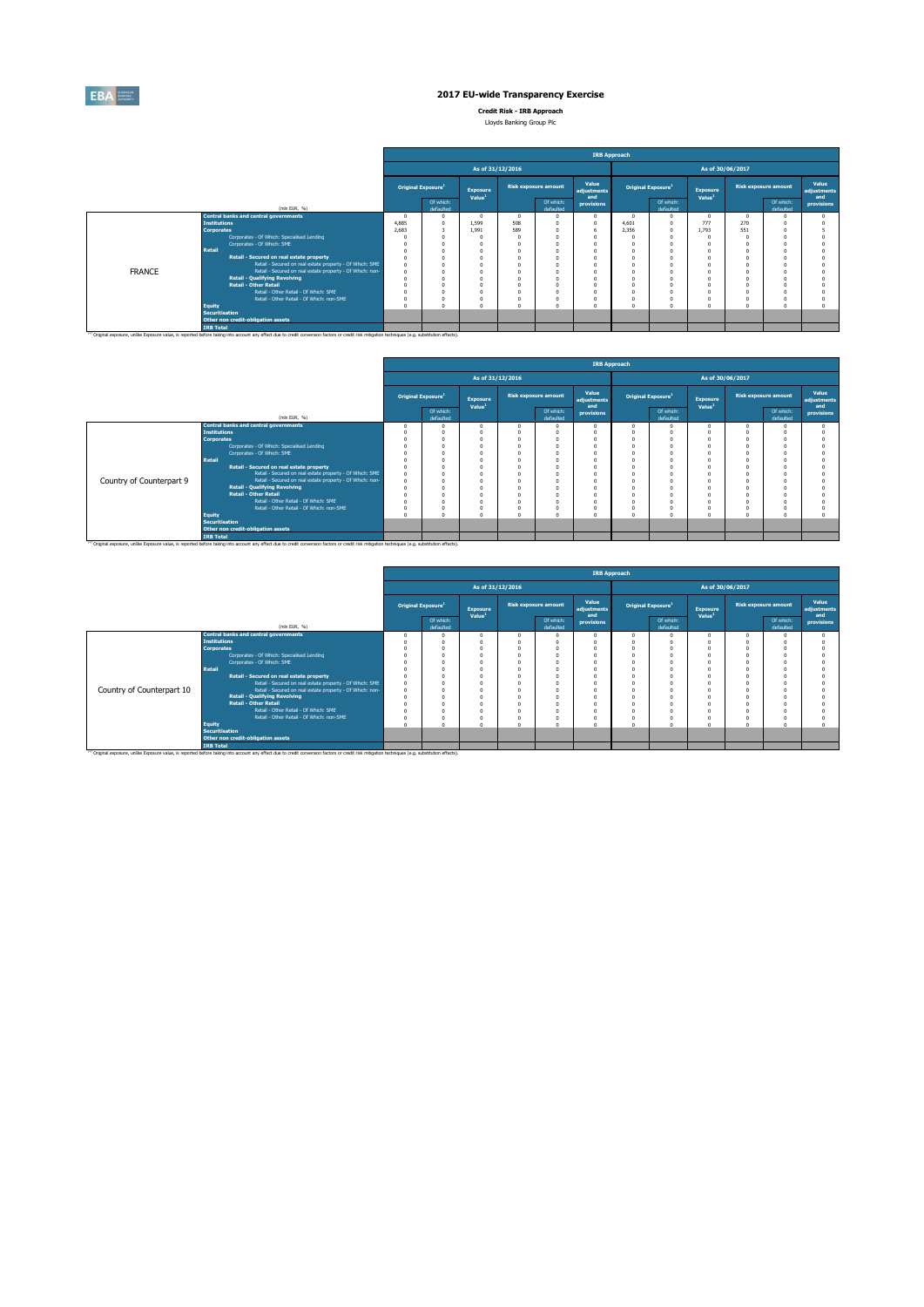#### **Sovereign Exposure**

Lloyds Banking Group Plc

| (mln EUR)                                          |          |                                          |                   |                                         |                        |                      |                                        |                        | As of 31/12/2016  |                       |                        |                   |                          |                        |                   |                      |                        |                   |
|----------------------------------------------------|----------|------------------------------------------|-------------------|-----------------------------------------|------------------------|----------------------|----------------------------------------|------------------------|-------------------|-----------------------|------------------------|-------------------|--------------------------|------------------------|-------------------|----------------------|------------------------|-------------------|
|                                                    |          |                                          |                   | Memo: breakdown by accounting portfolio |                        |                      |                                        |                        |                   |                       |                        |                   |                          |                        |                   |                      |                        |                   |
|                                                    |          | <b>Financial assets: Carrying Amount</b> |                   |                                         |                        | <b>Designated at</b> |                                        |                        |                   |                       |                        |                   |                          |                        |                   |                      |                        |                   |
| <b>Country / Region</b>                            |          |                                          |                   | <b>Held for</b><br>trading              |                        |                      | fair value                             |                        |                   | <b>Available-for-</b> |                        |                   | <b>Loans and</b>         |                        |                   | Held-to-<br>maturity |                        |                   |
|                                                    |          | of which:<br>loans and                   | of which:<br>debt |                                         | of which:<br>Loans and | of which:<br>Debt    | through profit<br>or loss <sup>2</sup> | of which:<br>Loans and | of which:<br>Debt | sale <sup>3</sup>     | of which:<br>Loans and | of which:<br>Debt | Receivables <sup>4</sup> | of which:<br>Loans and | of which:<br>Debt | investments          | of which:<br>Loans and | of which:<br>Debt |
|                                                    |          | advances                                 | securities        |                                         | advances               | securities           |                                        | advances               | securities        |                       | advances               | securities        |                          | advances               | securities        |                      | advances               | securities        |
| <b>TOTAL - ALL COUNTRIES</b>                       | 72,318.3 | 1,359.3                                  | 70,959.1          | 13,833.1                                | 0.0                    | 13,833.1             | 230.6                                  | 0.0                    | 230.6             | 56,895.4              | 0.0                    | 56,895.4          | 1,359.3                  | 1,359.3                | 0.0               | 0.0                  | 0.0                    | 0.0               |
| Austria                                            | 0.0      | 0.0                                      | 0.0               |                                         |                        |                      |                                        |                        |                   |                       |                        |                   |                          |                        |                   |                      |                        |                   |
| <b>Belgium</b>                                     | 28.7     | 0.0                                      | 28.7              |                                         |                        |                      |                                        |                        |                   |                       |                        |                   |                          |                        |                   |                      |                        |                   |
| <b>Bulgaria</b>                                    | 0.0      | 0.0                                      | 0.0               |                                         |                        |                      |                                        |                        |                   |                       |                        |                   |                          |                        |                   |                      |                        |                   |
| <b>Croatia</b>                                     | 0.0      | 0.0                                      | 0.0               |                                         |                        |                      |                                        |                        |                   |                       |                        |                   |                          |                        |                   |                      |                        |                   |
| Cyprus                                             | 0.0      | 0.0                                      | 0.0               |                                         |                        |                      |                                        |                        |                   |                       |                        |                   |                          |                        |                   |                      |                        |                   |
| <b>Czech Republic</b>                              | 0.0      | 0.0                                      | 0.0               |                                         |                        |                      |                                        |                        |                   |                       |                        |                   |                          |                        |                   |                      |                        |                   |
| <b>Denmark</b>                                     | 0.0      | 0.0                                      | 0.0               |                                         |                        |                      |                                        |                        |                   |                       |                        |                   |                          |                        |                   |                      |                        |                   |
| <b>Estonia</b>                                     | 0.0      | 0.0                                      | 0.0               |                                         |                        |                      |                                        |                        |                   |                       |                        |                   |                          |                        |                   |                      |                        |                   |
| Finland                                            | 18.2     | 0.0                                      | 18.2              |                                         |                        |                      |                                        |                        |                   |                       |                        |                   |                          |                        |                   |                      |                        |                   |
| France                                             | 12.3     | 0.0                                      | 12.3              |                                         |                        |                      |                                        |                        |                   |                       |                        |                   |                          |                        |                   |                      |                        |                   |
| <b>Germany</b>                                     | 388.0    | 0.0                                      | 388.0             |                                         |                        |                      |                                        |                        |                   |                       |                        |                   |                          |                        |                   |                      |                        |                   |
| Greece                                             | 0.0      | 0.0                                      | 0.0               |                                         |                        |                      |                                        |                        |                   |                       |                        |                   |                          |                        |                   |                      |                        |                   |
| Hungary                                            | 0.0      | 0.0                                      | 0.0               |                                         |                        |                      |                                        |                        |                   |                       |                        |                   |                          |                        |                   |                      |                        |                   |
| Ireland                                            | 0.0      | 0.0                                      | 0.0               |                                         |                        |                      |                                        |                        |                   |                       |                        |                   |                          |                        |                   |                      |                        |                   |
| <b>Italy</b>                                       | 0.0      | 0.0                                      | 0.0               |                                         |                        |                      |                                        |                        |                   |                       |                        |                   |                          |                        |                   |                      |                        |                   |
| Latvia                                             | 0.0      | 0.0                                      | 0.0               |                                         |                        |                      |                                        |                        |                   |                       |                        |                   |                          |                        |                   |                      |                        |                   |
| Lithuania                                          | 0.0      | 0.0                                      | 0.0               |                                         |                        |                      |                                        |                        |                   |                       |                        |                   |                          |                        |                   |                      |                        |                   |
| Luxembourg                                         | 0.0      | 0.0                                      | 0.0               |                                         |                        |                      |                                        |                        |                   |                       |                        |                   |                          |                        |                   |                      |                        |                   |
| Malta                                              | 0.0      | 0.0                                      | 0.0               |                                         |                        |                      |                                        |                        |                   |                       |                        |                   |                          |                        |                   |                      |                        |                   |
| <b>Netherlands</b>                                 | 6.6      | 0.0                                      | 6.6               |                                         |                        |                      |                                        |                        |                   |                       |                        |                   |                          |                        |                   |                      |                        |                   |
| Poland                                             | 0.0      | 0.0                                      | 0.0               |                                         |                        |                      |                                        |                        |                   |                       |                        |                   |                          |                        |                   |                      |                        |                   |
| Portugal                                           | 0.0      | 0.0                                      | 0.0               |                                         |                        |                      |                                        |                        |                   |                       |                        |                   |                          |                        |                   |                      |                        |                   |
| Romania                                            | 0.0      | 0.0                                      | 0.0               |                                         |                        |                      |                                        |                        |                   |                       |                        |                   |                          |                        |                   |                      |                        |                   |
| <b>Slovakia</b>                                    | 0.0      | 0.0                                      | 0.0               |                                         |                        |                      |                                        |                        |                   |                       |                        |                   |                          |                        |                   |                      |                        |                   |
| Slovenia                                           | 0.0      | 0.0                                      | 0.0               |                                         |                        |                      |                                        |                        |                   |                       |                        |                   |                          |                        |                   |                      |                        |                   |
| Spain                                              | 0.0      | 0.0                                      | 0.0               |                                         |                        |                      |                                        |                        |                   |                       |                        |                   |                          |                        |                   |                      |                        |                   |
| <b>Sweden</b>                                      | 292.3    | 0.0                                      | 292.3             |                                         |                        |                      |                                        |                        |                   |                       |                        |                   |                          |                        |                   |                      |                        |                   |
| <b>United Kingdom</b>                              | 62,432.7 | 1,189.9                                  | 61,242.8          |                                         |                        |                      |                                        |                        |                   |                       |                        |                   |                          |                        |                   |                      |                        |                   |
| Iceland                                            | 0.0      | 0.0                                      | 0.0               |                                         |                        |                      |                                        |                        |                   |                       |                        |                   |                          |                        |                   |                      |                        |                   |
| Liechtenstein                                      | 0.0      | 0.0                                      | 0.0               |                                         |                        |                      |                                        |                        |                   |                       |                        |                   |                          |                        |                   |                      |                        |                   |
| Norway                                             | 0.0      | 0.0                                      | 0.0               |                                         |                        |                      |                                        |                        |                   |                       |                        |                   |                          |                        |                   |                      |                        |                   |
| <b>Switzerland</b>                                 | 0.0      | 0.0                                      | 0.0               |                                         |                        |                      |                                        |                        |                   |                       |                        |                   |                          |                        |                   |                      |                        |                   |
| <b>Australia</b>                                   | 0.0      | 0.0                                      | 0.0               |                                         |                        |                      |                                        |                        |                   |                       |                        |                   |                          |                        |                   |                      |                        |                   |
| Canada                                             | 96.0     | 0.0                                      | 96.0              |                                         |                        |                      |                                        |                        |                   |                       |                        |                   |                          |                        |                   |                      |                        |                   |
| China                                              | 0.0      | 0.0                                      | 0.0               |                                         |                        |                      |                                        |                        |                   |                       |                        |                   |                          |                        |                   |                      |                        |                   |
| <b>Hong Kong</b>                                   | 0.0      | 0.0                                      | 0.0               |                                         |                        |                      |                                        |                        |                   |                       |                        |                   |                          |                        |                   |                      |                        |                   |
| Japan                                              | 0.0      | 0.0                                      | 0.0               |                                         |                        |                      |                                        |                        |                   |                       |                        |                   |                          |                        |                   |                      |                        |                   |
| U.S.                                               | 8,874.2  | 0.0                                      | 8,874.2           |                                         |                        |                      |                                        |                        |                   |                       |                        |                   |                          |                        |                   |                      |                        |                   |
| Other advanced economies non EEA                   | 0.0      | 0.0                                      | 0.0               |                                         |                        |                      |                                        |                        |                   |                       |                        |                   |                          |                        |                   |                      |                        |                   |
| Other Central and eastern Europe countries non EEA | 0.0      | 0.0                                      | 0.0               |                                         |                        |                      |                                        |                        |                   |                       |                        |                   |                          |                        |                   |                      |                        |                   |
| <b>Middle East</b>                                 | 169.4    | 169.4                                    | 0.0               |                                         |                        |                      |                                        |                        |                   |                       |                        |                   |                          |                        |                   |                      |                        |                   |
| <b>Latin America and the Caribbean</b>             | 0.0      | 0.0                                      | 0.0               |                                         |                        |                      |                                        |                        |                   |                       |                        |                   |                          |                        |                   |                      |                        |                   |
| Africa                                             | 0.0      | 0.0                                      | 0.0               |                                         |                        |                      |                                        |                        |                   |                       |                        |                   |                          |                        |                   |                      |                        |                   |
| <b>Others</b>                                      | 0.0      | 0.0                                      | 0.0               |                                         |                        |                      |                                        |                        |                   |                       |                        |                   |                          |                        |                   |                      |                        |                   |

Note:<br>The information reported covers all exposures to "General governments" as defined in paraggin 41 (b) of Annex V of ITS on Supervisory reporting: "central governments, state or regional governments, and both governmen

**Redions:**<br>Other afvanced non EEA: Israel, Korea, New Zealand, Russia, San Marino, Singore and Taiwan.<br>Middle East: Bahain, Dilouti, Iran, Iran, Jordan, Kuran, Libya, Mewhamenn: Semina, Oman, Suna, Suna, Suna, United Arab

(1) Includes "Trading financial assets" portfolio for banks reporting under GAAP

<sup>(2)</sup> Includes "Non-trading non-derivative financial assets measured at fair value through profit or loss" portfolio for banks reporting under GAAP<br><sup>03</sup> Includes "Non-trading non-derivative financial and and the major bank

**EBA**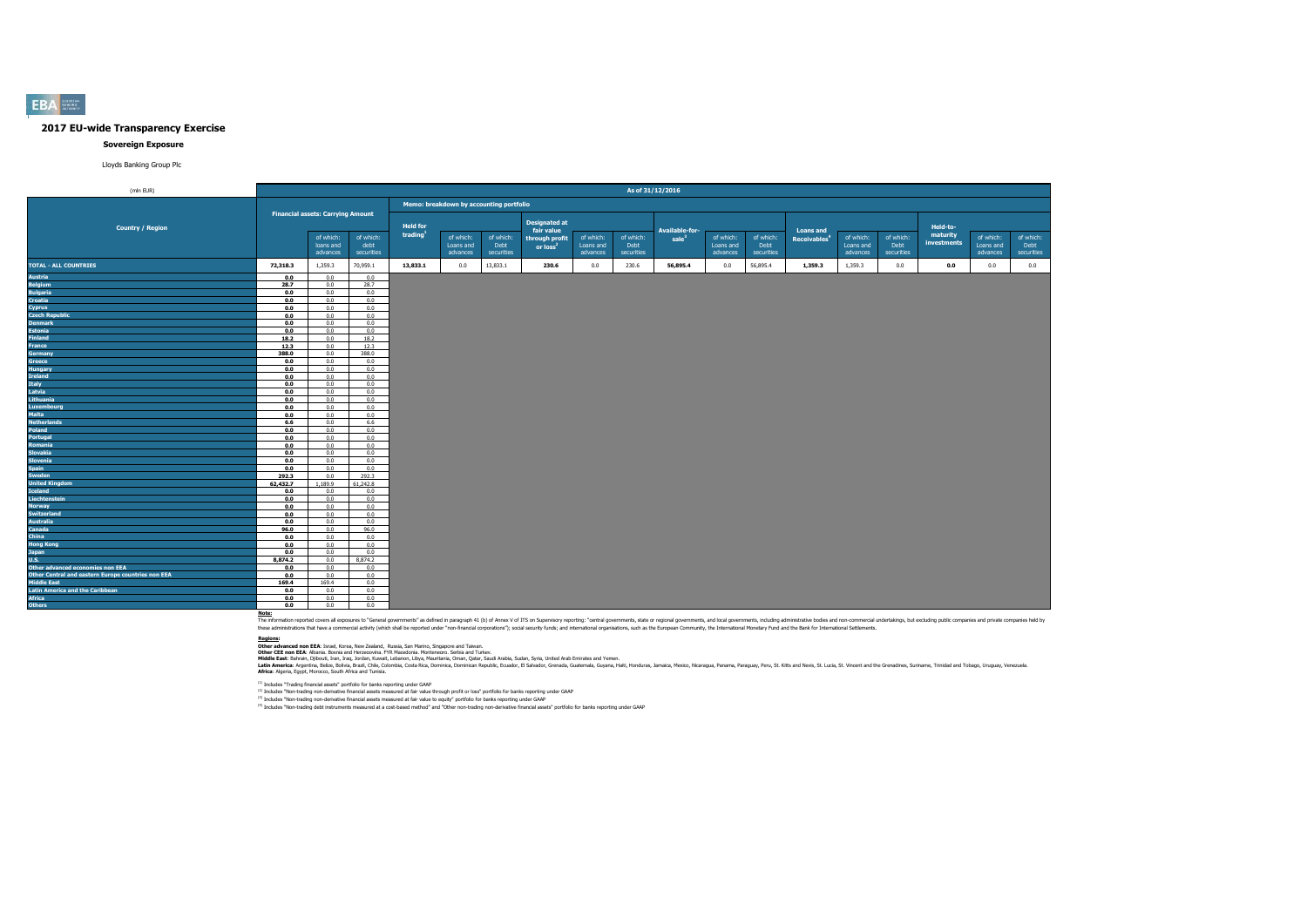#### **Sovereign Exposure**

Lloyds Banking Group Plc

| (mln EUR)                                          |          |                                          |                    |                            |                                         |                    |                              |                       | As of 30/06/2017   |                                     |                       |                    |                                                    |                       |                    |                      |                       |                    |
|----------------------------------------------------|----------|------------------------------------------|--------------------|----------------------------|-----------------------------------------|--------------------|------------------------------|-----------------------|--------------------|-------------------------------------|-----------------------|--------------------|----------------------------------------------------|-----------------------|--------------------|----------------------|-----------------------|--------------------|
|                                                    |          |                                          |                    |                            | Memo: breakdown by accounting portfolio |                    |                              |                       |                    |                                     |                       |                    |                                                    |                       |                    |                      |                       |                    |
|                                                    |          | <b>Financial assets: Carrying Amount</b> |                    |                            |                                         |                    | <b>Designated at</b>         |                       |                    |                                     |                       |                    |                                                    |                       |                    |                      |                       |                    |
| <b>Country / Region</b>                            |          | of which:                                | of which:          | <b>Held for</b><br>trading | of which:                               | of which:          | fair value<br>through profit | of which:             | of which:          | Available-for-<br>sale <sup>3</sup> | of which:             | of which:          | <b>Loans and</b><br><b>Receivables<sup>4</sup></b> | of which:             | of which:          | Held-to-<br>maturity | of which:             | of which:          |
|                                                    |          | loans and<br>advances                    | debt<br>securities |                            | Loans and<br>advances                   | Debt<br>securities | or loss <sup>2</sup>         | Loans and<br>advances | Debt<br>securities |                                     | Loans and<br>advances | Debt<br>securities |                                                    | Loans and<br>advances | Debt<br>securities | investments          | Loans and<br>advances | Debt<br>securities |
| <b>TOTAL - ALL COUNTRIES</b>                       | 67,067.1 | 1,247.3                                  | 65,819.8           | 15,065.6                   | 0.0                                     | 15,065.6           | 21.8                         | 0.0                   | 21.8               | 50,732.4                            | 0.0                   | 50,732.4           | 1,247.3                                            | 1,247.3               | 0.0                | 0.0                  | 0.0                   | 0.0                |
| Austria                                            | 0.0      | 0.0                                      | 0.0                |                            |                                         |                    |                              |                       |                    |                                     |                       |                    |                                                    |                       |                    |                      |                       |                    |
| <b>Belgium</b>                                     | 26.3     | 0.0                                      | 26.3               |                            |                                         |                    |                              |                       |                    |                                     |                       |                    |                                                    |                       |                    |                      |                       |                    |
| <b>Bulgaria</b>                                    | 0.0      | 0.0                                      | 0.0                |                            |                                         |                    |                              |                       |                    |                                     |                       |                    |                                                    |                       |                    |                      |                       |                    |
| <b>Croatia</b>                                     | 0.0      | 0.0                                      | 0.0                |                            |                                         |                    |                              |                       |                    |                                     |                       |                    |                                                    |                       |                    |                      |                       |                    |
| Cyprus                                             | 0.0      | 0.0                                      | 0.0                |                            |                                         |                    |                              |                       |                    |                                     |                       |                    |                                                    |                       |                    |                      |                       |                    |
| <b>Czech Republic</b>                              | 0.0      | 0.0                                      | 0.0                |                            |                                         |                    |                              |                       |                    |                                     |                       |                    |                                                    |                       |                    |                      |                       |                    |
| <b>Denmark</b>                                     | 0.0      | 0.0                                      | 0.0                |                            |                                         |                    |                              |                       |                    |                                     |                       |                    |                                                    |                       |                    |                      |                       |                    |
| <b>Estonia</b>                                     | 0.0      | 0.0                                      | 0.0                |                            |                                         |                    |                              |                       |                    |                                     |                       |                    |                                                    |                       |                    |                      |                       |                    |
| <b>Finland</b>                                     | 17.7     | 0.0                                      | 17.7               |                            |                                         |                    |                              |                       |                    |                                     |                       |                    |                                                    |                       |                    |                      |                       |                    |
| France                                             | 118.8    | 0.0                                      | 118.8              |                            |                                         |                    |                              |                       |                    |                                     |                       |                    |                                                    |                       |                    |                      |                       |                    |
| <b>Germany</b>                                     | 122.9    | 0.0                                      | 122.9              |                            |                                         |                    |                              |                       |                    |                                     |                       |                    |                                                    |                       |                    |                      |                       |                    |
| Greece                                             | 0.0      | 0.0                                      | 0.0                |                            |                                         |                    |                              |                       |                    |                                     |                       |                    |                                                    |                       |                    |                      |                       |                    |
| Hungary                                            | 0.0      | 0.0                                      | 0.0                |                            |                                         |                    |                              |                       |                    |                                     |                       |                    |                                                    |                       |                    |                      |                       |                    |
| Ireland                                            | 4.9      | 4.9                                      | 0.0                |                            |                                         |                    |                              |                       |                    |                                     |                       |                    |                                                    |                       |                    |                      |                       |                    |
| <b>Italy</b>                                       | 0.0      | 0.0                                      | 0.0                |                            |                                         |                    |                              |                       |                    |                                     |                       |                    |                                                    |                       |                    |                      |                       |                    |
| Latvia                                             | 0.0      | 0.0                                      | 0.0                |                            |                                         |                    |                              |                       |                    |                                     |                       |                    |                                                    |                       |                    |                      |                       |                    |
| Lithuania                                          | 0.0      | 0.0                                      | 0.0                |                            |                                         |                    |                              |                       |                    |                                     |                       |                    |                                                    |                       |                    |                      |                       |                    |
| Luxembourg                                         | 0.0      | 0.0                                      | 0.0                |                            |                                         |                    |                              |                       |                    |                                     |                       |                    |                                                    |                       |                    |                      |                       |                    |
| Malta                                              | 0.0      | 0.0                                      | 0.0                |                            |                                         |                    |                              |                       |                    |                                     |                       |                    |                                                    |                       |                    |                      |                       |                    |
| <b>Netherlands</b>                                 | 0.0      | 0.0                                      | 0.0                |                            |                                         |                    |                              |                       |                    |                                     |                       |                    |                                                    |                       |                    |                      |                       |                    |
| Poland                                             | 0.0      | 0.0                                      | 0.0                |                            |                                         |                    |                              |                       |                    |                                     |                       |                    |                                                    |                       |                    |                      |                       |                    |
| Portugal                                           | 0.0      | 0.0                                      | 0.0                |                            |                                         |                    |                              |                       |                    |                                     |                       |                    |                                                    |                       |                    |                      |                       |                    |
| Romania                                            | 0.0      | 0.0                                      | 0.0                |                            |                                         |                    |                              |                       |                    |                                     |                       |                    |                                                    |                       |                    |                      |                       |                    |
| Slovakia                                           | 0.0      | 0.0                                      | 0.0                |                            |                                         |                    |                              |                       |                    |                                     |                       |                    |                                                    |                       |                    |                      |                       |                    |
| Slovenia                                           | 0.0      | 0.0                                      | 0.0                |                            |                                         |                    |                              |                       |                    |                                     |                       |                    |                                                    |                       |                    |                      |                       |                    |
| Spain                                              | 0.0      | 0.0                                      | 0.0                |                            |                                         |                    |                              |                       |                    |                                     |                       |                    |                                                    |                       |                    |                      |                       |                    |
| Sweden                                             | 352.1    | 0.0                                      | 352.1              |                            |                                         |                    |                              |                       |                    |                                     |                       |                    |                                                    |                       |                    |                      |                       |                    |
| <b>United Kingdom</b>                              | 57,717.5 | 1.066.7                                  | 56,650.8           |                            |                                         |                    |                              |                       |                    |                                     |                       |                    |                                                    |                       |                    |                      |                       |                    |
| Iceland                                            | 0.0      | 0.0                                      | 0.0                |                            |                                         |                    |                              |                       |                    |                                     |                       |                    |                                                    |                       |                    |                      |                       |                    |
| Liechtenstein                                      | 0.0      | 0.0                                      | 0.0                |                            |                                         |                    |                              |                       |                    |                                     |                       |                    |                                                    |                       |                    |                      |                       |                    |
| <b>Norway</b>                                      | 0.0      | 0.0                                      | 0.0                |                            |                                         |                    |                              |                       |                    |                                     |                       |                    |                                                    |                       |                    |                      |                       |                    |
| <b>Switzerland</b>                                 | 0.0      | 0.0                                      | 0.0                |                            |                                         |                    |                              |                       |                    |                                     |                       |                    |                                                    |                       |                    |                      |                       |                    |
| <b>Australia</b>                                   | 0.0      | 0.0                                      | 0.0                |                            |                                         |                    |                              |                       |                    |                                     |                       |                    |                                                    |                       |                    |                      |                       |                    |
| Canada                                             | 88.4     | 0.0                                      | 88.4               |                            |                                         |                    |                              |                       |                    |                                     |                       |                    |                                                    |                       |                    |                      |                       |                    |
| China                                              | 0.0      | 0.0                                      | 0.0                |                            |                                         |                    |                              |                       |                    |                                     |                       |                    |                                                    |                       |                    |                      |                       |                    |
| <b>Hong Kong</b>                                   | 0.0      | 0.0                                      | 0.0                |                            |                                         |                    |                              |                       |                    |                                     |                       |                    |                                                    |                       |                    |                      |                       |                    |
| Japan                                              | 0.0      | 0.0                                      | 0.0                |                            |                                         |                    |                              |                       |                    |                                     |                       |                    |                                                    |                       |                    |                      |                       |                    |
| U.S.                                               | 8,442.8  | 0.0                                      | 8,442.8            |                            |                                         |                    |                              |                       |                    |                                     |                       |                    |                                                    |                       |                    |                      |                       |                    |
| Other advanced economies non EEA                   | 0.0      | 0.0                                      | 0.0                |                            |                                         |                    |                              |                       |                    |                                     |                       |                    |                                                    |                       |                    |                      |                       |                    |
| Other Central and eastern Europe countries non EEA | 0.0      | 0.0                                      | 0.0                |                            |                                         |                    |                              |                       |                    |                                     |                       |                    |                                                    |                       |                    |                      |                       |                    |
| Middle East                                        | 175.7    | 175.7                                    | 0.0                |                            |                                         |                    |                              |                       |                    |                                     |                       |                    |                                                    |                       |                    |                      |                       |                    |
| <b>Latin America and the Caribbean</b>             | 0.0      | 0.0                                      | 0.0                |                            |                                         |                    |                              |                       |                    |                                     |                       |                    |                                                    |                       |                    |                      |                       |                    |
| <b>Africa</b>                                      | 0.0      | 0.0                                      | 0.0                |                            |                                         |                    |                              |                       |                    |                                     |                       |                    |                                                    |                       |                    |                      |                       |                    |
| <b>Others</b>                                      | 0.0      | 0.0                                      | 0.0                |                            |                                         |                    |                              |                       |                    |                                     |                       |                    |                                                    |                       |                    |                      |                       |                    |

Note:<br>The information reported covers all exposures to "General governments" as defined in paraggin 41 (b) of Annex V of ITS on Supervisory reporting: "central governments, state or regional governments, and both governmen

**Redions:**<br>Other afvanced non EEA: Israel, Korea, New Zealand, Russia, San Marino, Singore and Taiwan.<br>Middle East: Bahain, Dilouti, Iran, Iran, Jordan, Kuran, Libya, Mewhamenn: Semina, Oman, Suna, Suna, Suna, United Arab

(1) Includes "Trading financial assets" portfolio for banks reporting under GAAP

<sup>(2)</sup> Includes "Non-trading non-derivative financial assets measured at fair value through profit or loss" portfolio for banks reporting under GAAP<br><sup>03</sup> Includes "Non-trading non-derivative financial and and the major bank

**EBA**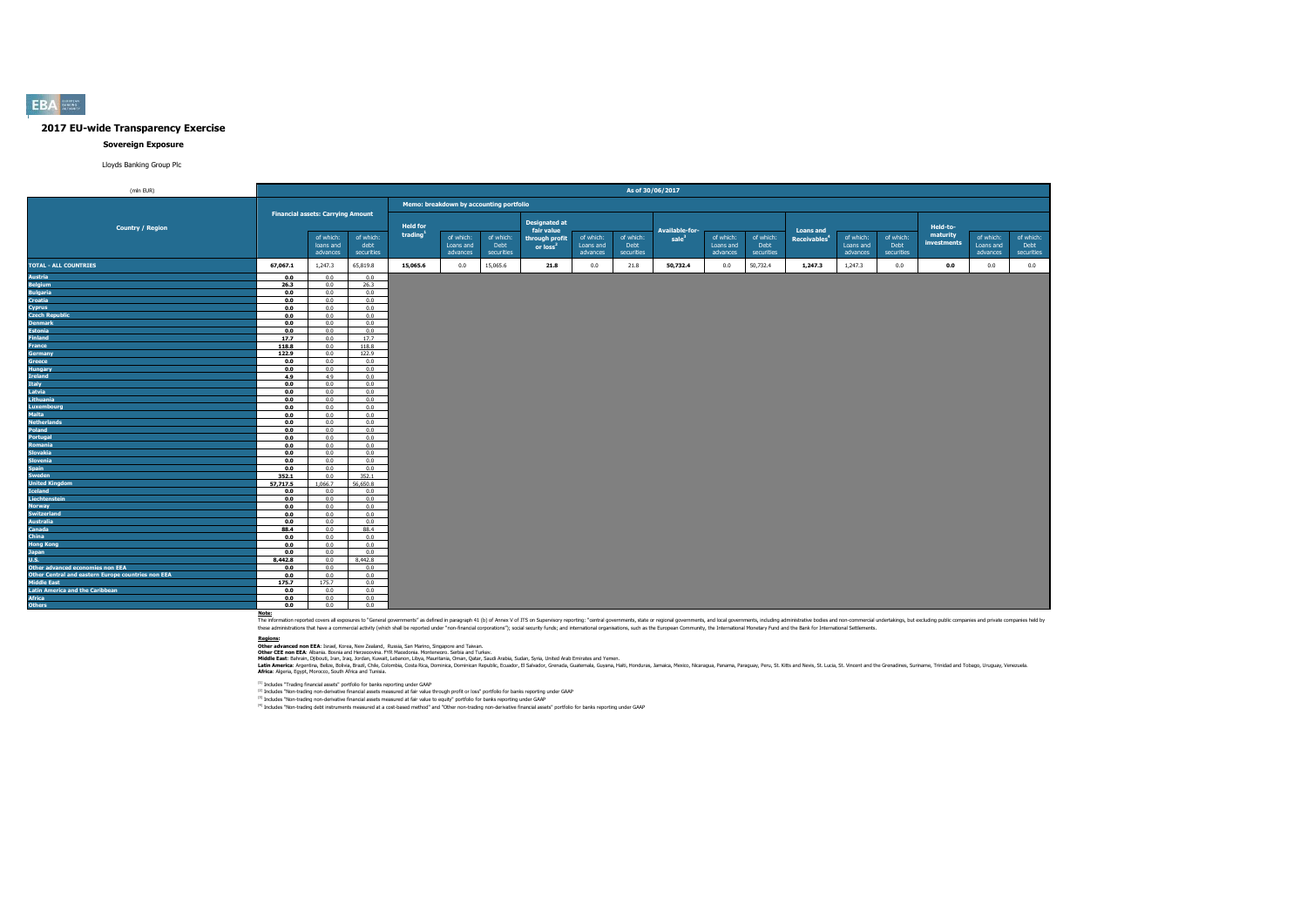

**Performing and non-performing exposures**

Lloyds Banking Group Plc

|                                                                |         |                                              |                                      | As of 31/12/2016       |                                              |                                                             |                                                           | As of 30/06/2017 |                                             |                                      |                        |                                              |                                                             |                                                           |  |  |
|----------------------------------------------------------------|---------|----------------------------------------------|--------------------------------------|------------------------|----------------------------------------------|-------------------------------------------------------------|-----------------------------------------------------------|------------------|---------------------------------------------|--------------------------------------|------------------------|----------------------------------------------|-------------------------------------------------------------|-----------------------------------------------------------|--|--|
| <b>Gross carrying amount</b>                                   |         |                                              |                                      |                        | <b>Accumulated impairment,</b><br>provisions | accumulated changes in fair<br>value due to credit risk and | <b>Collaterals and</b><br>financial                       |                  | <b>Gross carrying amount</b>                |                                      |                        | <b>Accumulated impairment,</b><br>provisions | accumulated changes in fair<br>value due to credit risk and | <b>Collaterals and</b><br>financial                       |  |  |
|                                                                |         | Of which<br>performing but<br>past due $>30$ | Of which non-performing <sup>1</sup> |                        | On performing<br>exposures <sup>2</sup>      | On non-<br>performing                                       | guarantees<br>received on non-<br>performing<br>exposures |                  | Of which<br>performing but<br>past due > 30 | Of which non-performing <sup>1</sup> |                        | On performing<br>exposures <sup>2</sup>      | On non-<br>performing                                       | guarantees<br>received on non-<br>performing<br>exposures |  |  |
| (mln EUR, %)                                                   |         | days and $\lt=90$<br>days                    |                                      | Of which:<br>defaulted |                                              | exposures <sup>3</sup>                                      |                                                           |                  | days and $\lt=90$<br>days                   |                                      | Of which:<br>defaulted |                                              | exposures                                                   |                                                           |  |  |
| Debt securities (including at amortised cost and fair value)   | 77,332  | $\mathbf 0$                                  | 340                                  | 101                    | $-504$                                       | 314                                                         | $\mathbf 0$                                               | 70,094           | $\mathbf{o}$                                | 410                                  | 74                     | $-539$                                       | 381                                                         | $\mathbf{0}$                                              |  |  |
| Central banks                                                  | 100     | 0                                            |                                      | $\Omega$               |                                              |                                                             | $\Omega$                                                  | 31               | $\Omega$                                    |                                      | $\Omega$               | $\Omega$                                     | $\Omega$                                                    | $\bf{0}$                                                  |  |  |
| General governments                                            | 57,126  | 0                                            |                                      | $\Omega$               |                                              |                                                             | $\Omega$                                                  | 50,754           | $\Omega$                                    |                                      | $\Omega$               | $\Omega$                                     | $\Omega$                                                    | $\mathbf{0}$                                              |  |  |
| Credit institutions                                            | 6,141   | <sub>0</sub>                                 |                                      | $\Omega$               |                                              |                                                             | $\Omega$                                                  | 4,226            | $\Omega$                                    |                                      | $\Omega$               | $\Omega$                                     | $\Omega$                                                    | $\mathbf 0$                                               |  |  |
| Other financial corporations                                   | 11,119  | $\Omega$                                     | 26                                   | 12                     | $-532$                                       | 10                                                          | $\Omega$                                                  | 12,194           | $\Omega$                                    | 24                                   | 10 <sup>10</sup>       | $-603$                                       | 5                                                           | $\mathbf 0$                                               |  |  |
| Non-financial corporations                                     | 2,847   | 0                                            | 314                                  | 89                     | 27                                           | 304                                                         | $\Omega$                                                  | 2,889            | $\Omega$                                    | 386                                  | 64                     | 64                                           | 376                                                         | $\mathbf{0}$                                              |  |  |
| Loans and advances(including at amortised cost and fair value) | 588,033 | 3,397                                        | 16,813                               | 10,300                 | 568                                          | 2,250                                                       | 12,596                                                    | 584,371          | 2,565                                       | 15,405                               | 9,988                  | 703                                          | 1,828                                                       | 10,291                                                    |  |  |
| Central banks                                                  | 53,494  | 0                                            | $\Omega$                             | $\Omega$               | $\Omega$                                     | $\Omega$                                                    | $^{\circ}$                                                | 55,829           | $\Omega$                                    | n                                    | $\Omega$               | $^{\circ}$                                   | $\overline{0}$                                              | $\mathbf 0$                                               |  |  |
| General governments                                            | 1,359   | 0                                            |                                      | $\Omega$               | $\Omega$                                     | $\Omega$                                                    | $^{\circ}$                                                | 1,247            | 61                                          |                                      | $\Omega$               | $^{\circ}$                                   | $\overline{0}$                                              | $\mathbf 0$                                               |  |  |
| Credit institutions                                            | 6,476   | 0                                            | 36                                   | $\Omega$               | $\Omega$                                     |                                                             | $\Omega$                                                  | 7,131            | $\Omega$                                    | 33                                   | 32                     | $\Omega$                                     | $\Omega$                                                    | $\mathbf 0$                                               |  |  |
| Other financial corporations                                   | 35,488  | 18                                           | 462                                  | 351                    | 24                                           | 33                                                          | 52                                                        | 35,279           | 11                                          | 508                                  | 384                    | 76                                           | 117                                                         | 119                                                       |  |  |
| Non-financial corporations                                     | 99,052  | 647                                          | 3,832                                | 3,371                  | 222                                          | 1,325                                                       | 1,493                                                     | 94,129           | 253                                         | 3,109                                | 3,086                  | 373                                          | 778                                                         | 624                                                       |  |  |
| of which: small and medium-sized enterprises at amortised cost | 36,636  | 336                                          | 1,299                                | 1,237                  | 112                                          | 119                                                         | 682                                                       | 36,386           | 79                                          | 985                                  | 977                    | 105                                          | 109                                                         | 361                                                       |  |  |
| Households                                                     | 392,164 | 2,731                                        | 12,483                               | 6,578                  | 322                                          | 892                                                         | 11,052                                                    | 390,756          | 2,240                                       | 11,755                               | 6,486                  | 253                                          | 933                                                         | 9,548                                                     |  |  |
| DEBT INSTRUMENTS other than HFT                                | 665,366 | 3,397                                        | 17,153                               | 10,401                 | 63                                           | 2,564                                                       | 12,596                                                    | 654,465          | 2,565                                       | 15,815                               | 10,062                 | 163                                          | 2,209                                                       | 10,291                                                    |  |  |
| <b>OFF-BALANCE SHEET EXPOSURES</b>                             | 138,712 |                                              | 339                                  | 245                    | $^{\circ}$                                   | $\Omega$                                                    | $\mathbf{0}$                                              | 155,434          |                                             | 463                                  | 401                    | $\Omega$                                     | $\mathbf{0}$                                                | $\bullet$                                                 |  |  |

<sup>(1)</sup> For the definition of non-performing exposures please refer to COMMISSION IMPLEMENTING REGULATION (EU) 2015/227 of 9 January 2015, ANNEX V, Part 2-Template related instructions, subtitle 29

<sup>(2)</sup> Insitutions report here collective allowances for incurrred but not reported losses (instruments at amortised cost) and changes in fair value of performing exposures due to credit risk and provisions (instruments at

<sup>(3)</sup> Insitutions report here specific allowances for financial assets, individually and collectively estimated (instruments at amortised cost) and changes in fair value of NPE due to credit risk and provisions (instrument